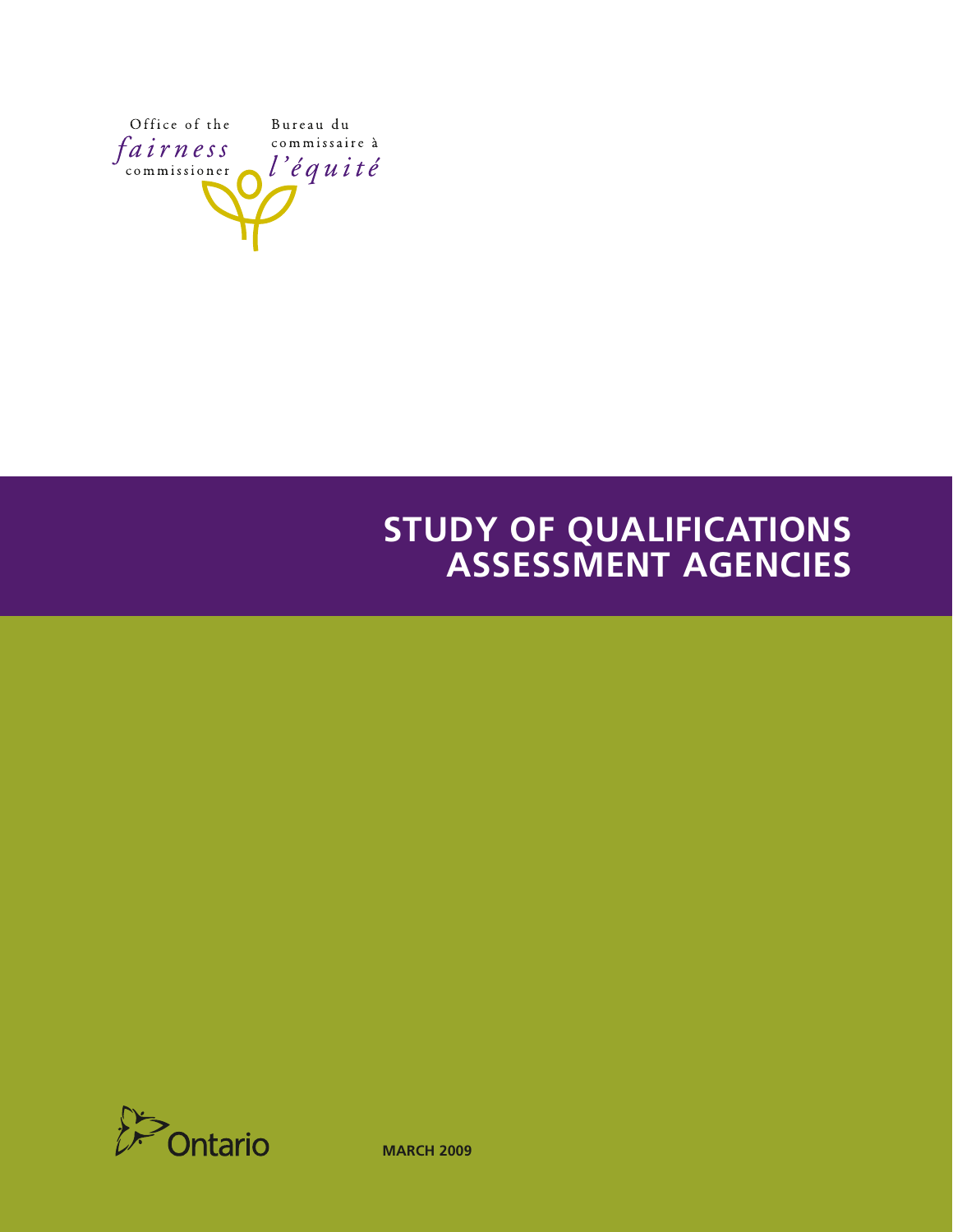

Office of the Fairness Commissioner 595 Bay Street, Suite 1201 Toronto ON M7A 2B4 Canada 416.325.9380 or 1.877.727.5365 ofc@ontario.ca www.fairnesscommissioner.ca

© Queen's Printer for Ontario, 2009

ISBN 978-1-4249-8185-4 (Print) ISBN 978-1-4249-8186-1 (PDF English) ISBN 978-1-4249-8187-8 (PDF French)

The Office of the Fairness Commissioner is an arm's-length agency of the Ontario government, established under the Fair Access to Regulated Professions Act, 2006. Its mandate is to ensure that certain regulated professions have registration practices that are transparent, objective, impartial and fair.

We thank HealthForce Ontario and Global Experience Ontario for sharing their stories of candidates' experiences with qualifications assessment.

This report was prepared by the Office of the Fairness Commissioner (OFC). We encourage its citation and distribution for non-commercial purposes, provided full credit is given. Please contact the OFC for permission to reproduce this report for commercial purposes.











Certified Processed Chlorine Free 100% Post-Consumer Waste Fibre Recyclable Where Facilities Exist Green Energy Source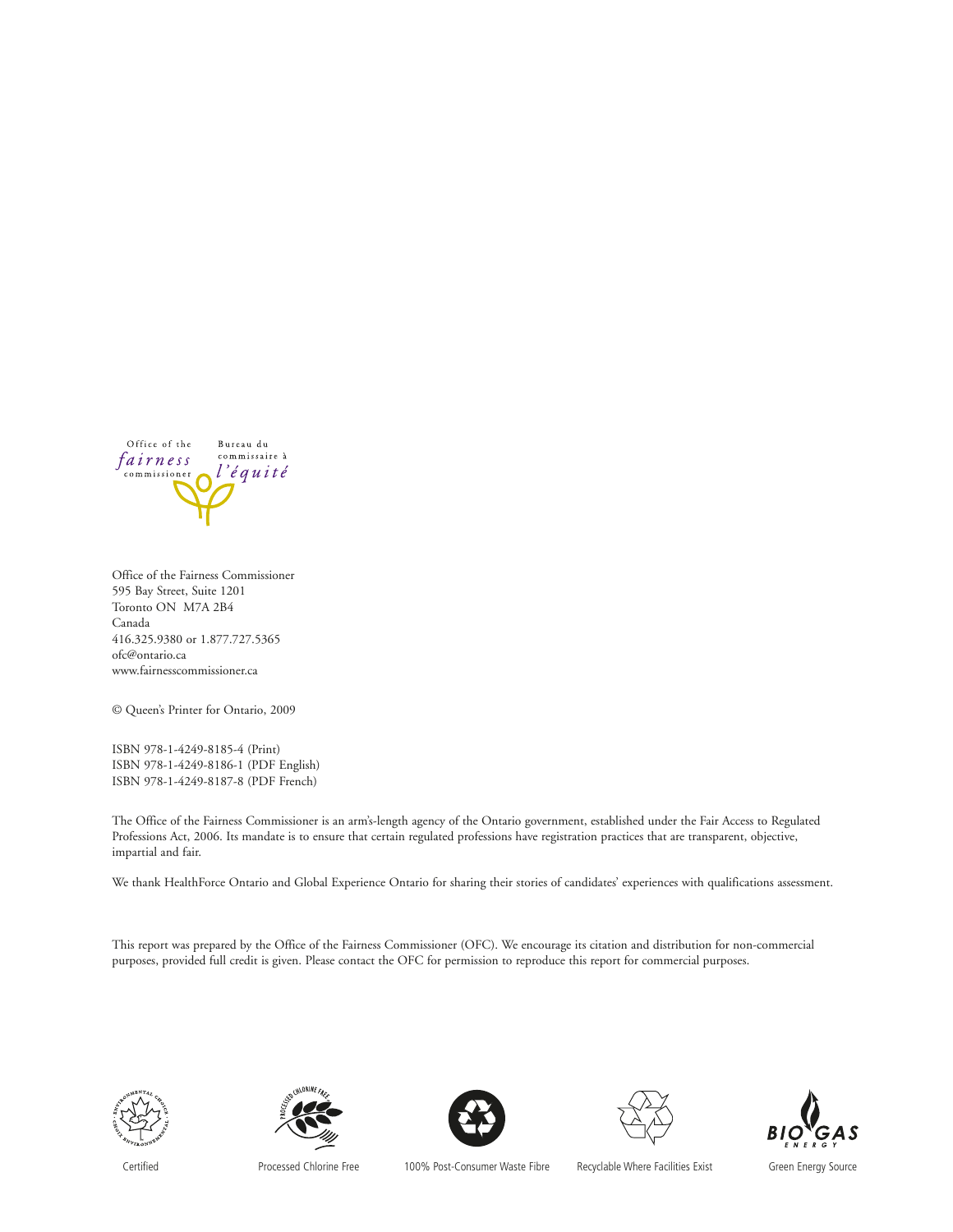# **CONTENTS**

| QUESTIONNAIRE METHODOLOGY AND ADMINISTRATION  5                                      |
|--------------------------------------------------------------------------------------|
|                                                                                      |
|                                                                                      |
|                                                                                      |
|                                                                                      |
|                                                                                      |
|                                                                                      |
|                                                                                      |
|                                                                                      |
|                                                                                      |
|                                                                                      |
|                                                                                      |
|                                                                                      |
|                                                                                      |
|                                                                                      |
| APPENDIX B: Qualifications Assessment Agencies Used by the Regulated Professions  41 |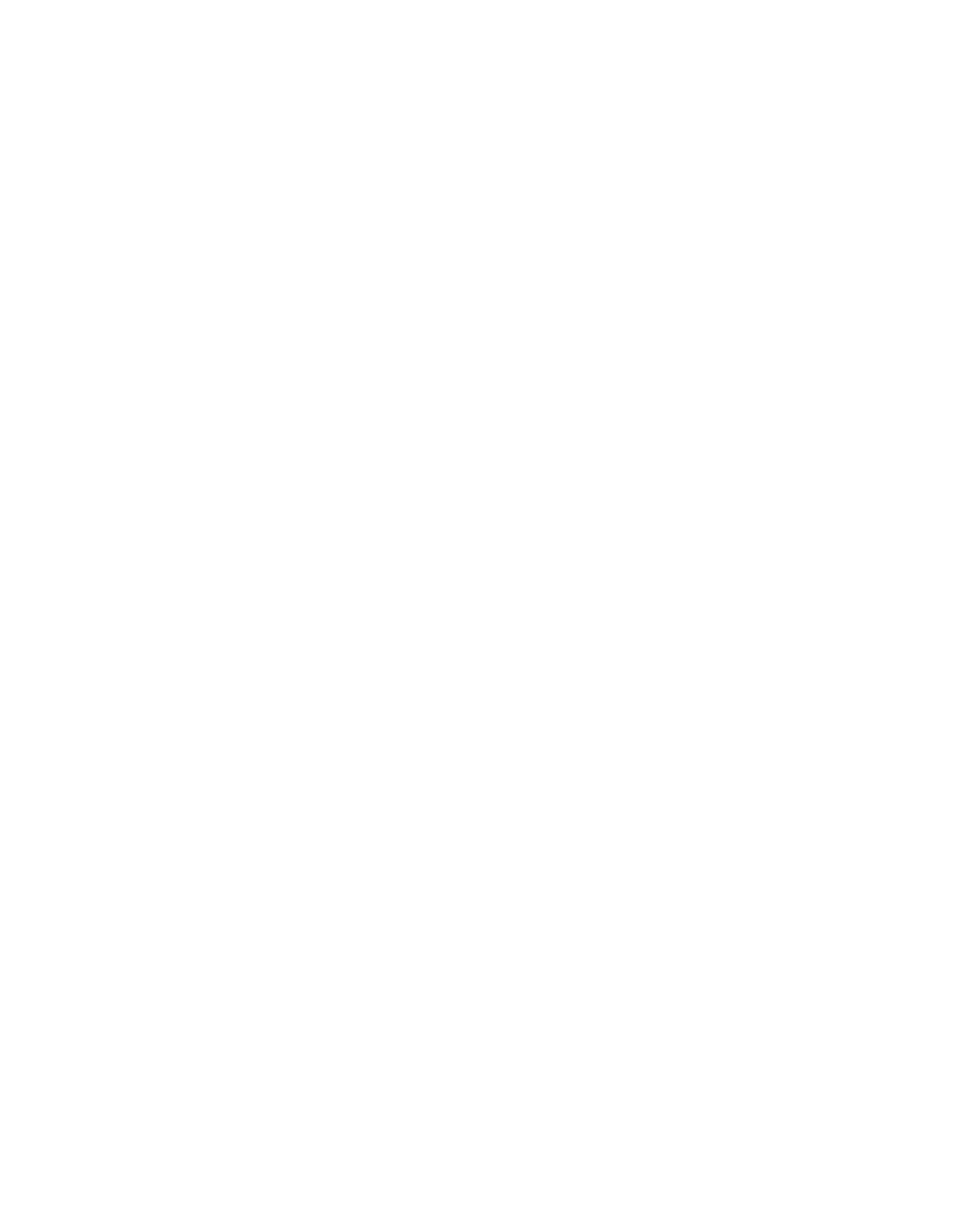3

# **MESSAGE FROM THE FAIRNESS COMMISSIONER**



I am pleased to present *Study of Qualifications Assessment Agencies*, a report about the organizations that assess academic and other qualifications on behalf of Ontario's regulated professions.

In initiating this study, my office was driven by the importance of these agencies. Of the 35 regulators my office oversees, 27 use outside agencies to assess qualifications.

We hear a great deal in the media and in the regulatory world about recognition of foreign credentials. Often commentators are referring to the activities of regulatory bodies, employers or governments. However, the role of qualifications assessment agencies is seldom acknowledged.

The purpose of the research was to learn more about the many organizations — often at arm's length from the regulators — that are key to registration and licensing in Ontario. Qualifications assessment agencies are important because they directly affect who gets into the professions and who does not.

This is the first time a study of this type has been done. The results confirm that the process to qualify to practise in many professions can be lengthy, costly and difficult. They also reveal examples of good practices in organizations that are working to improve the fairness of their assessment processes.

I hope this report will draw attention to these important bodies, and I would like to thank the organizations that participated in our research for their time and cooperation.

Sincerely,

**Hon. Jean Augustine**, PC Fairness Commissioner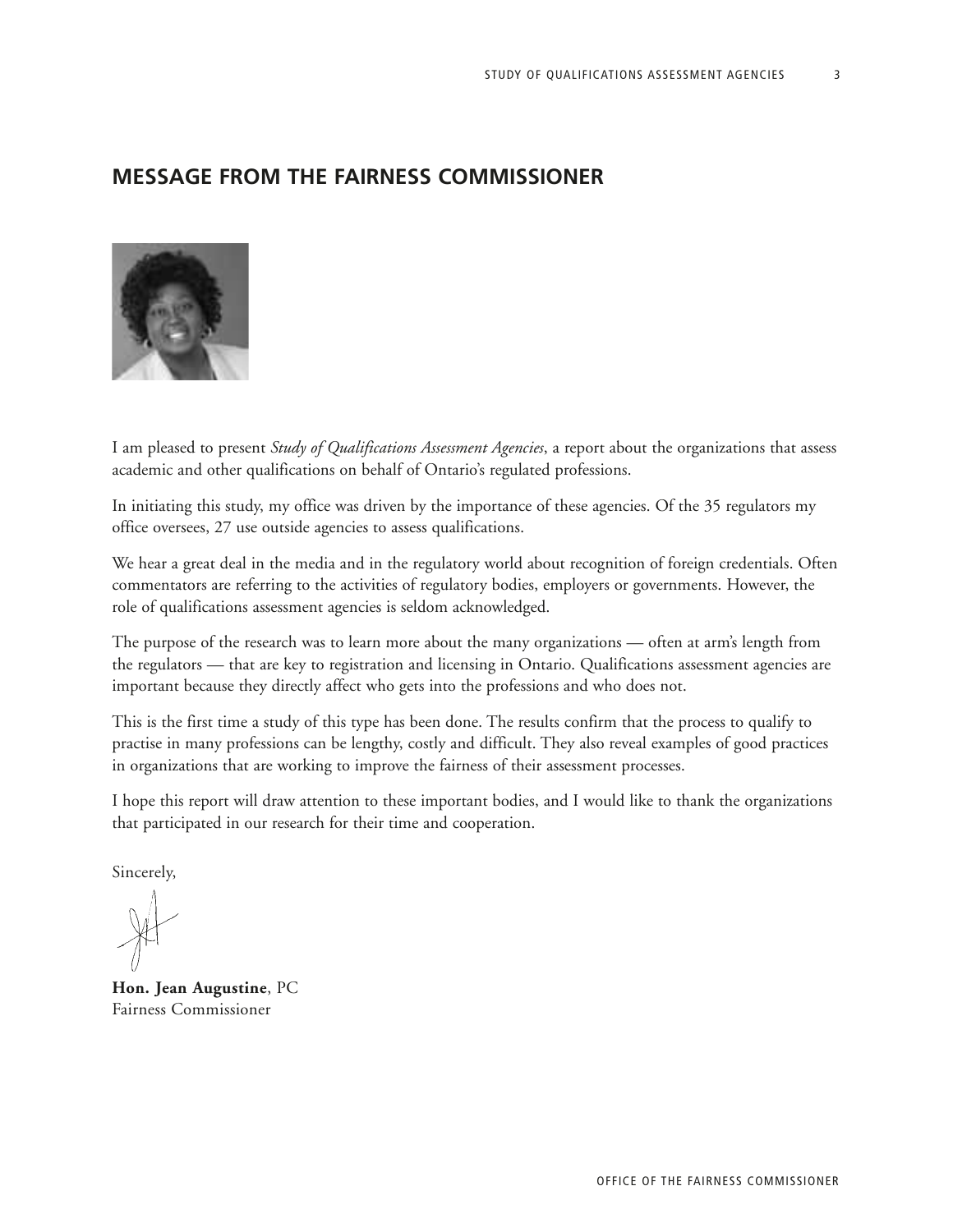# **INTRODUCTION**

The purpose of this study by the Office of the Fairness Commissioner (OFC) was to understand and document how qualifications assessment agencies in Ontario perform their work. When access to regulated professions in Ontario is examined, attention has tended to focus on regulatory bodies. However, the assessment agencies are also key players in access to the professions, so it is important to consider how they can contribute to fair and equitable treatment of candidates and applicants.

The Fair Access to Regulated Professions Act, 2006 (FARPA) and the amendments to the Regulated Health Professions Act, 1991 (RHPA) refer to assessment agencies as "third parties" that are relied upon by regulated professions to assess qualifications.<sup>1</sup> One of the Fairness Commissioner's functions is to monitor these organizations to ensure that assessments are transparent, objective, impartial and fair.2

Regulated professions are identified in FARPA as the bodies corporate or associations that are responsible for the governance of identified professions.<sup>3</sup> In the RHPA, organizations that are responsible for the governance of professions are referred to as colleges. Both types of organizations will be referred to collectively in this report as regulatory bodies.

The assessment of qualifications is the most critical part of the registration process. Decisions about qualifications determine whether an individual may enter the profession, how quickly that entry can occur and what additional steps, if any, must be taken in advance of registration.

Regulatory bodies may rely on agencies to assess qualifications for a number of reasons. These organizations may offer expertise in assessments that the regulator lacks. A regulator may rely upon a national agency that provides services to provincial regulators. Agencies may also offer qualifying or bridging programs that candidates are required to take in order to enter a profession.

Qualifications assessment agencies that participated in the study are of three types: post-secondary educational institutions, credentials assessment agencies and profession-related assessment agencies. "Credentials assessment agencies" are services that provide credentials evaluation to individuals. The organizations referred to in this report as "profession-related assessment agencies" include a range of entities such as professional associations and examining or certification boards established by the professions. These organizations perform assessments as part of their mandate to advance their professions, and most also perform other tasks.

The study results will inform the OFC's recommendations to regulatory bodies and government, and will provide insights to support dialogue between regulatory bodies and the qualifications assessment agencies they work with.

### **What Applicants Say**

What<br>The experience<br>believ<br>skill in The examination results we received included a section-by-section breakdown, so you knew how well you did. I believe that English fluency is very important for passing these exams because there is lots of reading, and that your skill in taking exams and exam preparedness are also key components.  $\overline{\mathbf{y}}$ 

*– Ontario medical graduate*

<sup>1</sup> FARPA s. 10(2), Schedule 2 to RHPA s. 22.4(2)

<sup>&</sup>lt;sup>2</sup> FARPA s. 13(3)(d), Schedule 2 to RHPA s. 22.5(1)(f)

 $<sup>3</sup>$  FARPA s. 2</sup>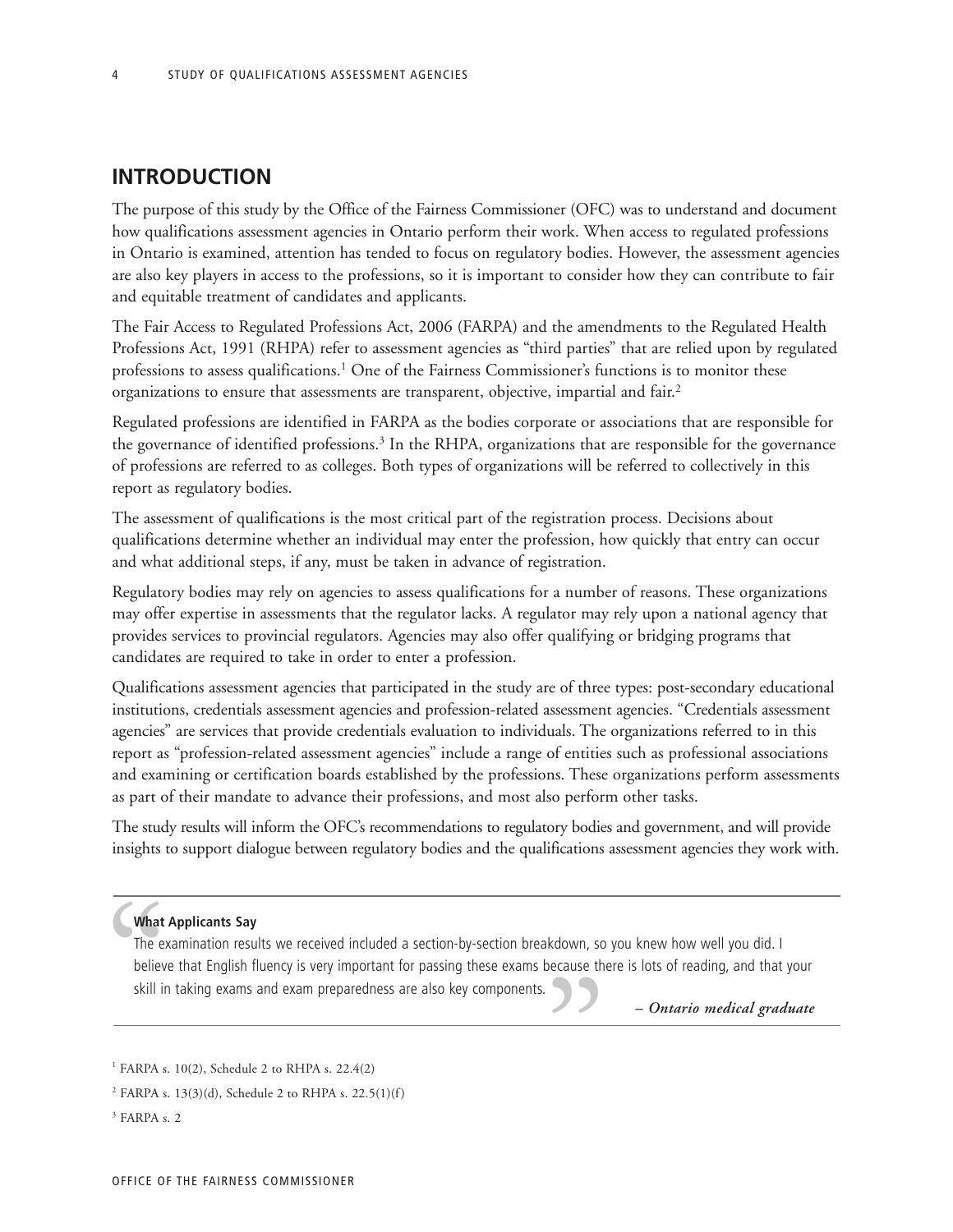5

# **QUESTIONNAIRE METHODOLOGY AND ADMINISTRATION**

For this study, the OFC wrote and administered a questionnaire for qualifications assessment agencies called "Assessment of Qualifications for Entry to Practice."

Questions were based on the Fair Registration Practices Code in FARPA, Schedule 2 of the RHPA and the OFC's *Guidelines for Fair Registration Practices Reports* (2008). A research consultant reviewed and vetted the first draft of questions to ensure relevance and clarity. An online version of the questionnaire was developed. Eight qualifications assessment agencies were invited to test it and provide feedback to the OFC before it was made available to all potential participants. The final version of the questionnaire (see appendix A for excerpts) reflected suggested revisions.

In August 2008 each qualifications assessment agency identified by the regulatory bodies was sent a personal e-mail from Hon. Jean Augustine, Fairness Commissioner, inviting it to participate in the survey. The invitation included the survey website address, a unique login and password information for each participant and a deadline for completion.

The website containing the questionnaire was designed to enable users to input information over more than one site visit, so that users did not have to complete it entirely in one sitting. A series of questions were presented, and participants used text boxes to describe their processes in their own words, with no restriction on the length of responses. For each respondent the website generated an e-mail confirmation, acknowledging receipt of the completed questionnaire and including a copy of the participant's responses.

The majority (71 per cent) of 41 agencies invited to participate did respond and provided thoughtful answers. Several others did not participate, and others offered only minimal responses. A few organizations committed to submit their questionnaires but had not done so by the time this report was written.

OFC staff were available to answer any questions or address concerns but received very few inquiries from participants seeking clarification or assistance. One qualifications assessment agency reported that its staff were unable to complete the survey because of technical difficulties.

Appendix B lists the qualifications assessment agencies relied upon by regulatory bodies. All were invited to participate in the study.

# **What Applicants Say**

" We welcome the opportunity to have our credentials evaluated. However we need to support our families in addition to paying expenses involved with taking qualifying exams, practical tests and language tests and attending interviews. While some of us have accepted clerical and service-sector jobs so as to earn income, we would prefer to work in the profession for which we have been trained. *– An internationally trained dentist*<br>OFFICE OF THE FAIRNESS COMMISSIO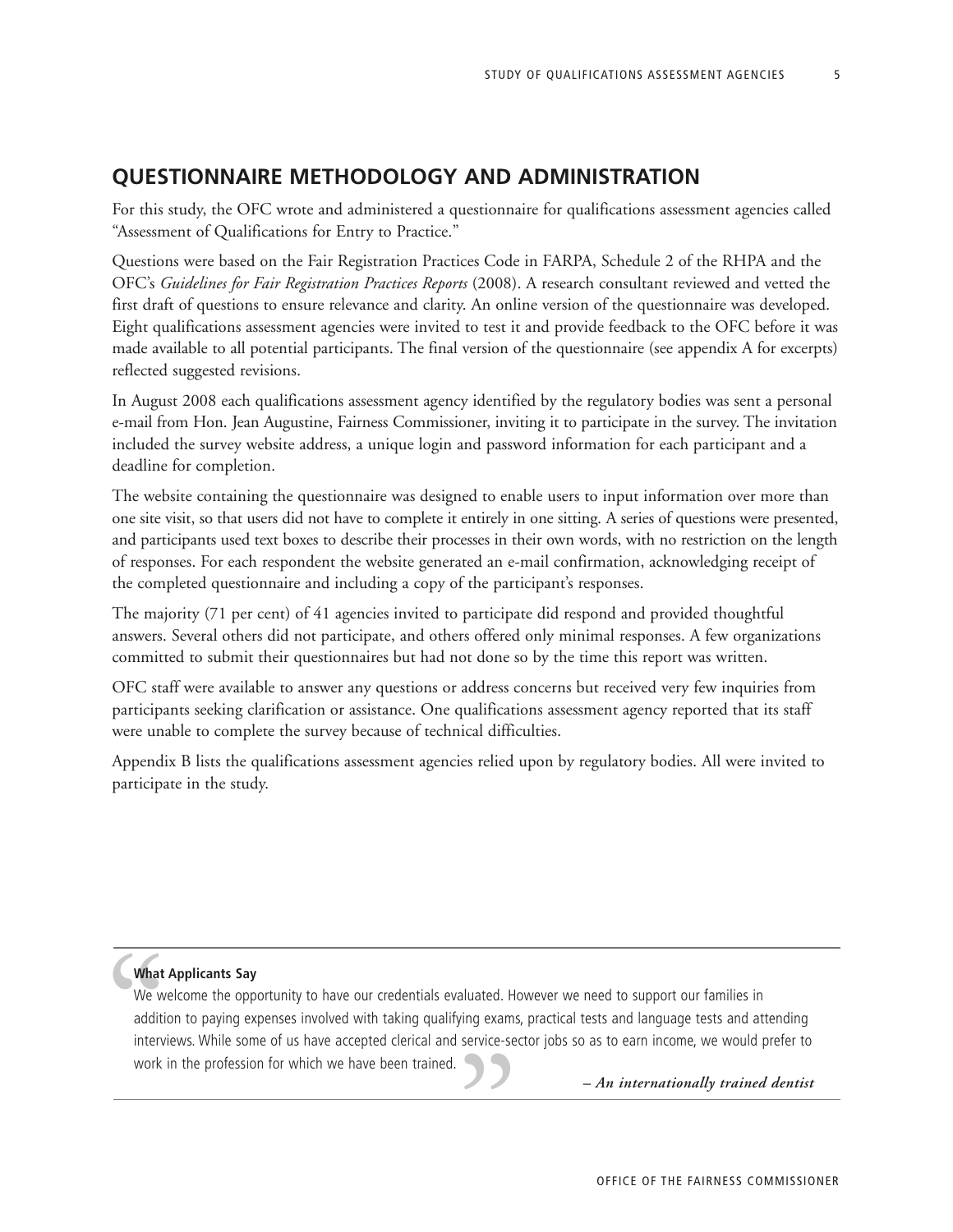# **TYPES OF QUALIFICATIONS ASSESSMENT**

The questionnaire consisted of five sections, one for each type of assessment. Participants were instructed to complete the section for each type of assessment they offer in Ontario:

- *Degree equivalency assessment:* the assessment of academic credentials to determine whether they are equivalent to another academic credential.
- *Occupation-specific credentials assessment:* the assessment of credentials to determine whether they are equivalent to credentials for a specific occupation.
- *Competency assessment:* the observation and judgment of skills, knowledge and/or abilities to determine whether an individual has achieved a competency standard.
- *Prior learning assessment:* the assessment of skills and knowledge obtained through formal or informal learning.
- *Examination:* a test of knowledge, skill or ability.

The most common types of qualifications assessments are examinations and assessments of degree equivalency. Twenty-four out of 29 respondents provide one or both of these types of assessment in Ontario.

# **PROFILE OF RESPONDENTS**

Twenty-nine organizations completed the questionnaire. The majority (24) are located in Ontario; two are in Alberta, one in Nova Scotia, one in British Columbia and one in Alabama.

Most responding qualifications assessment agencies have fewer than 50 employees; only two have more than 100.

| <b>Number of Employees</b> | <b>Number of Agencies</b> |
|----------------------------|---------------------------|
| $0 - 10$                   | 12                        |
| $11 - 50$                  | 11                        |
| $51 - 100$                 | 4                         |
| $100+$                     | $\mathcal{D}_{\cdot}$     |
|                            |                           |

#### **What Applicants Say**

What<br>
I felt I<br>
my cru<br>
the dd<br>
expen I felt really discouraged and found this situation really very hard to solve. The agency responsible for assessing my credentials doesn't accept the documents the way the university sent them and the university won't send the documents the way the agency requires. It is very unpleasant to be here in Canada and incurring all these expenses without being able to resolve the situation. *– An internationally trained candidate* "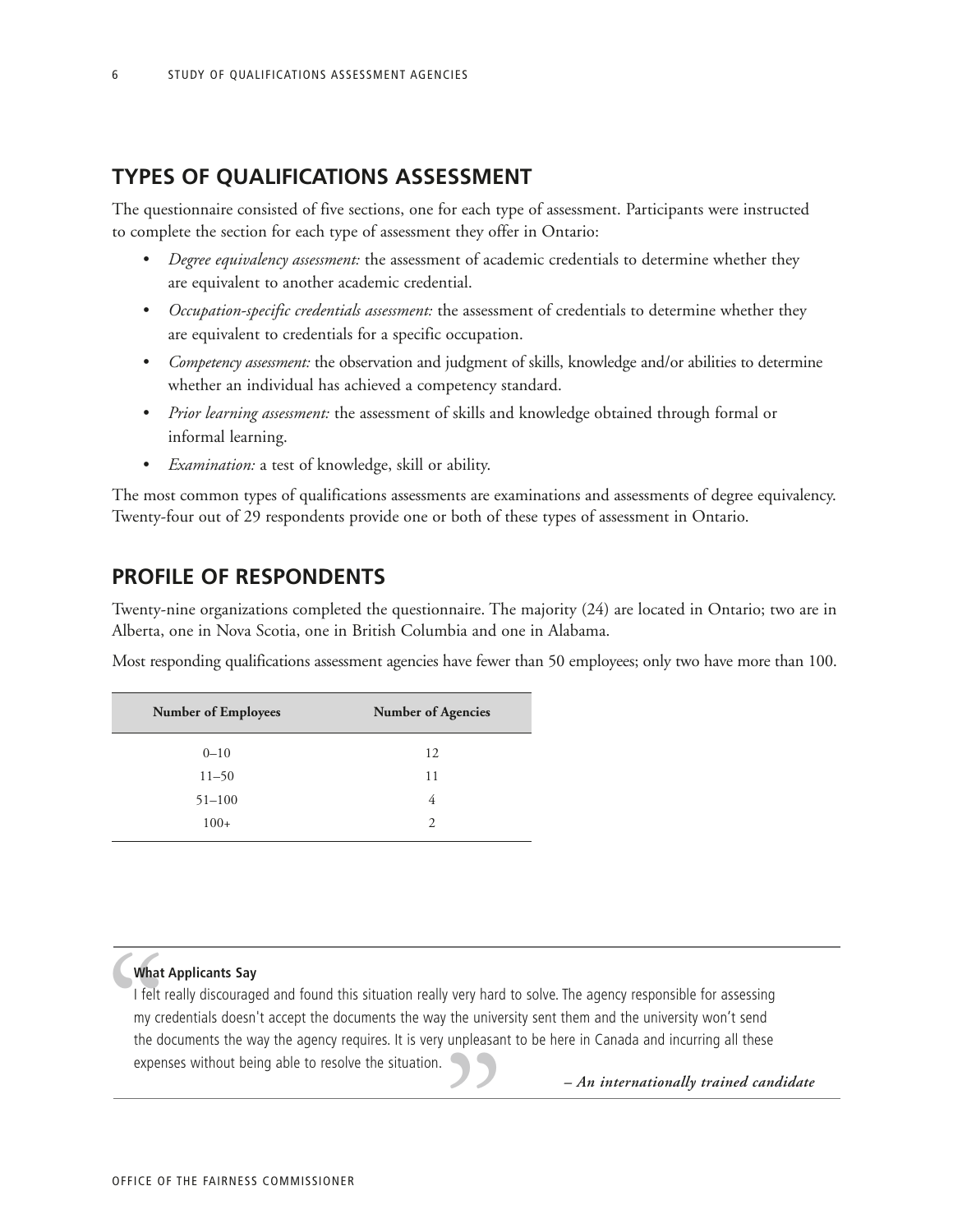Twenty-one agencies conduct assessments for specific professions; five are credentials assessment agencies that handle credentials from a range of professions, and three are educational institutions. Twenty deal with health professions, four deal with non-health professions, and the remaining five deal with both health and non-health professions.

An organization may conduct one or more types of assessment. Most respondents offer only one type.

| <b>Number of Assessment</b><br><b>Types Offered</b> | <b>Number of Agencies</b> |
|-----------------------------------------------------|---------------------------|
|                                                     | 21                        |
| $\mathcal{P}$                                       | $\mathfrak{h}$            |
| 3                                                   |                           |
|                                                     |                           |

Examinations and degree equivalency assessments are the most commonly provided types of assessment.

| <b>Assessment Type</b>                     | <b>Number of Agencies</b> |
|--------------------------------------------|---------------------------|
| Degree equivalency                         | 12                        |
| Occupation-specific credentials assessment | 2                         |
| Competency assessment                      | $\mathcal{L}$             |
| Prior learning assessment                  | 4                         |
| Examinations                               | 19                        |
|                                            |                           |

Most agencies provide assessments that are accepted by a number of provincial regulatory bodies. Some are specifically mandated to do assessments for a particular province, and two are international organizations with offices both in Canada and abroad.

| <b>Scope of Assessments</b> | <b>Number of Agencies</b> |
|-----------------------------|---------------------------|
| Provincial/local            | 10                        |
| National                    | 18                        |
| International               |                           |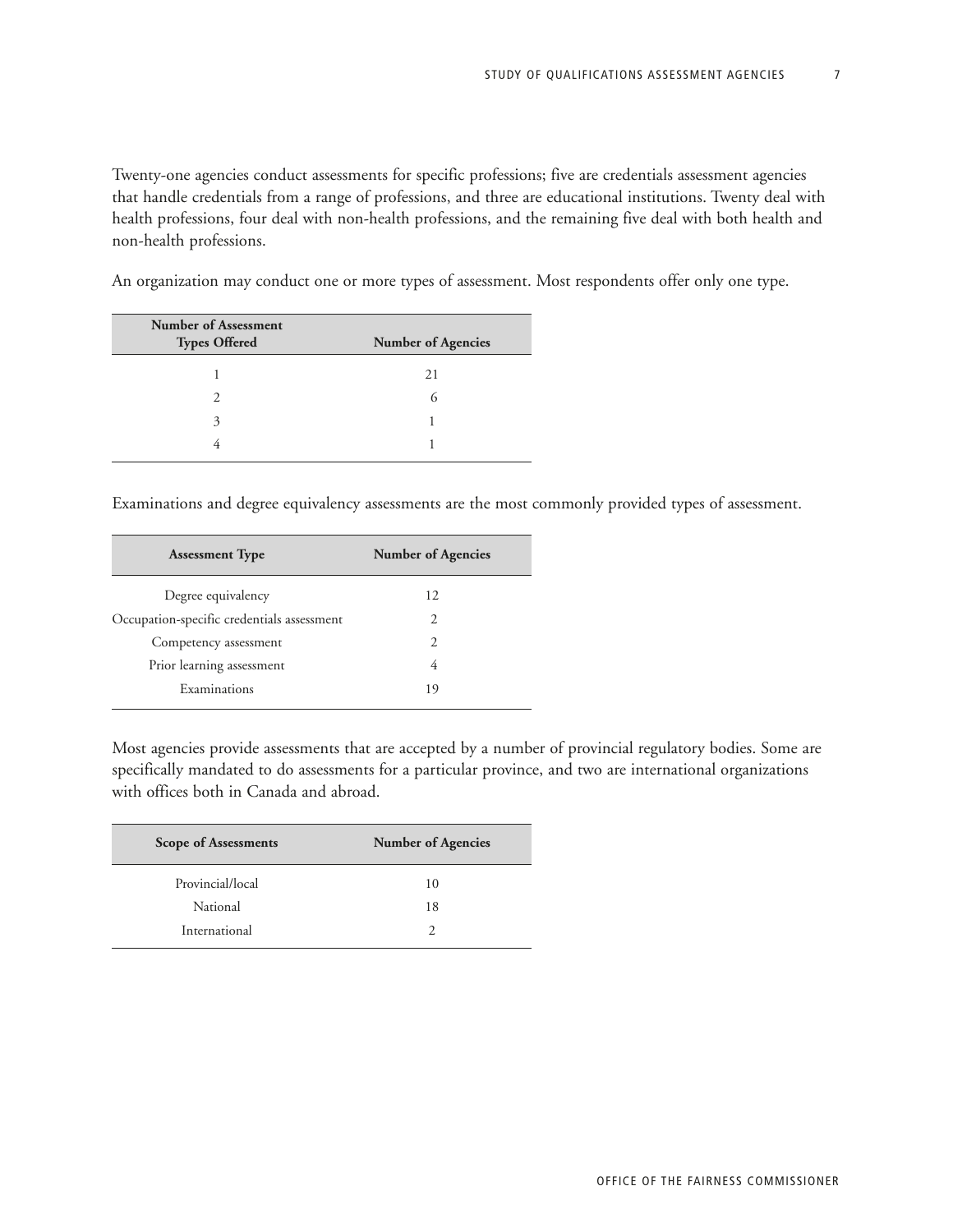The agencies were asked to report what percentage of their candidates every year, from all the professions they serve, were educated internationally and what percentage were educated in Canada. Most work with a greater percentage of Canadian-educated candidates than of internationally educated candidates.

| <b>Number of Agencies</b> |
|---------------------------|
| 15                        |
| 9                         |
|                           |
| $\mathcal{P}$             |
| 3                         |
|                           |

In summary, most qualifications assessment agencies can be described as small national or provincial organizations that offer one type of assessment for entry into a specific profession. Individuals who have been educated in Canada constitute the majority of their candidates, but most also assess qualifications of internationally trained individuals.

# **What Applicants Say**

What<br>
For or<br>
for th<br>
what<br>
under For one attending a Canadian medical school or residency it is pretty easy to figure out the processes for registering for these exams. I feel that the College of Family Physicians of Canada examination process is fair and reasonable for what it aims to achieve as a practice licensing exam. The results are not very detailed for those who pass but this is understandable due to the important need for privacy. *– Physician trained in Canada* "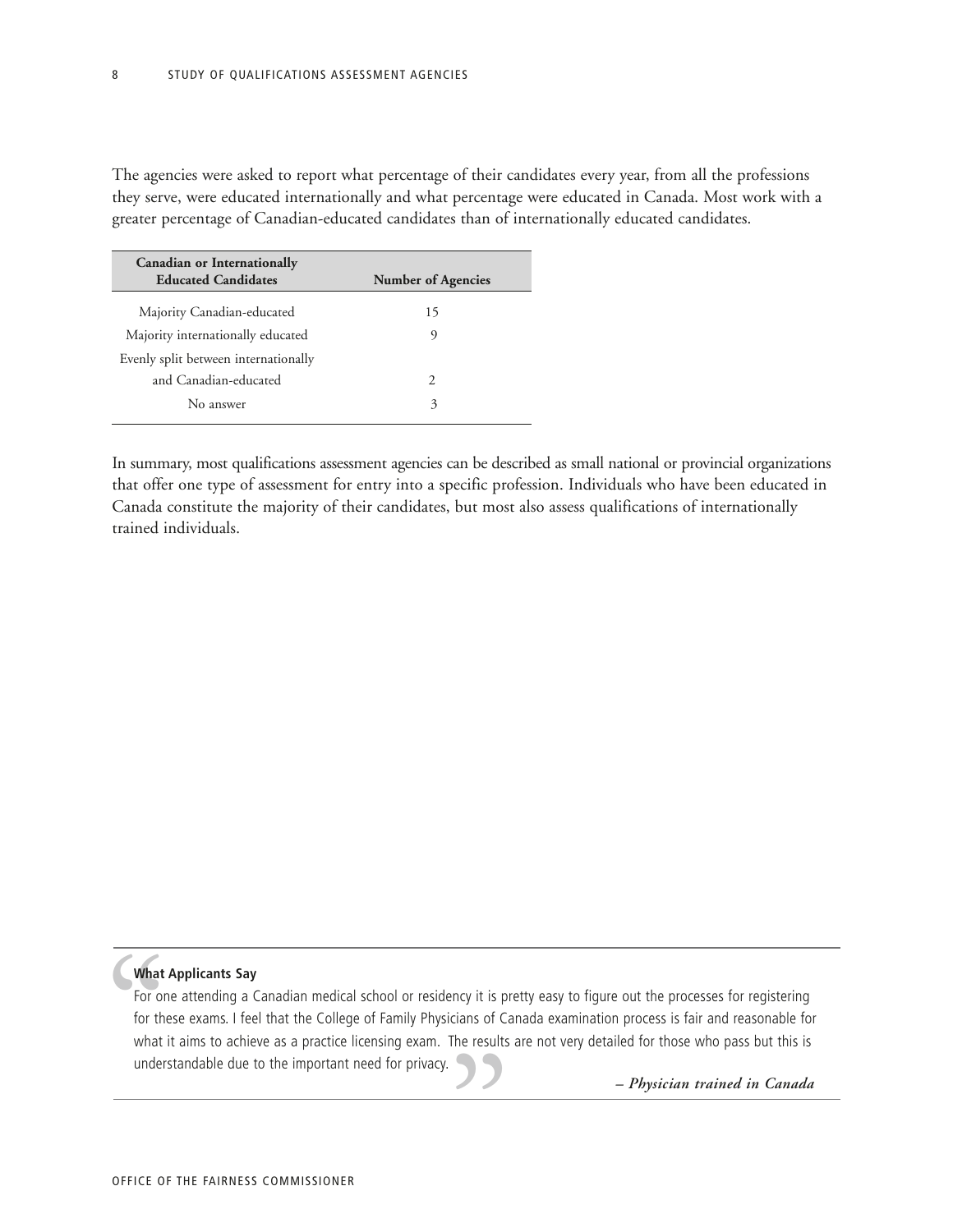9

# **QUESTIONNAIRE RESPONSES**

# **DEGREE EQUIVALENCY ASSESSMENT AND OCCUPATION-SPECIFIC CREDENTIALS ASSESSMENT**

Study results about degree equivalency assessment and occupation-specific credentials assessment practices are based on analysis of the answers of 12 agencies. Two of these agencies provided answers about both types of assessment. Results for the two assessment types have been combined because the questions about them were identical. The two types are referred to collectively as credentials assessment.

Credentials assessment is normally required for internationally trained candidates or candidates trained outside Ontario. But in some cases, graduation from an accredited program enables candidates to avoid going through credentials assessment. Accreditation means that the program meets certain standards and has been formally recognized by an accrediting institution. Three out of 12 agencies accept international accreditations for professional programs.

Credentials assessment is carried out both by credentials assessment agencies (four out of 12 respondents) and profession-related assessment agencies (eight out of 12).

#### *Key Observations*

- The length of the process and the significant backlogs in some cases raise questions about the relevance and necessity of the internal policies that certain assessment agencies follow.
- Certain practices require substantial amounts of time:
	- "Double verification": some profession-related assessment agencies do their own assessment but also require assessment from an outside agency. In such cases, the applicant must pay the fees twice and must wait longer.
	- Obtaining original transcripts, other documentation and source verification from abroad: in the most significant example, one overseas institution took three and a half years to respond to a request for documentation.
- Overall, assessment practices are consistent from one credentials assessment agency to another, with similar assessment requirements and practices in place.
- The credentials assessment process focuses on factors external to the individual such as recognition of the institution and program level and duration. The process does not assess learning outcomes.

#### *Main Findings*

#### *Length of process*

The entire credentials assessment process — from when candidates initiate the process to when they receive a final assessment decision — takes from two weeks to almost a year to complete.

The 12 agencies stated that the credentials assessment process can be started from outside Canada.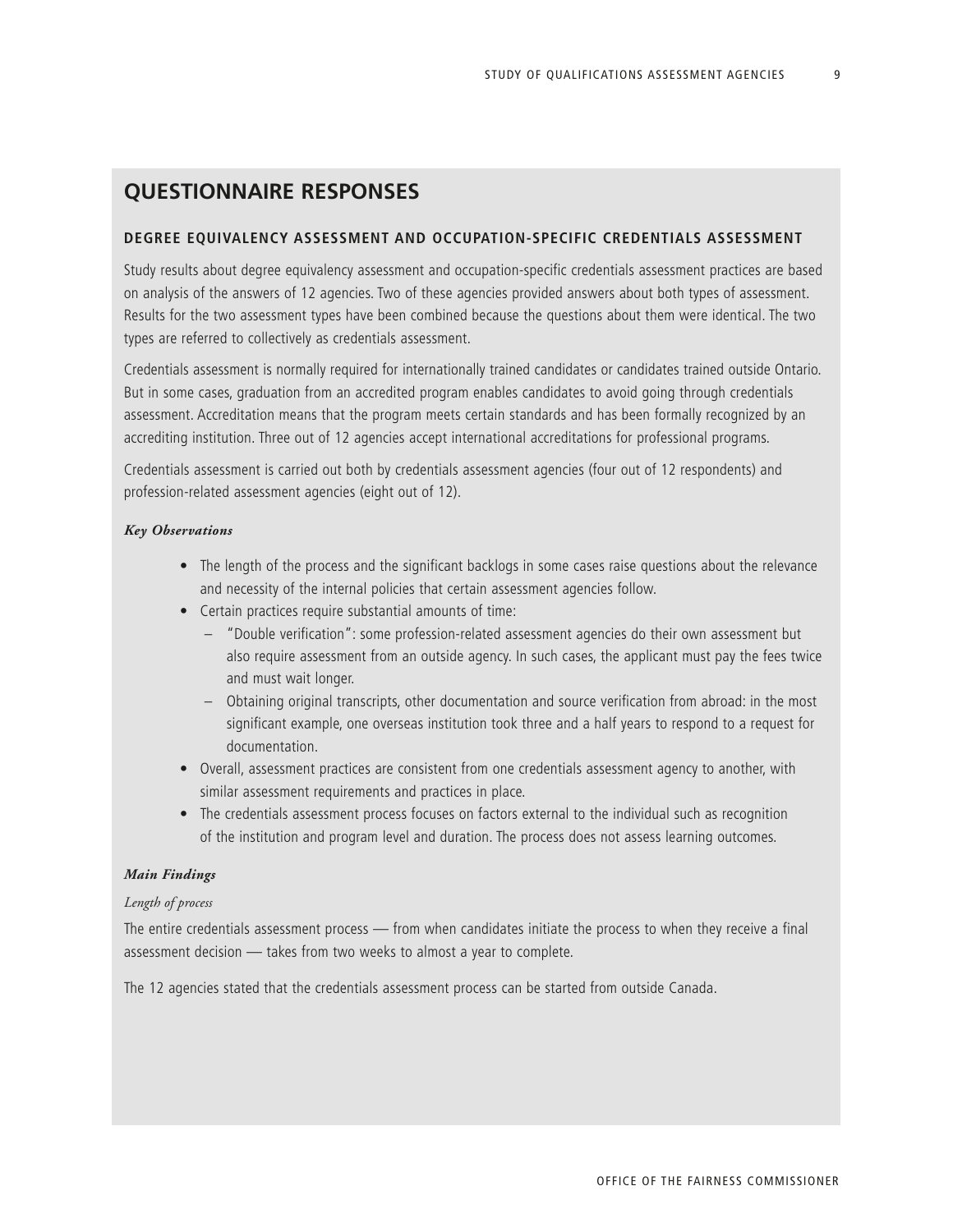### *Required documentation*

Out of 12 respondents, 10 require candidates to submit transcripts, one requires proof of graduation, and one did not answer the question about the documentation it requires. Most agencies (11 out of 12) require that documents in other languages be translated into English or French. Six out of 12 require course descriptions, and three profession-related assessment agencies require proof of registration in the country of origin.

Four credentials assessment agencies offer no options to candidates who do not have direct access to transcripts or other documentation or whose documents are unavailable or destroyed. Seven agencies have processes to assist applicants, such as further assessment of prior learning or accepting notarized documents, and one did not answer the question.

## *Fees*

Fees vary greatly according to the type of assessment and the kind of organization that does the assessment. Credentials assessment agencies offer the most uniform fees, which vary from a range of \$100–\$125 for a basic evaluation of a diploma to a range of \$200–\$300 for a detailed course-by-course evaluation. Profession-related assessment agencies that do credentials assessment themselves charge higher fees, with greater variation (from \$250 to \$1,300).

# *Key challenges faced by internationally trained candidates (as reported by questionnaire respondents):*

- Language barriers
- Obtaining documentation
- Access to programs or courses
- Length of the licensure process
- Costs
- Out-of-date original training or gaps in training
- Getting information about the immigration process
- Passing examinations

*Key challenges faced by the agencies in improving access for internationally trained candidates (as reported by questionnaire respondents):*

- Lack of resources (e.g., financial, staff, technological)
- Persuading educational institutions to offer training
- Getting responses from officials to verify documents

One agency charges substantially different fees for applicants from accredited schools (\$115) than for applicants from non-accredited schools (\$1,300).

#### *Appeal or review process*

Ten of 12 respondents have an appeal process or both review and appeal processes, and they allow submissions in support of reviews or appeals. One agency did not respond to the question, and one does not have an appeal or review process.

Agencies usually impose a deadline for review or appeal submissions (30 to 60 days).

Five respondents offer both reviews and appeals. Typically candidates may request an appeal following a review if they disagree with the results of a review. Appeals are typically handled through formal processes with separate staff and with protocols for documents, timelines and fees. Reviews are normally less formal, and may involve the same staff who made the initial assessment decision.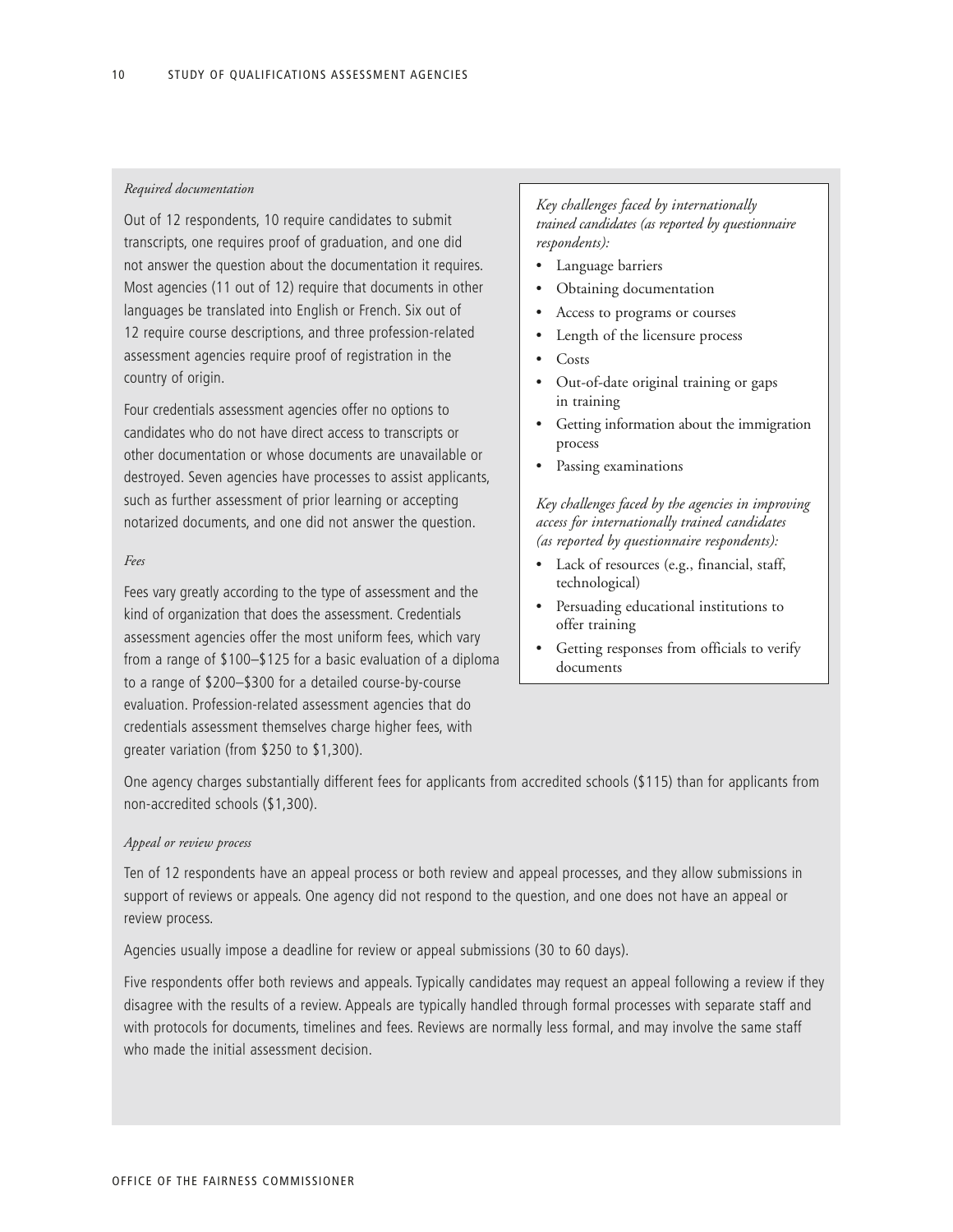Two out of 10 respondents charge fees when a formal appeal is requested; eight charge no fees for a review/appeal process.

#### *Credentials assessment methods*

The majority of assessment agencies (eight of 12) evaluate various components of an international academic credential to determine equivalency to a Canadian credential. These components include admission criteria, level of program (e.g., university or secondary school), recognition of the academic institution by authorities in its own jurisdiction and the access to other programs that can be obtained on the basis of the qualification. Two others rely on the accreditation status of the institution at which the credential was obtained, and one relies on the assessment of another outside agency to determine equivalency. One organization did not respond.

#### *Training*

Eight of 12 agencies provide training to individuals about conducting credentials assessments. Two others provide no training at all, and another two have policies or guidelines that assessors are expected to follow.

By contrast, most agencies do not provide any training about making decisions on internal reviews or appeals. Of those that responded, only one provides training. Among those that offer no training, three agencies responded that they rely on the experience or educational background of the individuals responsible for reviews or appeals.

#### *Communication with applicants*

Communication with applicants usually occurs through e-mail, phone or mail. Most agencies (11 out of 12) respond to phone calls; only one does not accept phone inquiries. Most agencies did not report any standard policies for timely responses. One has a policy of replying within 48 hours.

#### *Source countries of candidates*

Where candidates were initially trained (as listed most frequently by respondents):

- India
- Egypt
- Canada
- Philippines
- Israel

# **COMPETENCY ASSESSMENT**

Study results about competency assessment practices are based on analysis of the answers of two agencies. Generalizations about competency assessment are not possible given the limited number of respondents; however, the responses received offer insights into how this type of assessment is being used in two professions in Ontario.

Competency assessment is required for internationally trained candidates or for candidates from other provinces that have no agreement with the Ontario regulatory body.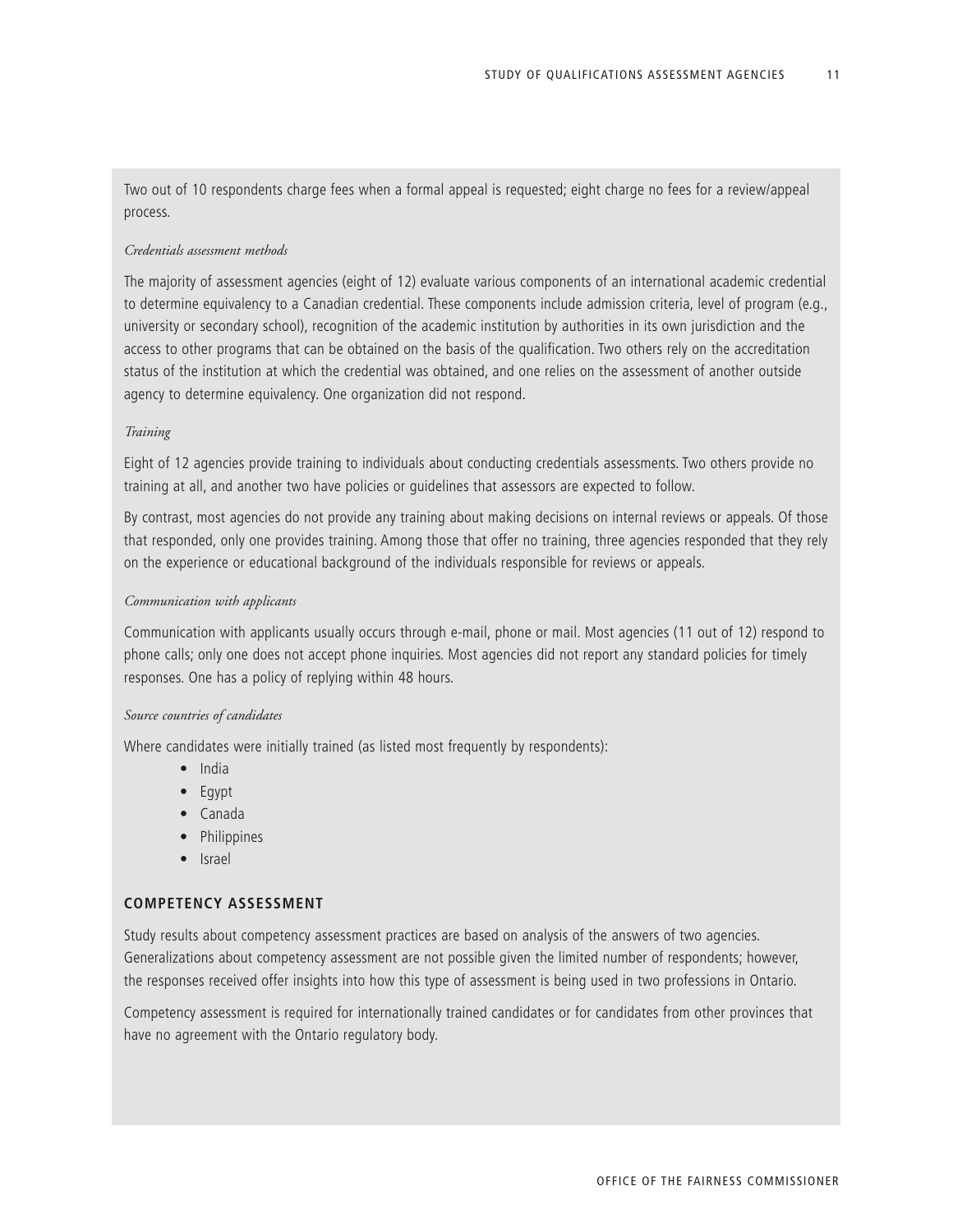### *Key Observations*

- Few agencies undertake competency assessment. It is the assessment category with the fewest respondents.
- One competency assessment process is part of the registration process for its profession; the other is used to determine admission into a program that is required in order for internationally trained applicants to qualify to practise.
- The competencies evaluated in an assessment are first identified by a separate process that establishes required skills, knowledge and abilities. This study did not examine the competency identification process because it is not done by assessment agencies.
- In order to undergo competency assessment, candidates must first either be admitted to an academic program or submit their transcripts (or statutory declaration) to demonstrate their level of professional education.

### *Main Findings*

#### *Length of process*

The entire competency assessment process takes six months at one of the agencies that responded and 10 months at the other.

#### *Required documentation*

Both agencies require academic transcripts, proof of professional registration in the home country and proof of language proficiency. Notarized translations into English or French by a certified translator are required for documents that are produced in other languages.

### *Fees*

Competency assessment fees may be costly for some candidates. In one case, fees for the assessment are \$1,475; in the other, candidates are required to pay over \$40,000 for assessment, admission and program costs.

#### *Appeal or review process*

Both agencies offer access to an appeal or review process. In one instance the appeal process is conducted not within the assessment agency but by the regulatory body. The other agency has an extensive, multi-level in-house appeal process.

*Key challenges faced by internationally trained candidates (as reported by questionnaire respondents):*

- Language barriers
- Gaps in original training
- Cultural differences regarding professional relationships, ethics and communication
- Inadequate academic background
- Lack of familiarity with profession-specific terminology
- Differing definitions of the profession in other countries
- Difficulty understanding the structure of the evaluation

*Key challenges faced by the agencies in improving access for internationally trained candidates (as reported by questionnaire respondents):*

- Resource constraints (e.g., space, equipment, staffing)
- Number of places for candidates limited by budget and space
- Small number of candidates makes assessment process costly to run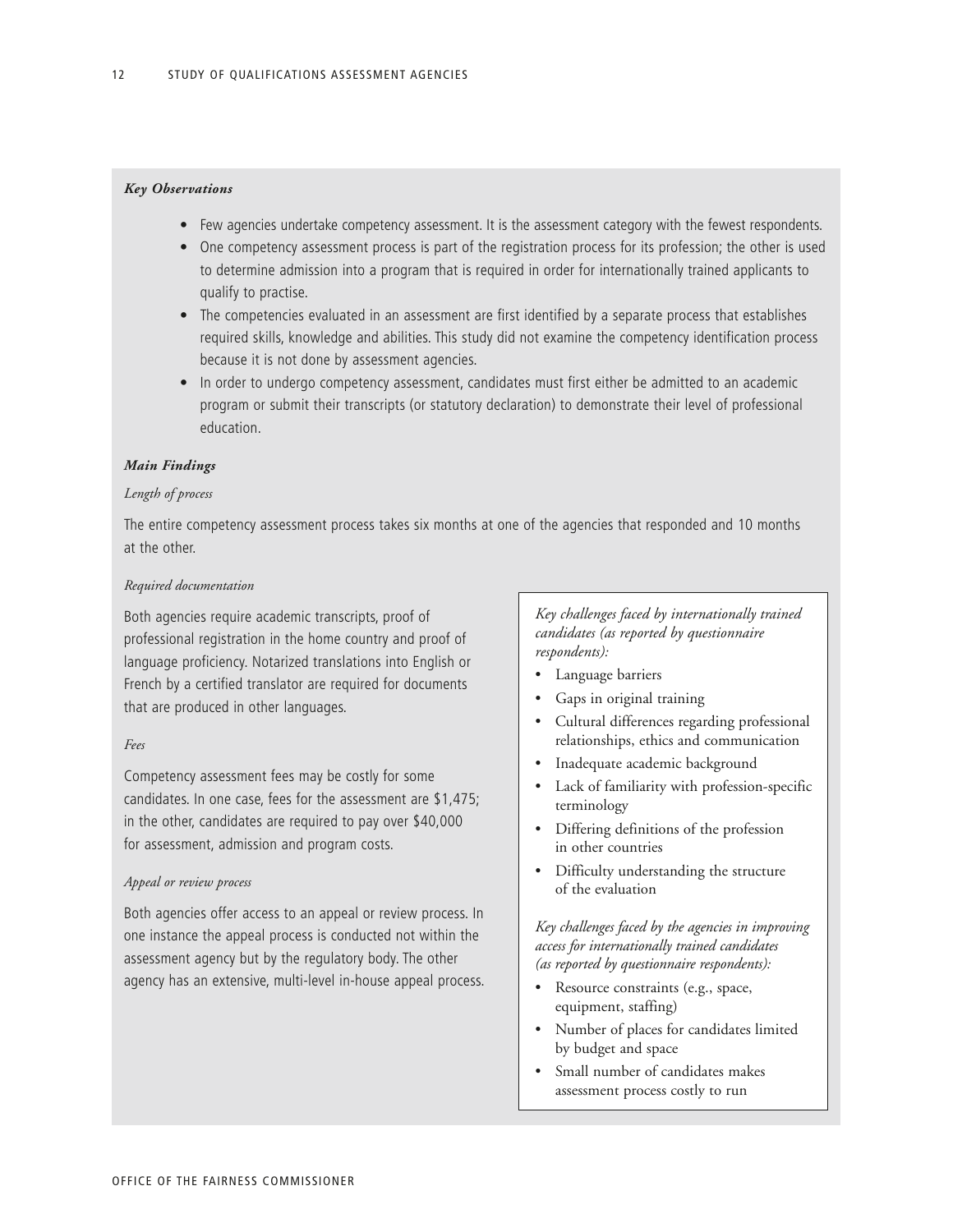# *Competency assessment methods*

One agency conducts competency assessments using a written test, an objective structured practical examination and a comprehensive practical examination. The other uses examinations and grading.

In both cases, the assessment agencies are not responsible for identifying the competencies that are required to practise the professions. Either a provincial or a national body specific to the profession identifies the competencies.

#### *Policies on conflict of interest, bias and discrimination*

Both agencies have policies and processes requiring that persons who make assessment decisions declare conflicts of interest. Similarly, they have policies to control for discrimination and bias. At both agencies the assessment process has more than one step, and each step involves different persons. In addition, one agency identified a specific staff member who has responsibility for ensuring an equitable and non-discriminatory policy.

#### *Source countries of candidates*

Where candidates were initially trained (as listed most frequently by respondents):

- China
- India

# **PRIOR LEARNING ASSESSMENT**

Study results about prior learning assessment (PLA) practices are based on analysis of the answers of four organizations. Generalizations about PLA are not possible given the limited number of respondents; however, the responses received offer insights into how this type of assessment is being used in four professions in Ontario.

PLA, also known as prior learning assessment and recognition (PLAR), is conducted by three national professionrelated assessment agencies and one university. It is a document-driven process for internationally trained candidates only. PLA is never the only step for entry to practice, but it is always used in these four professions to determine eligibility to undertake either an examination or a program of studies.

#### *Key Observations*

- Not all responding agencies ensure that decision-makers are appropriately trained.
- One agency has much less structure and control in its processes than the other three. For example, it provides no training to decision-makers and offers no appeal or review process. The agency did not respond to questions about controls for conflict of interest and about ensuring impartial and nondiscriminatory judgments or accommodation for candidates with special needs.
- Not all respondents have a review or appeal process.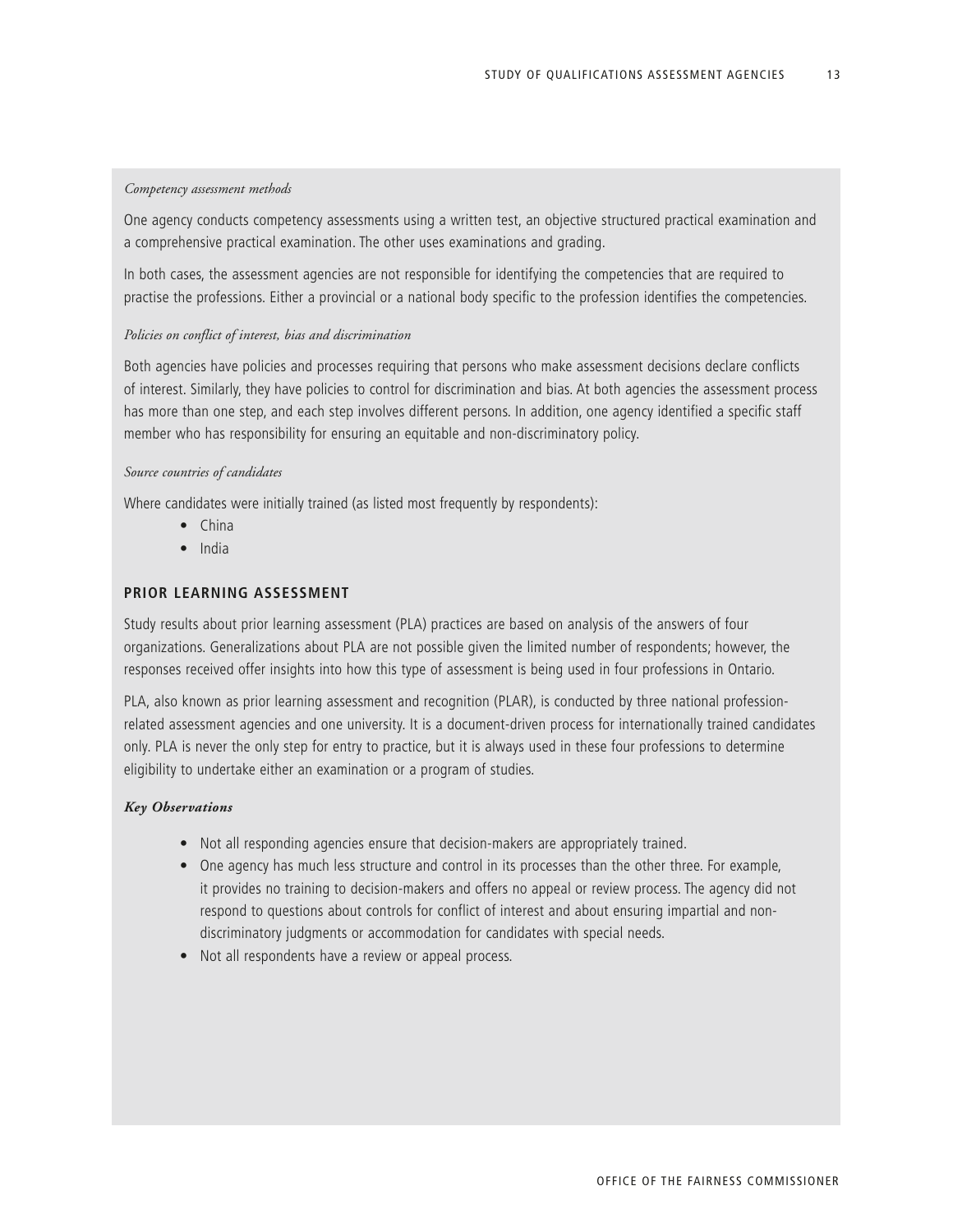### *Main Findings*

#### *Length of process*

On average, the entire PLA process takes two weeks to nine months.

Questionnaire participants were asked about candidates whose assessments take longer than average to complete. Up to 20 per cent of candidates take longer than average to assess.

#### *Required documentation*

All four agencies require academic transcripts and proof of language proficiency. Three organizations have a process for accepting alternative documents; one stated that options were "limited" for candidates who do not have direct access to transcripts or other documentation or whose documents are unavailable or destroyed.

#### *Fees*

PLA fees may be costly for some candidates. Total PLA fees range from \$400 to \$15,000.

#### *Appeal or review process*

Three agencies have an appeal or review process; one does not.

The three that have an appeal process impose a deadline for an appeal submission (either 30 or 45 days), charge a fee for an appeal and allow formal submissions in support of an appeal.

*Key challenges faced by internationally trained candidates (as reported by questionnaire respondents):*

- Access to courses, training, bridging programs
- Cost
- Urgent need to complete assessment because candidates have been offered jobs
- Employment references that lack sufficient detail
- Time and financial constraints imposed by "survival jobs" that impair candidates' ability to take training
- Obtaining documentation

*Key challenges faced by the agencies in improving access for internationally trained candidates (as reported by questionnaire respondents):*

- Lack of resources (e.g., financial, staff, technological)
- Need for profession-specific testing and training
- Lack of program places to accommodate additional candidates
- Dealing with credentials from increasing numbers of jurisdictions

#### *Training*

Three agencies provide training about conducting prior learning assessments. The staff of one organization has received on-site training from a national association specializing in PLA.

Two agencies have provided training about making review or appeal decisions regarding PLA.

#### *Prior learning assessment methods*

In three of four cases, candidates must meet eligibility requirements in order to access the prior learning assessment. Candidates must either complete a credentials assessment process or achieve a sufficient examination score and demonstrate a required level of proficiency in English.

Three agencies conduct a document review to assess education plus a review of work experience. The fourth did not describe its methodology.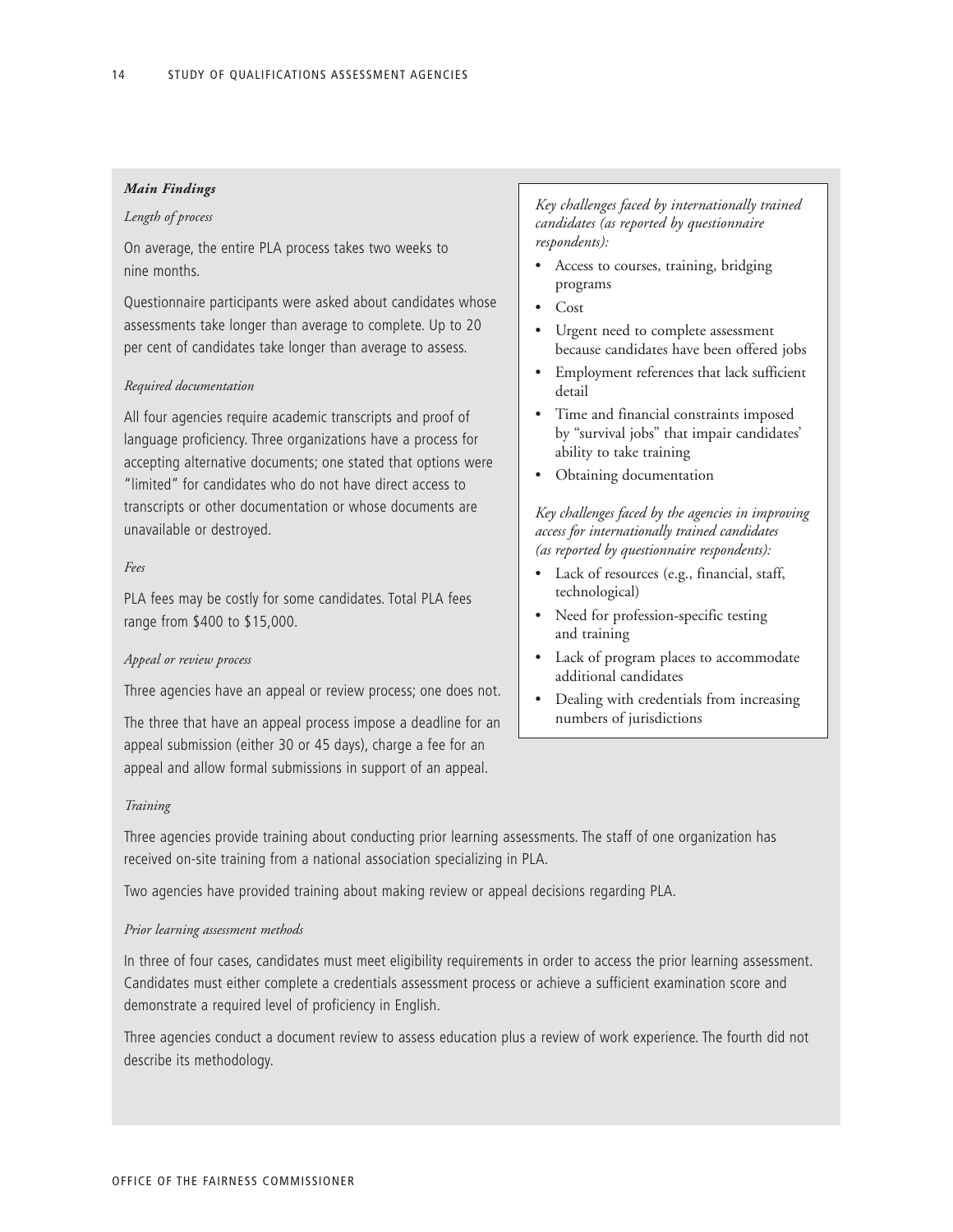PLA benchmarks are determined in all cases by either a committee or a council on certification. These entities may exist within the PLA agency or as separate organizations.

#### *Source countries of candidates*

Where candidates were initially trained (as listed most frequently by respondents):

- India
- Philippines
- Canada

# **EXAMINATIONS**

Study results about examinations are based on analysis of the answers of 19 agencies.

Most agencies that conduct examinations are national profession-related assessment agencies. There is only one independent testing company.

In general, both Canadian and internationally trained candidates write the same examinations for certification. In only a few instances is a different exam set for internationally trained candidates.

### *Key Observations*

- Examinations are the most widely used type of assessment (19 agencies out of 29 use them).
- The most common exam format is multiple-choice, followed by short answer, oral interviews, oral exams and objective structured clinical exam. Most agencies use paper and pencil as opposed to online exams.
- Canada is the top source country for candidates taking examinations. Therefore the processes are often geared toward domestic graduates. Other types of assessment are usually geared toward internationally trained candidates.
- Most agencies (12 of 19) have already undertaken initiatives to improve access for internationally trained candidates. Several organizations provided detailed information about their plans for working toward improved access.

#### *Main Findings*

### *Length of process*

The length of the examination process ranges from two to 28 months. Factors affecting the length of time include the nature and quantity of documentation required, the number of examination components required, the frequency of exam offerings, and the examination date selected by candidates.

The average time to complete the examination process does not differ for Canadian and internationally trained candidates being examined by 13 of 19 agencies. When there is a difference, it is due to documentation requirements or additional steps required to qualify for the exam.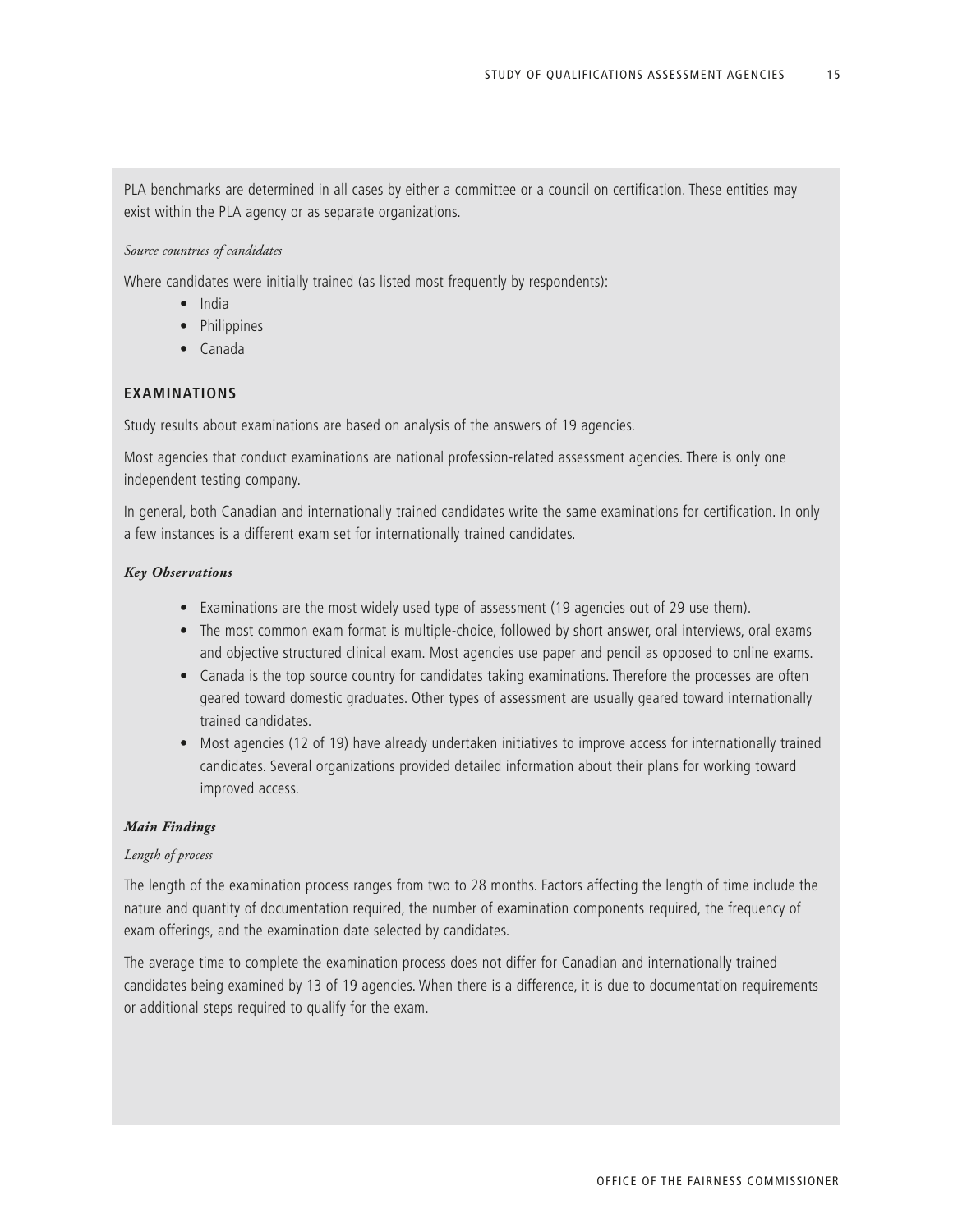### *Required documentation*

Documentation required from internationally trained candidates varies among many examining agencies. Academic transcripts and verification of program completion are the most commonly required documentation. Proof of identification and proof of professional registration in the home country may also be required.

Of the 19 responding agencies, 13 require candidates to supply some form of documentation themselves. These agencies may require certified translations into English or French. The other agencies do not require documentation directly from candidates because the regulatory bodies handle this part of the process.

Candidates from some jurisdictions are unable to arrange for documentation to be sent directly to Canada because of war, instability or strife in those countries. Four agencies have a process for accepting alternative documents in such circumstances. Two agencies provide no options for such candidates, and others may accept alternative documents on a case-by-case basis.

#### *Fees*

Examination fees may be costly for some candidates. Total examination fees range from \$421 to over \$6,000.

| <b>Fees</b>        | <b>Number of Agencies*</b> |
|--------------------|----------------------------|
| <b>Under \$500</b> | 3                          |
| $$501 - $1,000$    | 7                          |
| $$1,001 - $5,000$  | 8                          |
| Over \$5,000       | 1                          |

\* Two agencies have different fees depending on the candidate's residency status, or depending on whether the candidate is a graduate of an accredited institution. Two respondents indicated that they do not charge fees because fees are collected by the regulatory body.

# *Key challenges faced by internationally trained candidates (as reported by questionnaire respondents):*

- Language barriers
- Lack of familiarity with the Canadian practice environment, including the role and scope of practice
- Passing the examinations
- Lack of familiarity with multiple-choice exams or competency exams
- Lack of adequate preparation
- Obtaining documents from abroad at all or in a timely manner
- Obtaining visas to come to Canada to write the exam
- Recalling foundational knowledge for the exam, after having been in practice for some time
- Becoming eligible for exams through PLA process

*Key challenges faced by the agencies in improving access for internationally trained candidates (as reported by questionnaire respondents):*

- Providing more and better information online
- Increasing the number of exam locations

Three agencies stated that improving access is the responsibility of the regulatory body. One agency said it was not aware of any challenges faced by internationally trained candidates in taking examinations. Some respondents also indicated that while mutual recognition agreements are not currently in place, they would support a process to enable further recognition of credentials.

#### *Communication with applicants*

All respondents provide information about the examination process to candidates in a range of ways, including websites, e-mail, information packages and response to phone inquiries.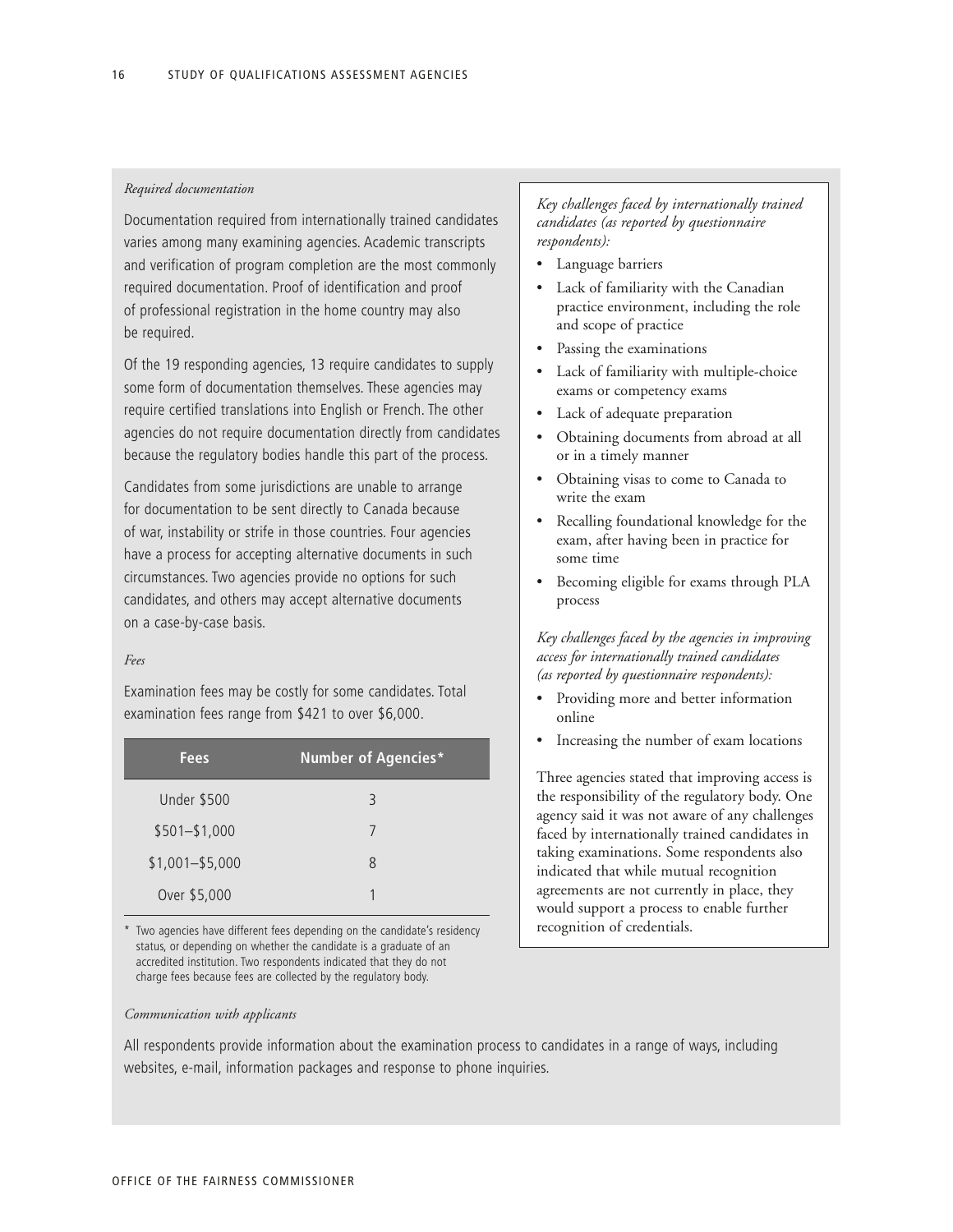Candidates typically receive not only their examination results, but also details regarding their performance. Candidates who are unsuccessful on the exam may receive additional performance information.

#### *Appeal or review process*

The majority of examining agencies have appeal or review processes. Those that do not indicated that the regulatory body handles appeals. Several types of appeal or review were reported: candidates may initiate appeals regarding examination conditions, extenuating circumstances affecting exam performance, allegations of cheating on an exam, or examination results.

Typically, staff involved in exam scoring or administration are not also involved in appeals.

#### *Training*

Most agencies (15 of 19) provide training about conducting examinations, usually through in-person sessions or by making training materials available.

Fewer agencies offer training to staff about conducting appeals or reviews. Five provide no training at all, three provide formal training, five provide guidelines for making decisions, and three engage persons with appropriate qualifications. Three organizations did not answer this question.

#### *Examination methods*

Criterion-referenced scoring is much more widely used than norm-referenced scoring (see sidebar for definitions). Other scoring methods reported were a combination of norm-referenced and criterion-referenced, rating scales and/or checklists, and "passing grade."

The number of rewrites permitted varies widely, from two to unlimited.

All examination organizations ensure that knowledge and skills being tested reflect the current state of the professions by utilizing practice or content experts to validate exam questions, basing questions on a competency profile or conducting a practice analysis.

Most examinations must be written in Canada, although the application process can be initiated abroad. Several examining agencies reported that internationally trained candidates may have difficulty obtaining visas to enter Canada to write exams.

**Criterion-referenced tests** (CRTs) are intended to measure how well a person has learned a specific body of knowledge and skills. Multiple-choice tests for driver's licences and on-the-road driving tests are both examples of criterion-referenced tests. As on most other CRTs, it is possible for everyone who knows about driving rules and who drives reasonably well to earn a passing score.

In contrast, **norm-referenced tests** (NRTs) are made to compare test-takers with one another. On an NRT driving test, test-takers would be measured to see who knows most or least about driving rules or who drives better or worse. Scores would be ranked by percentages, with half scoring above and half below the midpoint.

www.fairtest.org/criterion-and-standards-referenced-tests (Last accessed November 18, 2008)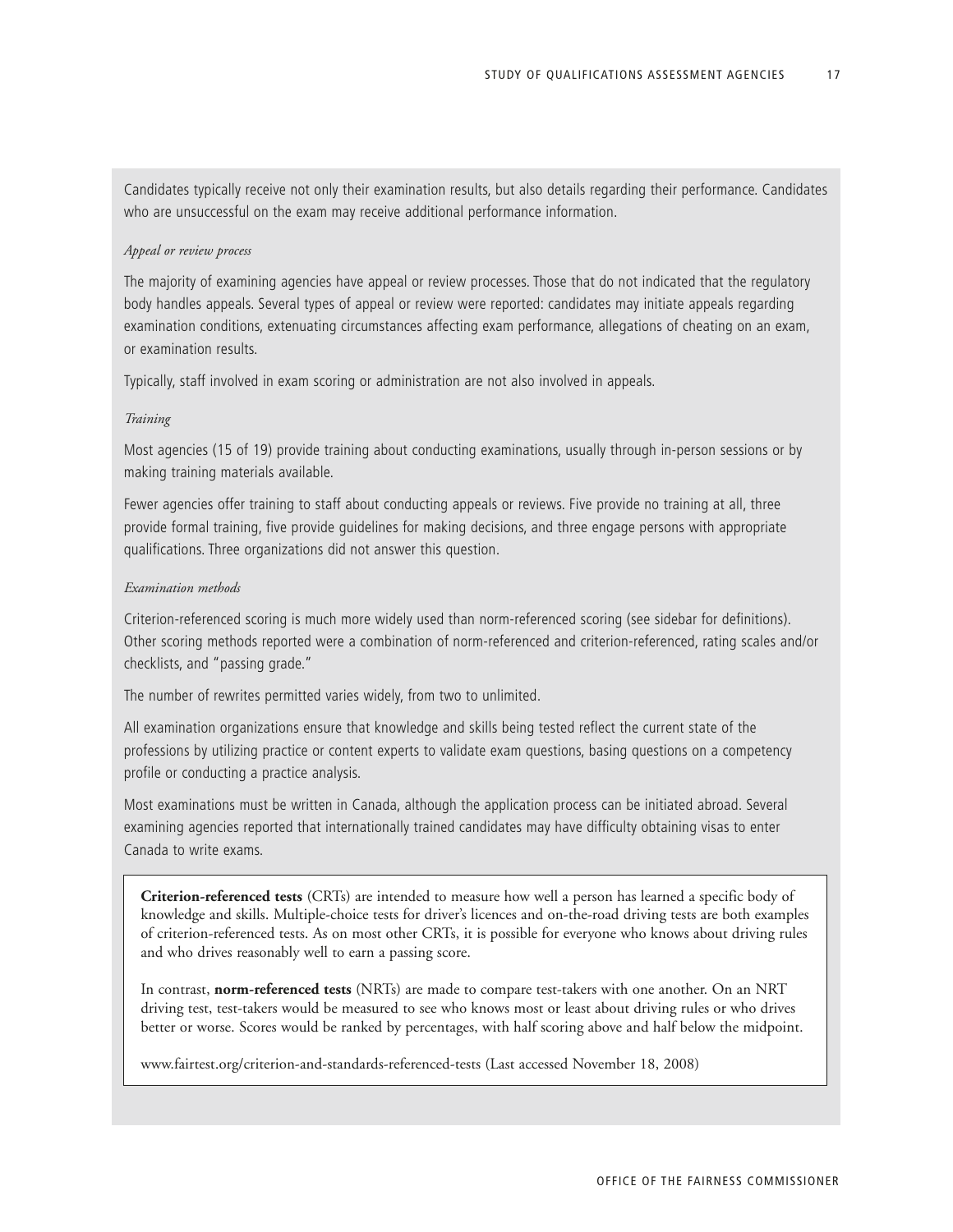Among the 19 agencies, 14 outsource some part of the examination process to an outside organization. Exam site administration and statistical analysis are the most commonly outsourced functions.

#### *Policies on conflict of interest, bias and discrimination*

Processes used to control for bias vary widely. They include extensive multi-step processes that include reviewers from a variety of backgrounds and regions, flagging items with unusual response patterns, item-writing protocols and basic methods such as processing questions through a plain-language service.

#### *Source countries of candidates*

Where candidates were initially trained (as listed most frequently by respondents):

- Canada
- India
- USA
- Saudi Arabia
- Philippines
- Egypt
- Israel

# **CONCLUSIONS**

The OFC's study has confirmed that qualifications assessment agencies play a pivotal role in access to regulated professions in Ontario. Many candidates for registration must deal with at least one and sometimes two or more assessment agencies, in addition to their interactions with a regulatory body, in order to enter their professions. The study results are reflected in the stories of individual applicants for registration who have shared their experiences with the OFC.

### **What Applicants Say**

What<br>
I came<br>
Numb<br>
were,<br>
If I ha<br>
gone I came to Canada in August 2004. It was terrible then. You can name pretty much any problem and it was there. Number one, identifying where to get the information.... [Eventually] I was given the information, when the exams were, what were the options that were available, and a very realistic appraisal of the difficulties that I would face. If I had had the information then — in 2004 — [that] I can have now I would simply have proceeded ahead and gone to write my exams rather than waiting this three-year period. So many people are coming to Canada, to Ontario, with their dreams, working in the health sector. So I'm very optimistic that things are going to be very positive, different from what I faced. 33<br>
SES COMMI

*– An international medical graduate, with an advanced degree in health policy*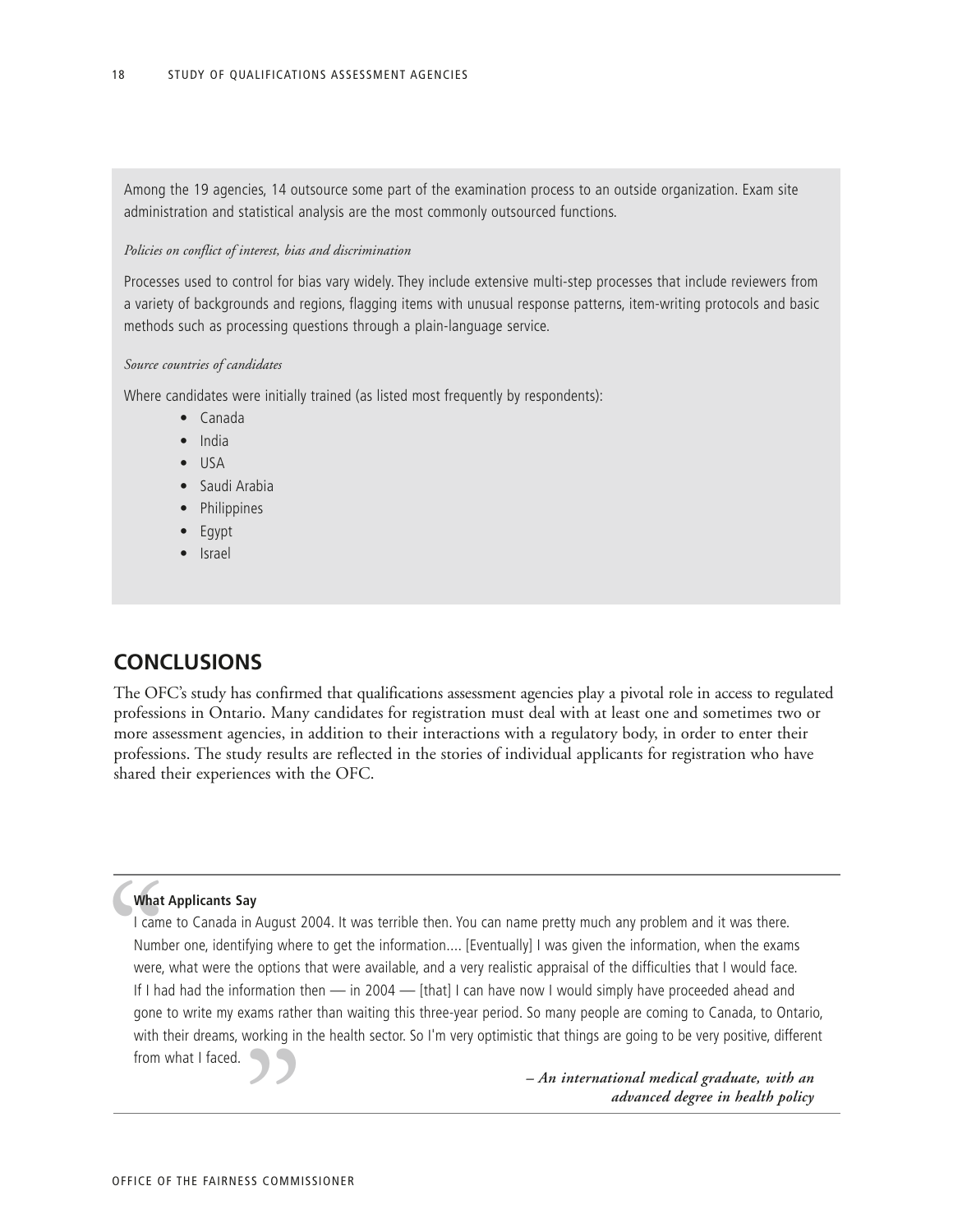# **Difficulties in Qualifications Assessment**

The following aspects of the assessment process were identified through the study as being of particular concern.

# **Length of the Process**

The time needed to complete an assessment varies significantly. It can take from two weeks to over two years to go through the process, depending on how quickly documentation from abroad can be obtained, how often exams are offered or the number of steps in the qualifying process.

The length of the process and the significant backlogs in some cases raise questions about the relevance and necessity of the internal policies that certain assessment agencies follow.

#### **Required Documentation**

Qualifications assessment agencies require academic transcripts in almost all cases in order to undertake an assessment. Other documents such as proof of language proficiency, program verification, proof of work experience and proof of professional licensure may also be required.

Obtaining documents from overseas is a major cause of delays in the assessment process and can prevent persons from practising in their profession for months or years.

Most agencies have a process to accept alternative documentation when a candidate is unable to obtain originals, or they defer to the regulatory bodies to resolve the issue. However, six of the 29 organizations that responded to the OFC questionnaire offer no options to candidates who are unable to obtain required documents because of instability or strife in their home countries. Insisting upon original documentation without offering alternatives may prevent persons from practising in the professions.

### **Fees**

The cost of assessment can be a barrier to access for candidates. When candidates must pay hundreds or thousands of dollars in order to gain access to a profession, affordability becomes a factor — unrelated to knowledge and skill — in determining who completes the process.

#### **Appeal or Review Process**

Two of the responding organizations have no appeal or review process. Failure to provide candidates with an opportunity to appeal decisions or have decisions reviewed is inconsistent with the concept of fair access.

#### **What Applicants Say**

What<br>As an<br>about<br>course<br>insura<br>involv As an Ontario medical school student you go through the program knowing that you have to write exams. Information about the qualifying exams was relatively easy to find, and through school we had access to practice exams and prep courses. I felt that exam fees were expensive, numerous and incurred at a time when you had to pay licensing fees, insurance and many other new costs. The practical component of the College of Family Physicians of Canada exams involves assessors and actors; therefore, human error is possible. *– Ontario medical graduate*<br>OFFICE OF THE FAIRNESS COMMISSIO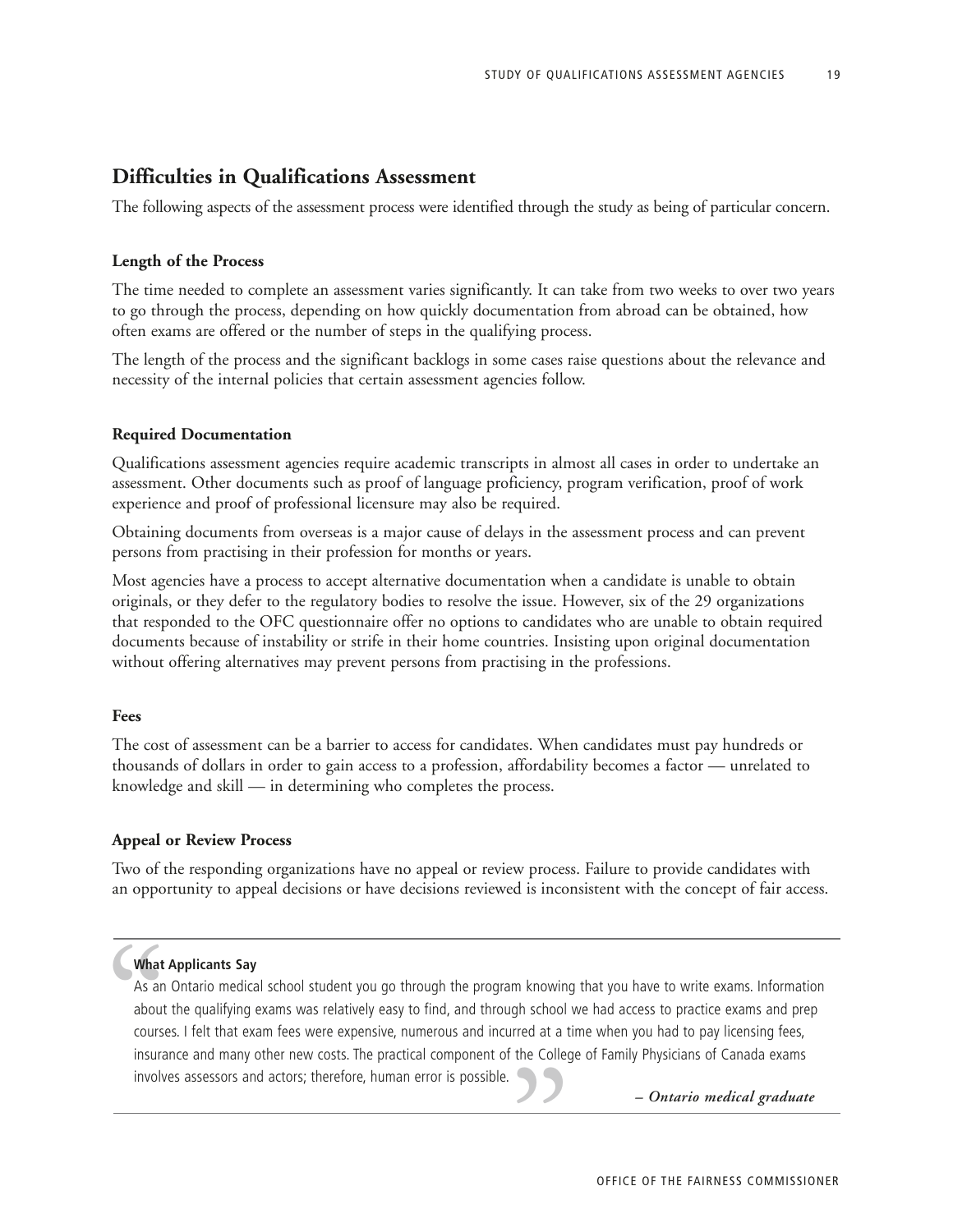#### **Assessment Methods**

In most cases, qualifications assessment agencies have criteria to determine the equivalency of a credential or to test knowledge, skills or competencies. When comparing international and Canadian qualifications, they typically consider criteria such as admission standards, level of the program, recognition of the issuing institution in its own jurisdiction and whether the credential provides access to other programs. If work experience is considered, recency of practice is relevant. Regulatory bodies and assessment agencies should be aware that the evaluation of a person's credentials will not provide a complete picture of their skills and abilities.

#### **Training**

Most organizations provide training to staff on conducting assessments; however, 13 qualifications assessment agencies provide no training to individuals on making internal review or appeal decisions.

*Key challenges faced by internationally trained candidates (challenges most frequently reported by questionnaire respondents):*

- Language
- Cost
- Access to programs or courses
- Obtaining documentation
- Length of the licensure process
- Gaps in original training

*Key challenges faced by agencies in improving access for internationally trained candidates (challenges most frequently reported by questionnaire respondents):*

- Lack of resources (such as staff, equipment, or financial or technological resources)
- Lack of space in educational institutions

FARPA and the RHPA require regulated professions to ensure that decision-makers receive training.<sup>4</sup> Results of this study show that there are inconsistencies with regard to training in two areas: the conduct of assessments, and internal review or appeal decisions.

Not all organizations provide training, and among those that do, some provide training in one area but not the other.

#### **Assessment Decisions**

Candidates are not always provided with the rationale for decisions made in their case. These decisions are not transparent and are therefore inconsistent with the concept of fair access.

### **What Applicants Say**

What<br>Being<br>transc<br>emplo<br>but the sa Being a new immigrant, I had my credentials evaluated by an evaluation service. I had to go to India to have my transcripts sent from various institutions. On the basis of the credential report that I received, I was able to find employment but not in my field of study. Within the same year I also applied for a licence to practise in my profession, but the regulatory body did not accept my evaluation report. In order to complete their process I have to arrange for the same transcripts to be sent from India all over again. *– An internationally trained candidate* "

<sup>4</sup> FARPA s. 11 and RHPA s. 22.4(3)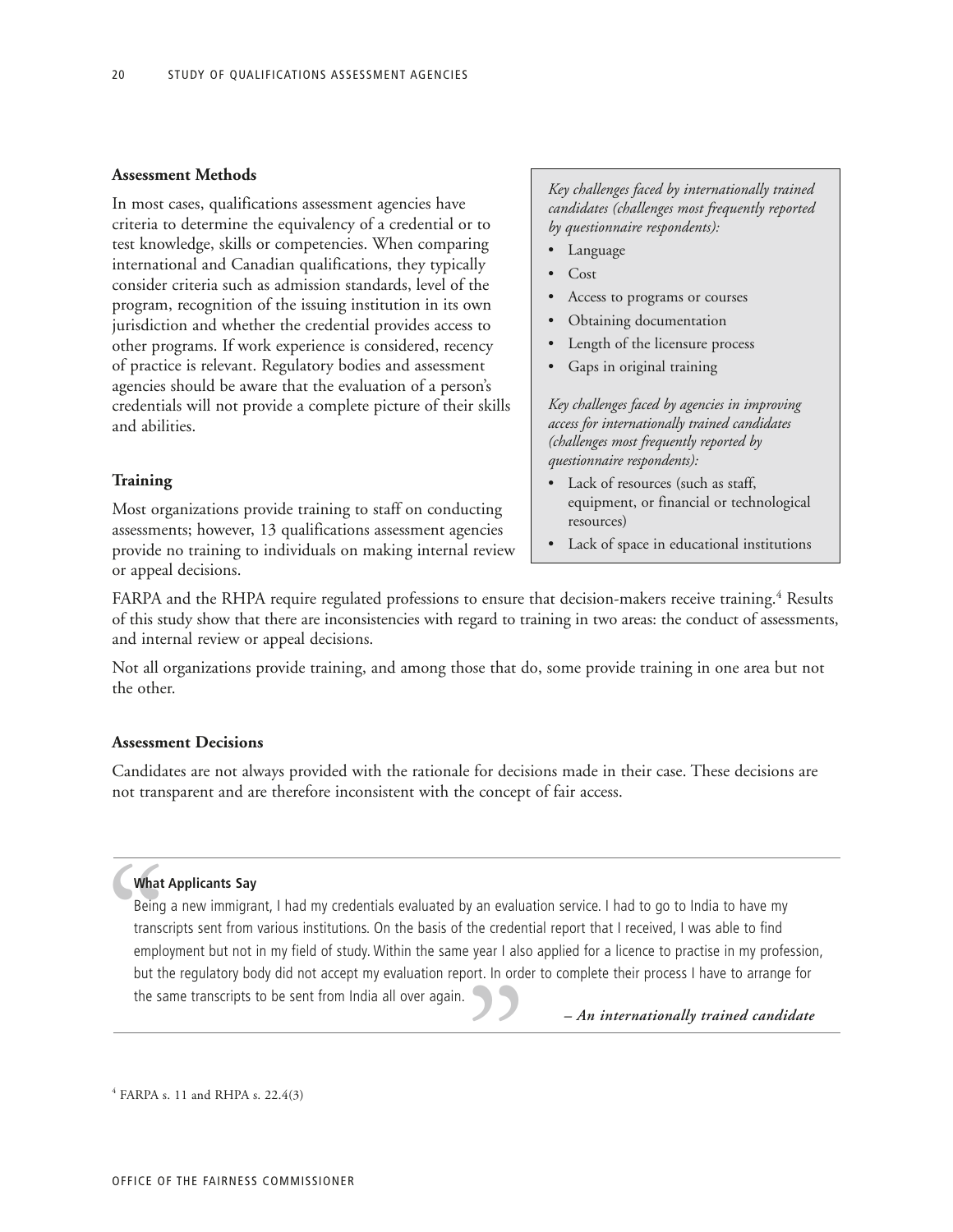# **Promising Practices**

The OFC was encouraged to learn through this study that many qualifications assessment agencies are already addressing the difficulties faced by candidates. Some organizations have practices that can be shared and adapted to promote timely, transparent and equitable access to professions. These include:

- Communicating specific turnaround times for application processing and appeals
- Offering assistance to applicants who have encountered difficulty obtaining documentation for reasons beyond their control
- Publishing a privacy policy to govern how candidates are identified and how documentation that contains identifying information is handled
- Clearly communicating credentials evaluation criteria, such as level of program (university or secondary school), recognition of the academic institution by authorities in its own jurisdiction, access to other programs based on the qualification, and accreditation status of the institution
- Providing candidates with the opportunity to challenge decisions through an appeal or review process
- Clearly communicating within decision letters the basis upon which particular assessment decisions were made and next steps for the candidate
- Ensuring that evaluators and decision-makers have received training on how to conduct assessments and how to make review or appeal decisions
- Following clearly defined processes to control for conflict of interest, discrimination and bias, such as removing identifying information from documentation used in appeal decisions; having conflict-ofinterest agreements with all decision-makers; and ensuring that decisions on reviews or appeals are made by persons who were not involved in the original decisions

Qualifications assessment agencies have their own processes, costs and timelines that shape the experience of candidates who must undergo assessment in order to practise in their professions. While there are agencies whose practices are open and timely, others have practices that are costly and lengthy and leave candidates without reasons for decisions made in their case and without opportunities to challenge those decisions. These qualifications assessment agencies must improve their practices.

As a result of undertaking this study and publishing its results, the Fairness Commissioner has provided organizations that conduct assessments of qualifications with information about the practices of agencies similar to their own. Each organization should now be able to reflect on its own processes in light of this study and identify practices that work well and others that require improvement.

# **What Applicants Say**

What<br>
I don'<br>
creder<br>
are re<br>
decisi I don't know how the evaluation process was done, who undertook the evaluation or what their assessment credentials are. I was never provided with any sort of record of the evaluation to show what my deficiencies are relative to Ontario standards, or comprehensive report. Nor was I provided with the reasons for the decision made in my case. *– An internationally trained lawyer*<br>
OFFICE OF THE FAIRNESS COMMISSIO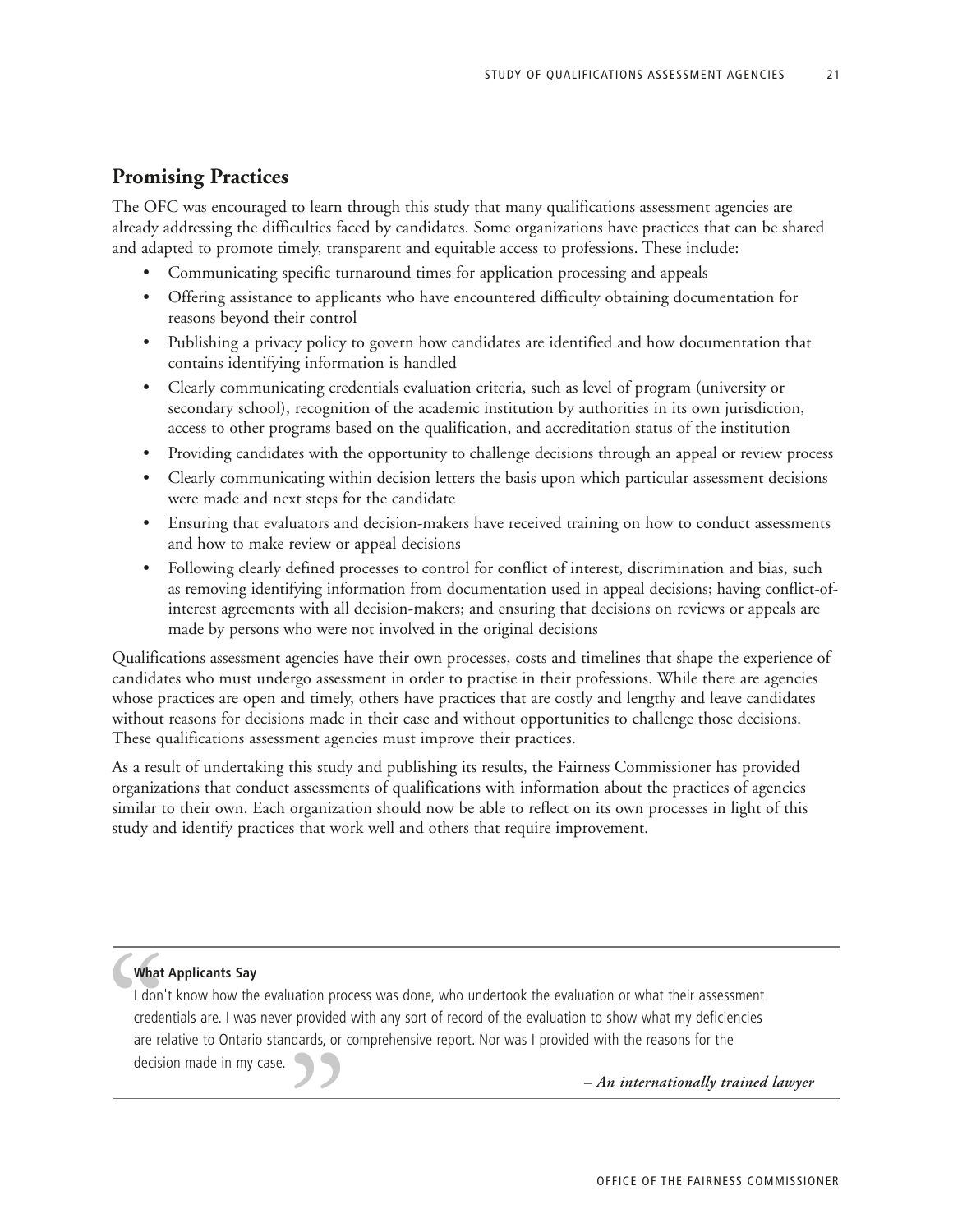# **RECOMMENDATIONS**

The assessment of qualifications is a central component of registration practices in Ontario. These processes must be transparent, objective, impartial and fair in order to ensure that qualified persons who wish to practise in the profession for which they have been trained are not barred from doing so unnecessarily. Qualifications assessment agencies must examine their own processes and work to remove barriers to access. In addition, regulatory bodies are responsible for taking reasonable measures to ensure that if they rely on an outside agency to assess qualifications, the assessments are done in a manner that is transparent, objective, impartial and fair.

# **Recommendations to Qualifications Assessment Agencies**

# **Streamline Overlapping Processes**

Regulatory bodies and qualifications assessment agencies should take every opportunity to streamline overlapping processes so that candidates do not have to go through costly and lengthy duplicate verification processes.

# **Assist Candidates to Secure Documentation**

Respondents reported that internationally trained candidates often have difficulty obtaining documents from abroad. Some assessment organizations have agreements to allow original documents received directly from issuing institutions to be shared with other assessment organizations, with permission from the candidate, so that original documents do not have to be obtained repeatedly. Other organizations will sometimes contact issuing institutions on behalf of applicants who are experiencing difficulty to facilitate the submission of required documentation.

# **Clarify Documentation Requirements**

Qualifications assessment agencies should publish detailed documentation requirements on their websites that specify the types of documents required, the manner in which they must be sent, the information that they must contain and any other important criteria. Examples of correct and incorrect submissions may prove useful. In addition, agencies might follow the lead of the organizations that are already publishing country-specific documentation information so that candidates have access to relevant guidelines. To be more helpful, agencies may wish to encourage candidates who have studied overseas to make the necessary arrangements to have documents sent to Canada while they are still abroad.

# **Conduct Credentials Assessments Upfront**

Credentials assessments that are conducted before a candidate has moved to Canada will alleviate difficulties in obtaining documents from overseas and will provide candidates with important information about whether and how their credentials will be recognized. Candidates who are aware before they leave home that they are required to fill gaps in knowledge, complete courses or take additional steps may be in a better position to plan for their families, finances and career options than candidates who receive credentials assessment decisions while settling in a new country.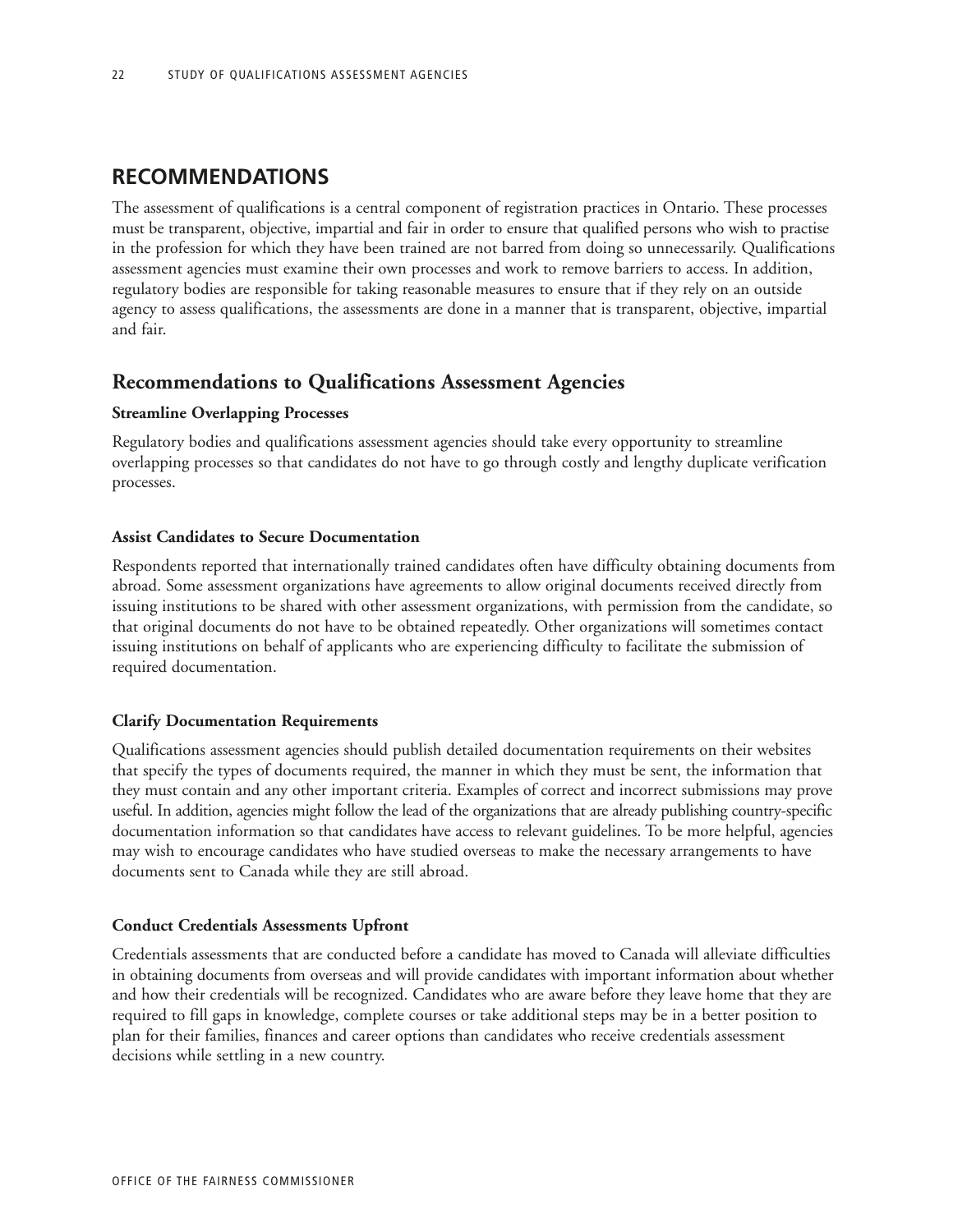#### **Consider Alternatives to Unavailable Documentation**

When candidates are unable to obtain original documentation because of strife or instability in their home countries, qualifications assessment agencies should consider alternatives. Respondents to this survey offer a range of alternatives, such as accepting notarized photocopies or sworn statements, working with candidates on an individual basis to identify an appropriate solution and accepting attestations from individuals who are registered in the same profession and have knowledge of the candidate's practice.

#### **Provide Clear Assessment Criteria**

Respondents often stated that internationally trained applicants face challenges in satisfying assessment criteria. Qualifications assessment agencies can enhance information provided to candidates by including clear assessment criteria. Internationally trained candidates may begin the assessment process from overseas; providing information about language requirements and assessment online may enable individuals to prepare in advance of their arrival in Canada.

Candidates may have gaps in their training that make it difficult for them to meet assessment criteria. Providing information about assessment criteria at the outset would help candidates to fill those gaps before applying for registration. Qualifications assessment agencies can play an important role by clearly communicating the criteria required in order for a candidate's credentials to be deemed equivalent to Canadian credentials, and the level of knowledge required to pass a particular assessment. Some qualifications assessment agencies offer self-assessment tools (such as online questions, quizzes and checklists) that allow candidates to determine their own likelihood of being successful in the actual assessment. This is a promising practice that helps candidates prepare adequately for the assessment process.

### **Provide Opportunities for Appeal**

As established by Judge George M. Thomson in *Review of Appeal Processes from Registration Decisions in Ontario's Regulated Professions*, the opportunity to appeal decisions is an important aspect of fair registration practices.5 All qualifications assessment agencies should have an appeal process so that candidates may challenge decisions made in their case.

#### **Clarify Requisite Language Skills**

Qualifications assessment agencies reported that internationally trained candidates often face language difficulties. If language testing is required, agencies should publish the language test scores that are required for candidates to advance in the assessment process.

Even when language testing is not part of the process, qualifications assessment agencies stated that internationally trained candidates may be unable to meet other assessment criteria because of language barriers. By clarifying the level of language proficiency that is necessary to be successful in the assessment, agencies can play a helpful role in enabling candidates to prepare. One approach would be to identify language test scores associated with the level of ability necessary to be successful.

<sup>5</sup> Thomson, George M., *Review of Appeal Processes from Registration Decisions in Ontario's Regulated Professions* (2005), pp. viii, xv, 5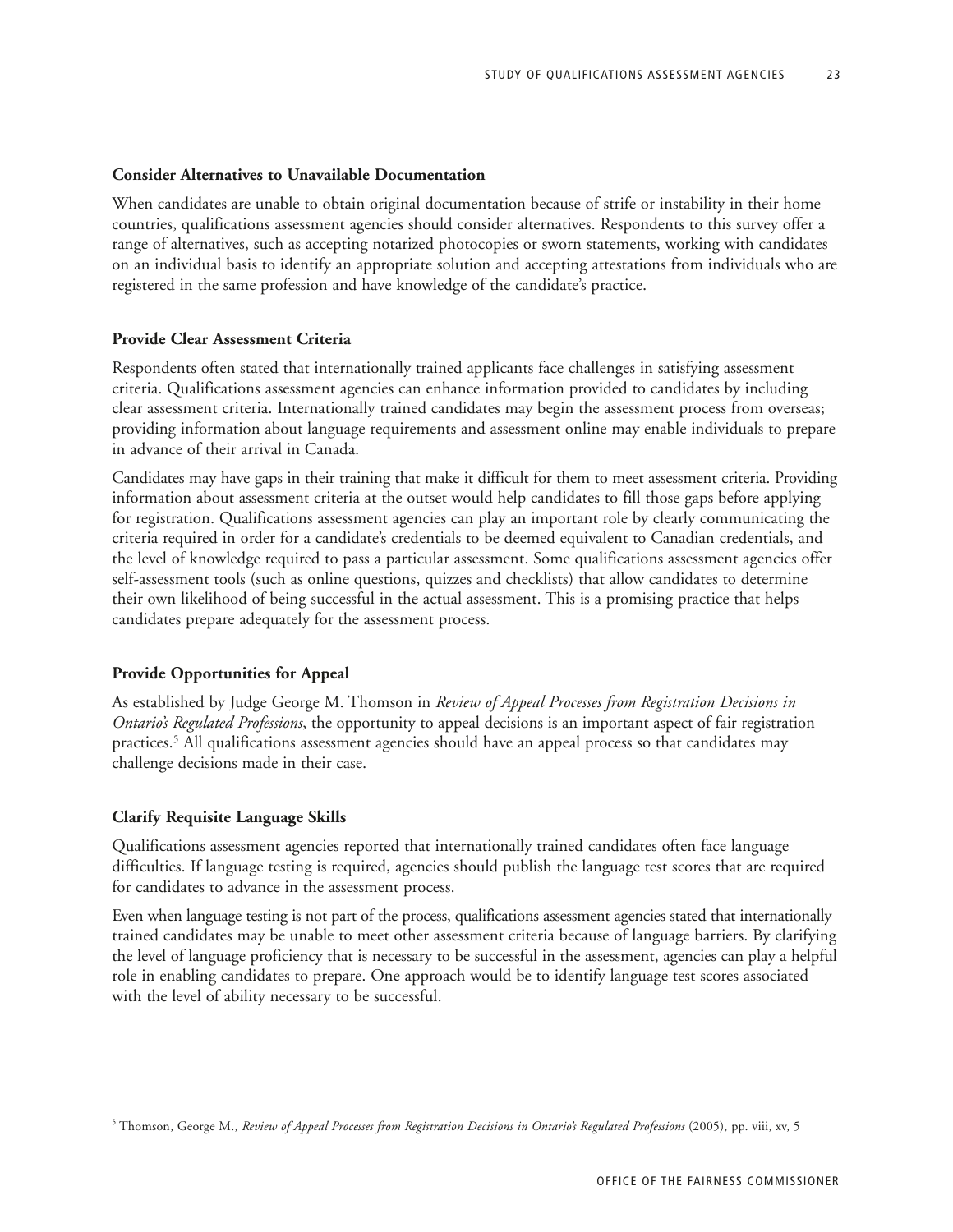# **Recommendation to Regulatory Bodies**

### **Engage with Qualifications Assessment Agencies**

Whenever a regulatory body relies on an external agency to make qualifications assessments, it is the responsibility of the regulator to ensure that the practices of the agency are consistent with the principles of fairness outlined in the legislation to which the regulatory body is subject.<sup>6</sup>

Regulatory bodies must take this responsibility seriously not only because it is the law, but also because of the impact that qualifications assessment agencies have on applicants and the professions that they regulate. As noted in *Ontario's Regulated Professions: Report on the 2007 Study of Registration Practices,*<sup>7</sup> most regulatory bodies are moving toward registration practices that are transparent, objective, impartial and fair. It is incumbent upon the regulatory bodies to ensure that the practices of their external partners are in keeping with the fair registration practices that they themselves are working toward.

As a first step, regulators should engage directly with the qualifications assessment agencies that they rely on. Regulators should ask whether the agencies participated in this study and ask participating agencies to share their responses. Second, regulators and assessment agencies must endeavour to establish an ongoing dialogue about how their processes can align most effectively. Every effort should be made to streamline processes and eliminate duplication so that the costs borne by applicants and the time needed to complete assessments can be reduced.

 $6$  FARPA s. 10(2), RHPA s. 22.4(2)

<sup>7</sup> Office of the Fairness Commissioner, *Ontario's Regulated Professions: Report on the 2007 Study of Registration Practices* (June 2008), p. 8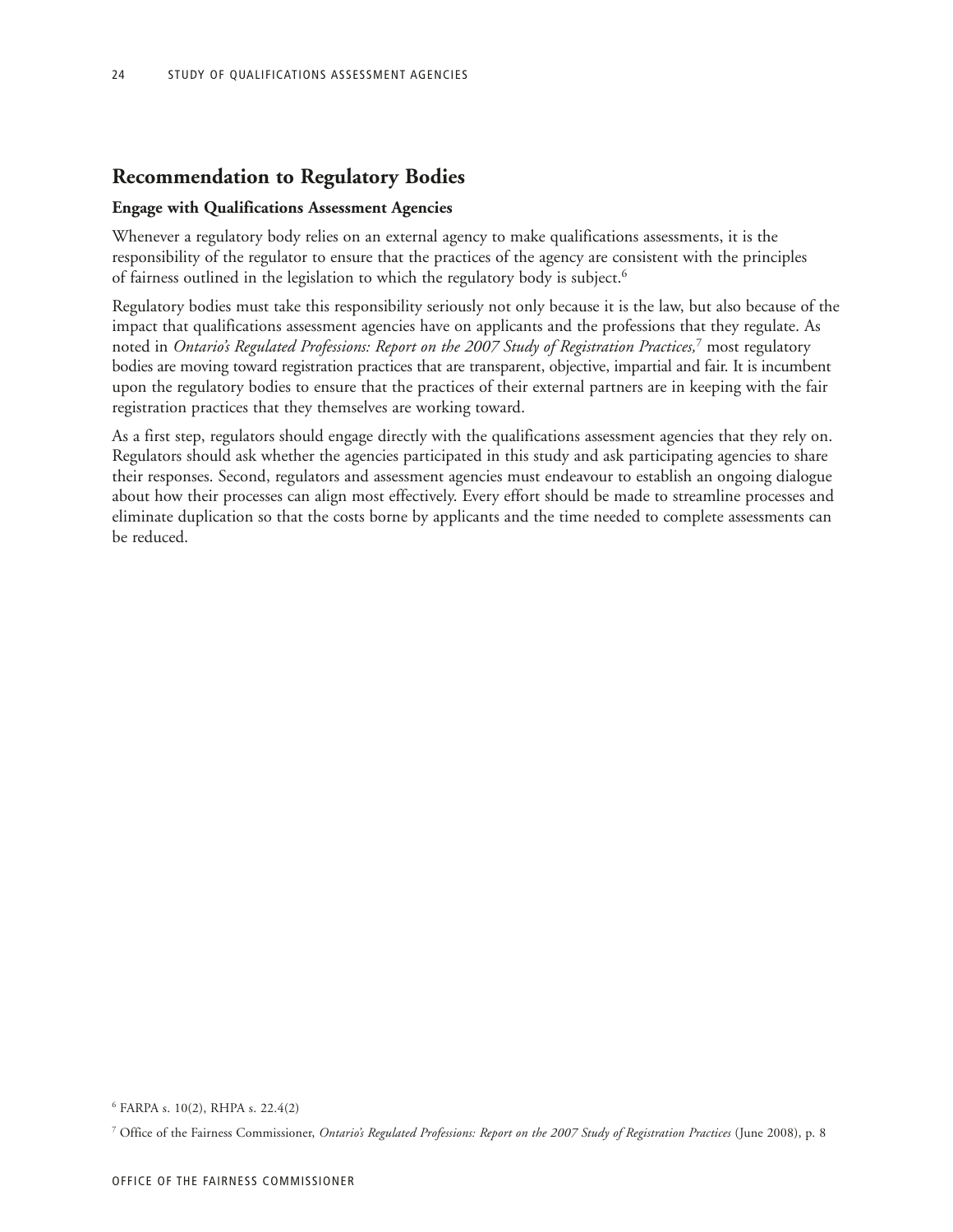# **APPENDIX A: SAMPLE QUESTIONNAIRE SECTIONS**

This appendix reproduces two of the questionnaire's five sections, those directed at agencies that conduct degree equivalency assessment and examinations. The other three sections were similar to the degree equivalency assessment section.

# **DEGREE EQUIVALENCY ASSESSMENT**

For the purposes of this questionnaire "degree equivalency assessment" refers to the assessment of academic credentials to determine if they are equivalent to another academic credential.

# **Degree Equivalency Assessment Process for Candidates**

1. List and describe ALL the steps in the Degree Equivalency Assessment process that candidates undertake.

In particular, please ensure your description addresses the following questions:

- 1. How does a candidate initiate the process?
- 2. Can a candidate begin the assessment process before arriving in Canada? If yes, please describe when and how.
- 3. After a candidate initiates the process, what additional steps do they undertake?
- 4. At any point, does the assessment process differ for internationally trained individuals? If so, please describe when and how.
- 2. On average, how long does the ENTIRE Degree Equivalency Assessment process take for an individual candidate to complete?

Please note that for the purpose of this question, "entire assessment process" refers to the period from when a candidate initiates the process to when they receive a final assessment decision.

- 2a. Does the average time differ for internationally trained individuals? If so, why?
- 3. Currently, approximately how many candidates do you have whose "time in the assessment process" exceeds the average length of time it typically takes?

Please ensure that your description addresses the following questions:

- 1. What percentage of your current total candidate pool do these candidates represent?
- 2. What percentage of these candidates are internationally trained individuals?
- 4. Based on your experience in the last two years, what is the minimum amount of time that it takes for a candidate to go through the entire assessment process? What is the maximum amount of time?
- 5. What is the nature and frequency of contact between candidates and your organization?

In particular, please ensure your description addresses the following questions:

- 1. What mechanisms do you use to communicate with individual candidates about their application (e.g., e-mail, phone, letter, in-person meetings, other)?
- 2. What is the frequency of communication with individual candidates about their application?
- 3. Are there standard times in the assessment process at which you communicate with individual candidates about their application? If so, please describe these milestones and the communication mechanism.
- 4. Is the nature and frequency of communication different for internationally trained individuals?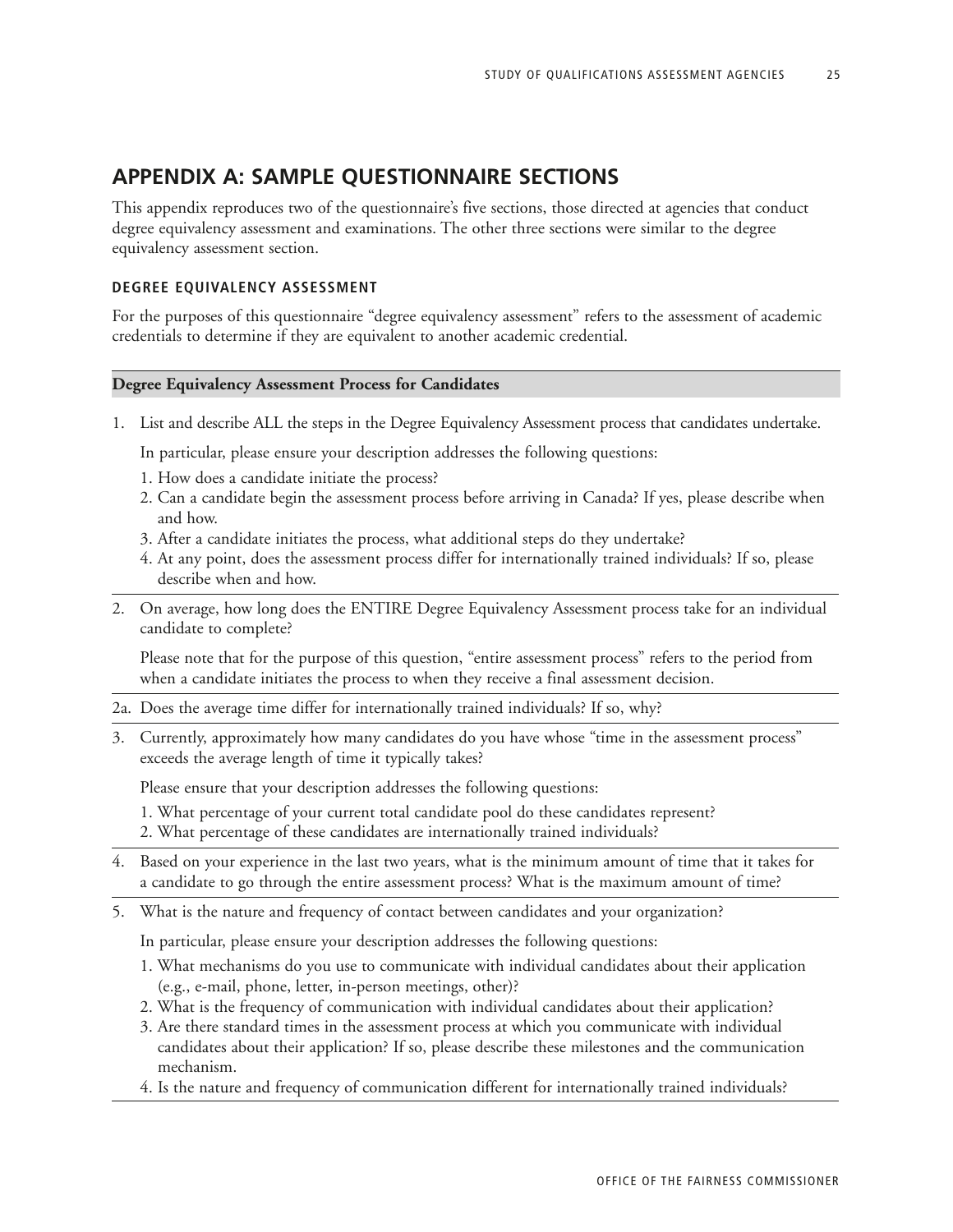#### **Documentation/Evidence for Degree Equivalency Assessments**

1. What documentation and/or other evidence is required for the Degree Equivalency Assessments offered by your organization?

Please check all that apply.

| $\Box$ Academic transcripts $\Box$ Course descriptions $\Box$ Job references $\Box$ Proof of professional |  |  |  |
|-----------------------------------------------------------------------------------------------------------|--|--|--|
| registration in home country □ Language proficiency please describe type of evidence □ Other              |  |  |  |

- 1a. If answer to question 1 is "other", please specify.
- 2. Does the required documentation differ for internationally trained candidates? If so, how does it differ?
- 3. What is the process for dealing with documents or other evidence provided in languages other than English or French?
- 4. What options are available for candidates who do not have direct access to transcripts or other documentation or whose documents are unavailable or destroyed?

#### **Fees for Degree Equivalency Assessments**

Please list all fees that an applicant must pay in order to undergo the assessment.

#### **Provision of Information about Degree Equivalency Assessment Process**

- 1. Indicate how you make information about the following aspects of your assessment process available. Please check all that apply. If you check "other" please identify your method.
- A) The steps a candidate must undertake in the assessment process

|                                                      | $\Box$ Website $\Box$ E-mail response to individual query $\Box$ E-mail information package $\Box$ Information |  |
|------------------------------------------------------|----------------------------------------------------------------------------------------------------------------|--|
|                                                      | package, available via mail, or in person $\Box$ Telephone response to individual query $\Box$ Other           |  |
| If answer to question A) is "other", please specify. |                                                                                                                |  |

B) The amount of time that the assessment process usually takes

 $\Box$  Website  $\Box$  E-mail response to individual query  $\Box$  E-mail information package  $\Box$  Information package, available via mail, or in person  $\Box$  Telephone response to individual query  $\Box$  Other

If answer to question B) is "other", please specify.

C) Documents required for assessment and acceptable alternatives

 $\Box$  Website  $\Box$  E-mail response to individual query  $\Box$  E-mail information package  $\Box$  Information package, available via mail, or in person  $\Box$  Telephone response to individual query  $\Box$  Other If answer to question C) is "other", please specify.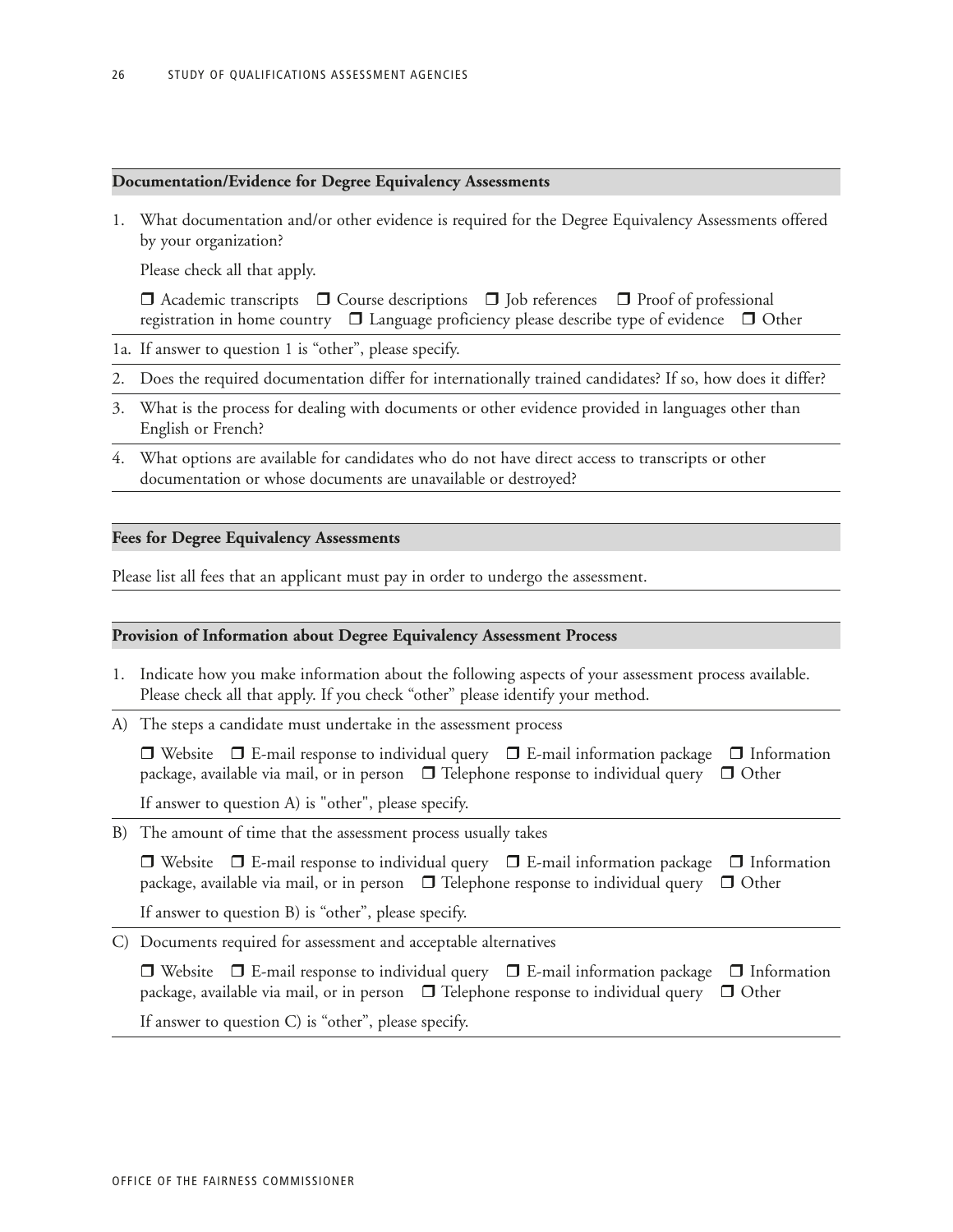D) The role of professional associations, regulatory bodies, or educational institutions in the process for which credential assessment is being pursued

 $\Box$  Website  $\Box$  E-mail response to individual query  $\Box$  E-mail information package  $\Box$  Information package, available via mail, or in person  $\Box$  Telephone response to individual query  $\Box$  Other

If answer to question D) is "other", please specify.

E) Information about all fees associated with the assessment

 $\Box$  Website  $\Box$  E-mail response to individual query  $\Box$  E-mail information package  $\Box$  Information package, available via mail, or in person  $\Box$  Telephone response to individual query  $\Box$  Other

If answer to question E) is "other", please specify.

F) How decisions are conveyed to candidates

 $\Box$  Website  $\Box$  E-mail response to individual query  $\Box$  E-mail information package  $\Box$  Information package, available via mail, or in person  $\Box$  Telephone response to individual query  $\Box$  Other

If answer to question F) is "other", please specify.

G) The criteria that will be used in the assessment

 $\Box$  Website  $\Box$  E-mail response to individual query  $\Box$  E-mail information package  $\Box$  Information package, available via mail, or in person  $\Box$  Telephone response to individual query  $\Box$  Other

If answer to question G) is "other", please specify.

H) Relevant policies

 $\Box$  Website  $\Box$  E-mail response to individual query  $\Box$  E-mail information package  $\Box$  Information package, available via mail, or in person  $\Box$  Telephone response to individual query  $\Box$  Other

If answer to question H) is "other", please specify.

I) How the appeal process works

 $\Box$  Website  $\Box$  E-mail response to individual query  $\Box$  E-mail information package  $\Box$  Information package, available via mail, or in person  $\Box$  Telephone response to individual query  $\Box$  Other

If answer to question I) is "other", please specify.

J) Country-specific information

 $\Box$  Website  $\Box$  E-mail response to individual query  $\Box$  E-mail information package  $\Box$  Information package, available via mail, or in person  $\Box$  Telephone response to individual query  $\Box$  Other

If answer to question J) is "other", please specify.

2. Does your organization make other resources available to candidates?

Please check all that apply.

 $\Box$  Application checklist  $\Box$  Self-assessment tool  $\Box$  Contact information regarding support or study groups  $\Box$  Courses, workshops etc.  $\Box$  Sample examinations  $\Box$  Study guides, preparation guides □ Other

2a. If answer to question 2 is "other", please specify.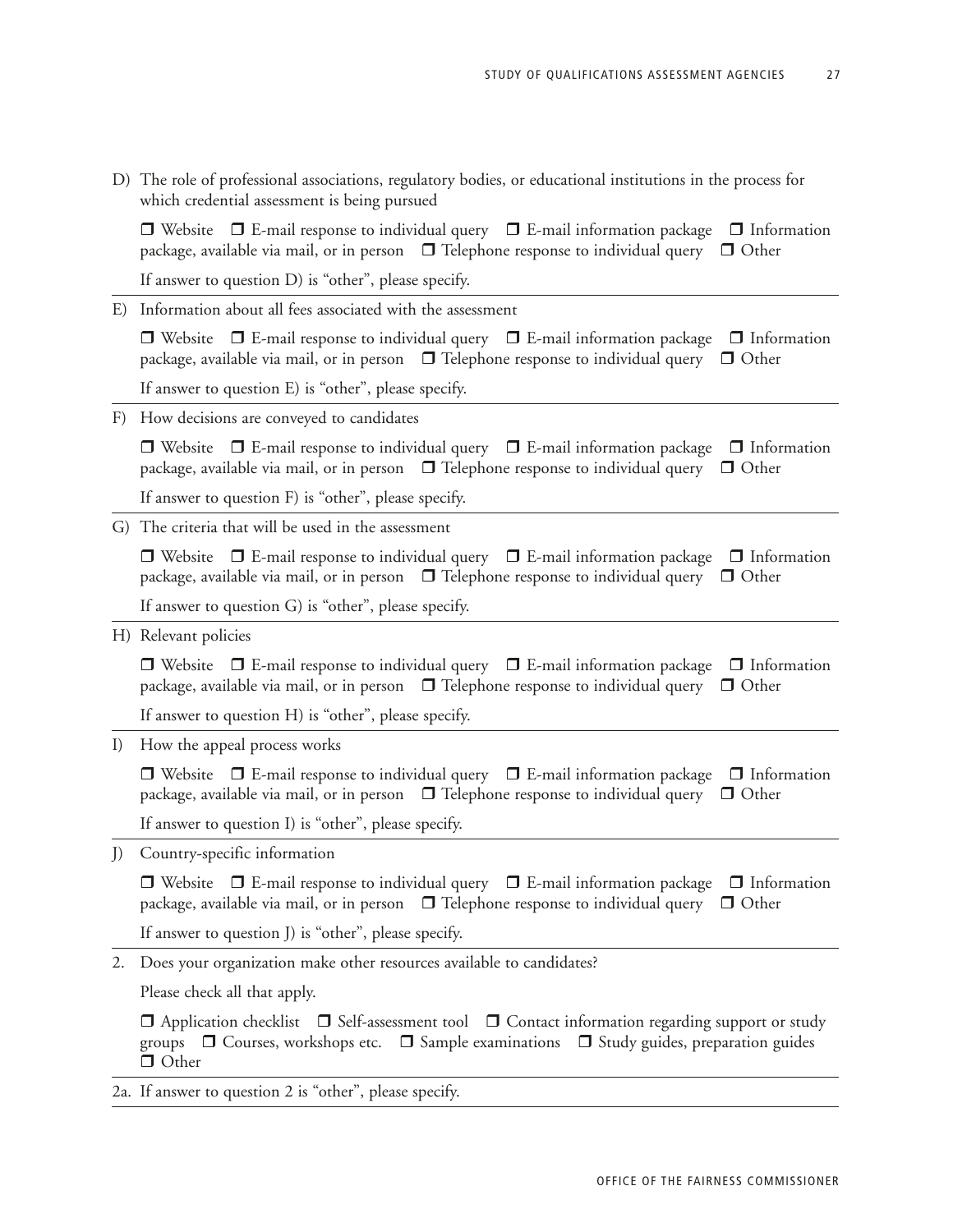- 3. How is the final assessment decision conveyed to the candidate? What information concerning the assessment decision made in their case is available to candidates?
- 4. In your provision of information about assessments, how do you accommodate candidates with special needs, e.g. visual impairment?

### **Appeals Process for Degree Equivalency Assessments**

1. Is there an appeal or review process?

 $\Box$  Yes  $\Box$  No

- 2. If yes, describe how you inform candidates of any rights they have to request a further review of, or appeal from, the Degree Equivalency Assessment decision.
- 3. How are candidates informed of the steps to take in order to request an appeal or review?
- 4. Describe the steps to request an appeal or review.
- 5. Do candidates have the opportunity to make submissions in support of an appeal?
- 6. What information is available to candidates concerning the decision made in their case?
- 7. How do candidates request access to information concerning the decision made in their case and how is it conveyed to them?
- 8. What are the deadlines to request an appeal or review and to make submissions?

#### **Degree Equivalency Assessment Policies**

- 1. How are individual candidates identified on internal documentation for Degree Equivalency Assessment purposes?
- 2. How does your organization record Degree Equivalency Assessment decisions?
- 3. How long are Degree Equivalency Assessment decisions kept on file?
- 4. Must assessments be performed within a maximum period after application to the regulatory body? Are the assessments valid for only a limited period? If so, what are these time limits?
- 5. How are complaints concerning the Degree Equivalency Assessment process handle
- 6. Do you outsource any part of the Degree Equivalency Assessment process to an outside organization? If yes, please describe what elements you outsource and why.
- 7. How are your organization's Degree Equivalency Assessment policies documented?

#### **Roles and Responsibilities**

1. Who is involved in the administration of the assessment and what are their roles and responsibilities?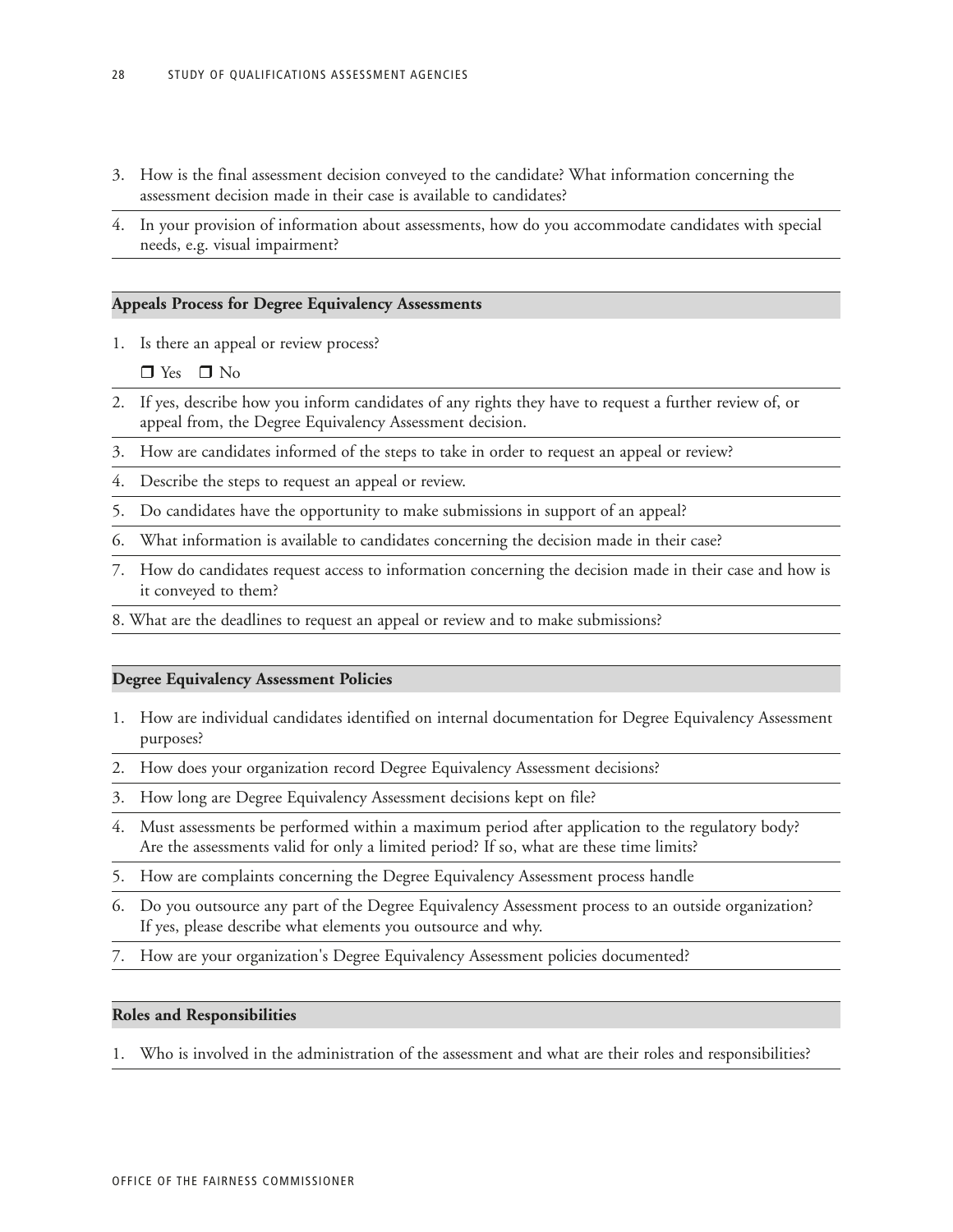2. Describe any policies you have regarding separation of jobs and/or responsibilities for individuals who administer assessments.

In particular, please ensure your description addresses the following questions:

- 1. Do the individuals who make the assessment decisions have a role in the appeal process? If so, please describe the role.
- 2. If your organization provides examinations, and at least one other type of assessment (e.g., competency, prior learning, credential), do the same individuals administer the exams and administer the other assessments?
- 3. What training does your organization provide to individuals on how to conduct Degree Equivalency Assessments?

Please ensure your description addresses the following questions:

- 1. Currently, what proportion of individuals who conduct Degree Equivalency Assessments have received this training?
- 2. Who or what organization provides the training?
- 3. Is this training mandatory for all individuals who assess qualifications? Is it required or taken by any other staff members?
- 4. How often is this training updated?
- 4. What training does your organization provide to individuals on how to make internal review or appeal decisions regarding Degree Equivalency Assessments?

Please ensure your description addresses the following questions:

- 1. Currently, what proportion of individuals who conduct internal reviews or appeals for Degree Equivalency Assessments have received this training?
- 2. Who or what organization provides the training?
- 3. Is this training mandatory for all individuals who conduct internal reviews or appeals? Is it required or taken by any other staff members?
- 4. How often is this training updated?
- 5. How do you ensure that individuals who make decisions about examination results are free from any conflict of interest?
- 6. How do you ensure that individuals who make decisions about examination results make impartial and non-discriminatory judgments?

#### **Internationally Trained Candidates**

- 1. What are the key challenges faced by internationally trained candidates who apply to your organization for assessment?
- 2. What are the key challenges your organization faces in continuing to improve access for internationally trained candidates? What plans do you have to address these challenges?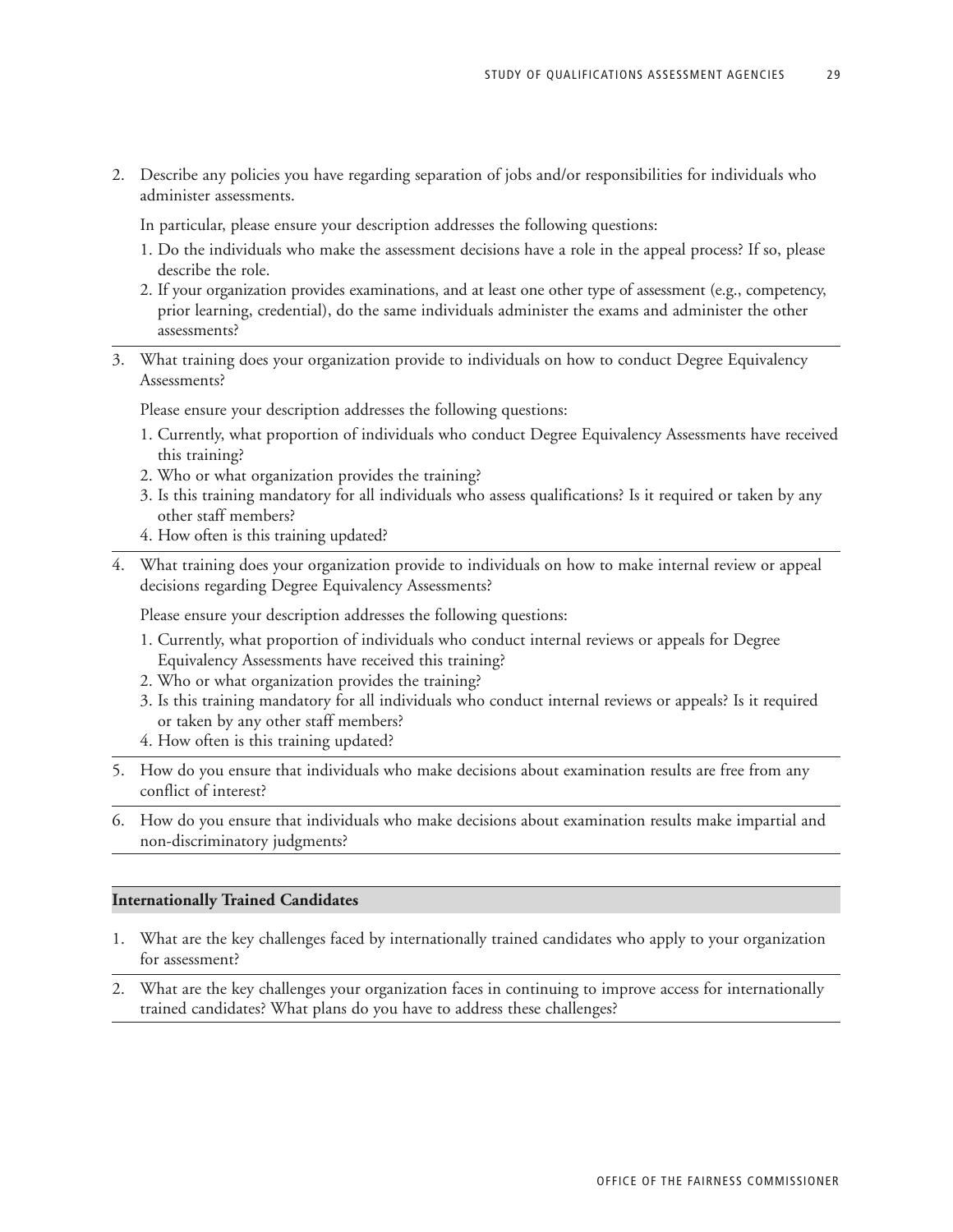#### **Degree Equivalency Assessment Practices**

- 1. Describe how your organization ensures that information used in the assessment about educational systems and credentials from outside Canada is current and accurate.
- 2. Do staff use previous assessment decisions to assist in maintaining consistency when assessing credentials of candidates from the same jurisdictions/institutions? If so, how?
- 3. How does the status of an institution in its home country impact recognition of the credential by your organization?
- 4. Please name and describe any mutual recognition agreements that you have entered into to recognize qualifications from other jurisdictions.
- 5. Are there any jurisdictions in the world that produce graduates who are automatically assessed as equivalent to Canadian graduates? If so, please list the jurisdictions and credentials for each profession.
- 6. Describe the criteria that must be met in order for academic credentials to be deemed equivalent to the Canadian credential to which they are being compared.

In particular, please ensure that your description addresses the following questions

- 1. How does your organization determine the level (e.g., baccalaureate, master's, Ph.D.) of credential presented for assessment?
- 2. What criteria are applied to determine the type (e.g., engineering, dentistry) of credential presented for assessment?
- Describe the criteria that must be met in order for academic credentials to be authenticated.

#### **Statistics and Information (Ontario)**

1. List the top five source countries and number of candidates for whom you provide Degree Equivalency Assessments (in order of number of candidates in all professions).

|                 | <b>Countries</b><br>where candidates<br>were initially<br>trained in the<br>profession 2007 | Number of<br>candidates 2007 | <b>Countries</b><br>where candidates<br>were initially<br>trained in the<br>profession 2006 | Number of<br>candidates 2006 | <b>Countries</b><br>where candidates<br>were initially<br>trained in the<br>profession 2005 | Number of<br>candidates 2005 |
|-----------------|---------------------------------------------------------------------------------------------|------------------------------|---------------------------------------------------------------------------------------------|------------------------------|---------------------------------------------------------------------------------------------|------------------------------|
| 1 <sub>st</sub> |                                                                                             |                              |                                                                                             |                              |                                                                                             |                              |
| 2nd             |                                                                                             |                              |                                                                                             |                              |                                                                                             |                              |
| 3rd             |                                                                                             |                              |                                                                                             |                              |                                                                                             |                              |
| 4th             |                                                                                             |                              |                                                                                             |                              |                                                                                             |                              |
| 5th             |                                                                                             |                              |                                                                                             |                              |                                                                                             |                              |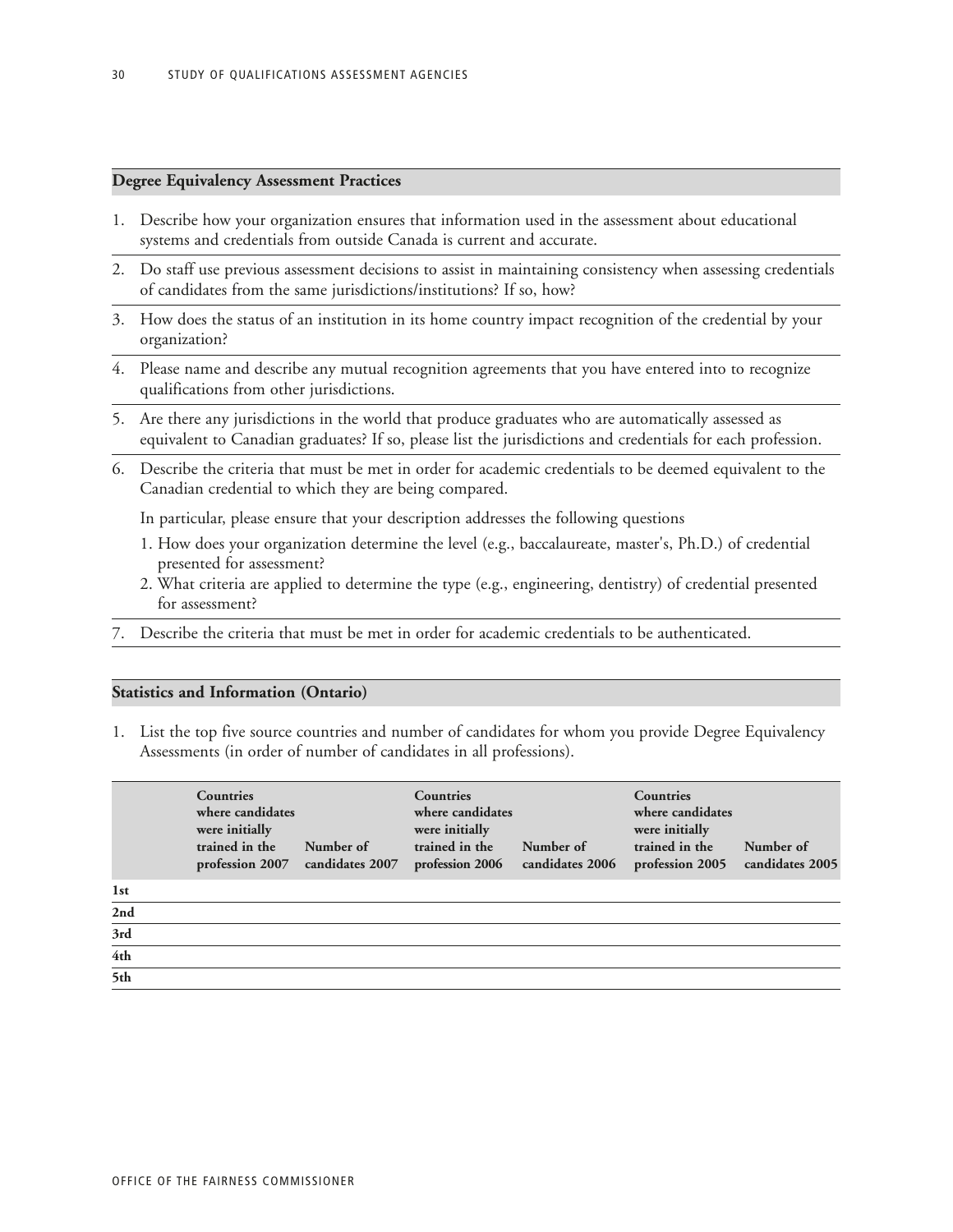2. If your organization provides Degree Equivalency Assessments to individuals pursuing registration in more than one profession, list the top five professions being pursued in Ontario by internationally trained candidates undergoing these assessments (in order of number of candidates).

|                 | Number of | Number of | Professions 2007 candidates 2007 Professions 2006 candidates 2006 Professions 2005 candidates 2005 | Number of |
|-----------------|-----------|-----------|----------------------------------------------------------------------------------------------------|-----------|
| 1 <sub>st</sub> |           |           |                                                                                                    |           |
| 2nd             |           |           |                                                                                                    |           |
| 3rd             |           |           |                                                                                                    |           |
| 4th             |           |           |                                                                                                    |           |
| 5th             |           |           |                                                                                                    |           |

3. For your entire applicant pool, state the number of Degree Equivalency Assessments and appeals of those assessments. (Assessments & Appeals)

|                              | Number 2007 | Number 2006 | Number 2005 |
|------------------------------|-------------|-------------|-------------|
| <b>Successful Appeals</b>    |             |             |             |
| <b>Decisions Appealed</b>    |             |             |             |
| <b>Assessments Completed</b> |             |             |             |
| <b>Assessments Requested</b> |             |             |             |

4. List the home country of candidates for whom you handle the largest number of appeals. (Appeals)

|                           | <b>Countries 2007</b> | <b>Countries 2006</b> | <b>Countries 2005</b> |
|---------------------------|-----------------------|-----------------------|-----------------------|
| <b>Successful Appeals</b> |                       |                       |                       |
| <b>Decisions Appealed</b> |                       |                       |                       |

5. List the professions of candidates for whom you handle the largest number of appeals.

|     | Number of | Number of | Professions 2007 candidates 2007 Professions 2006 candidates 2006 Professions 2005 candidates 2005 | Number of |
|-----|-----------|-----------|----------------------------------------------------------------------------------------------------|-----------|
| 1st |           |           |                                                                                                    |           |
| 2nd |           |           |                                                                                                    |           |
| 3rd |           |           |                                                                                                    |           |
| 4th |           |           |                                                                                                    |           |
| 5th |           |           |                                                                                                    |           |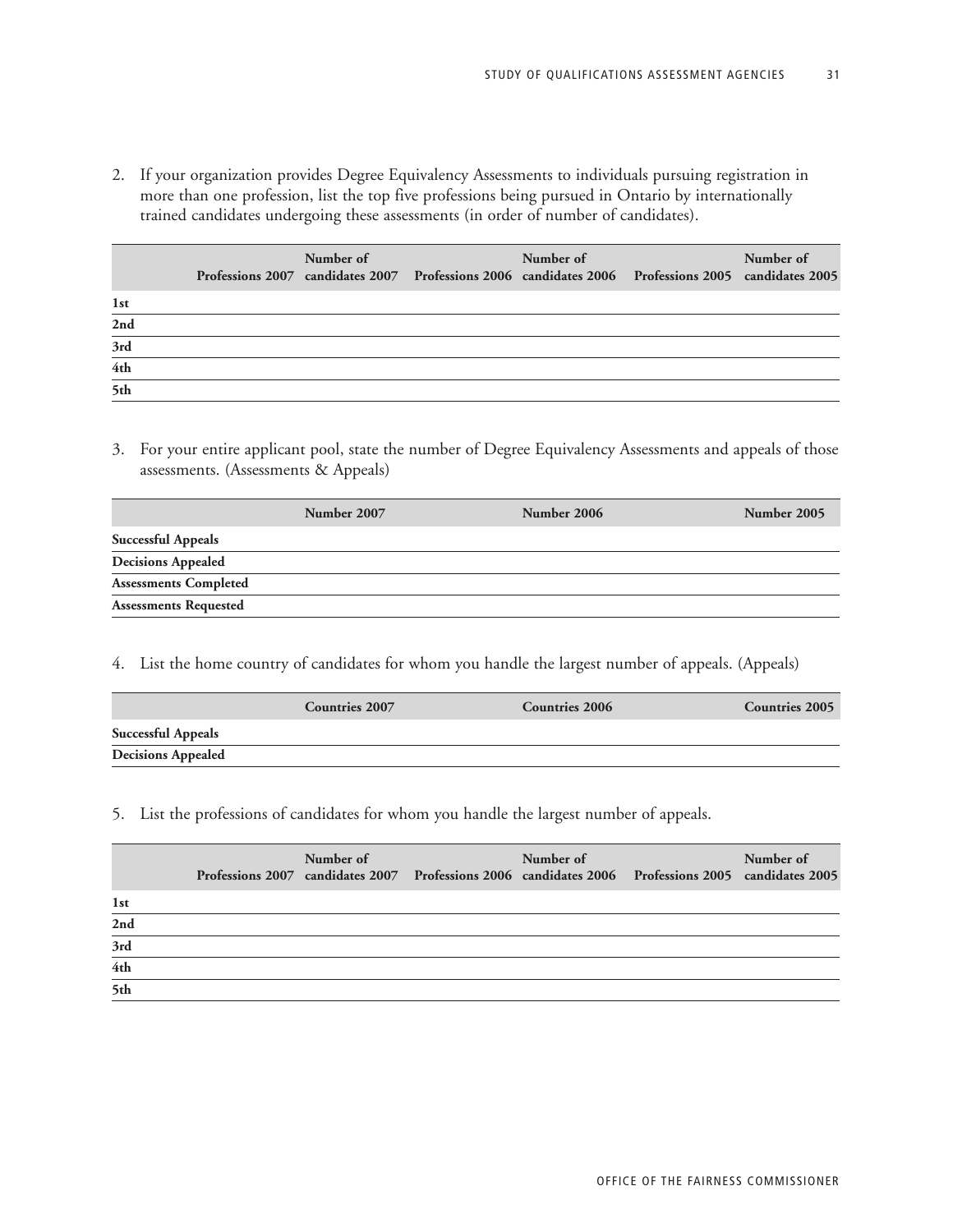# 6. List the professions of candidates who have had the largest number of successful appeals.

|                  | Number of | Number of | Professions 2007 candidates 2007 Professions 2006 candidates 2006 Professions 2005 candidates 2005 | Number of |
|------------------|-----------|-----------|----------------------------------------------------------------------------------------------------|-----------|
| 1st              |           |           |                                                                                                    |           |
| 2nd              |           |           |                                                                                                    |           |
| $\overline{3rd}$ |           |           |                                                                                                    |           |
| 4th              |           |           |                                                                                                    |           |
| $rac{1}{5}$ th   |           |           |                                                                                                    |           |

7. Indicate the languages in which application information materials for Degree Equivalency Assessments are available. (Language)

|         | 2007                               | 2006                                     | 2005       |
|---------|------------------------------------|------------------------------------------|------------|
| English | $\Box$ yes<br>$\overline{\Box}$ no | $\Box$ yes<br>$\overline{\mathbf{u}}$ no | $\Box$ yes |
| French  | $\Box$ yes                         | $\Box$ yes                               | $\Box$ yes |
| Other   |                                    |                                          |            |

#### **Additional Information**

1. Please provide any additional comments about your practices or the questionnaire here (optional).

# **EXAMINATIONS**

For the purposes of this questionnaire, "examination" refers to a test of knowledge, skill or ability.

### **Examination Process for Candidates**

1. List and describe ALL the steps in the Examination process that candidates undertake.

In particular, please ensure your description addresses the following questions:

- 1. How does a candidate initiate the process?
- 2. Can a candidate begin the examination process before arriving in Canada? If yes, please describe when and how.
- 3. After a candidate initiates the process, what additional steps do they undertake?
- 4. At any point, does the examination process differ for internationally trained individuals? If so, please describe when and how.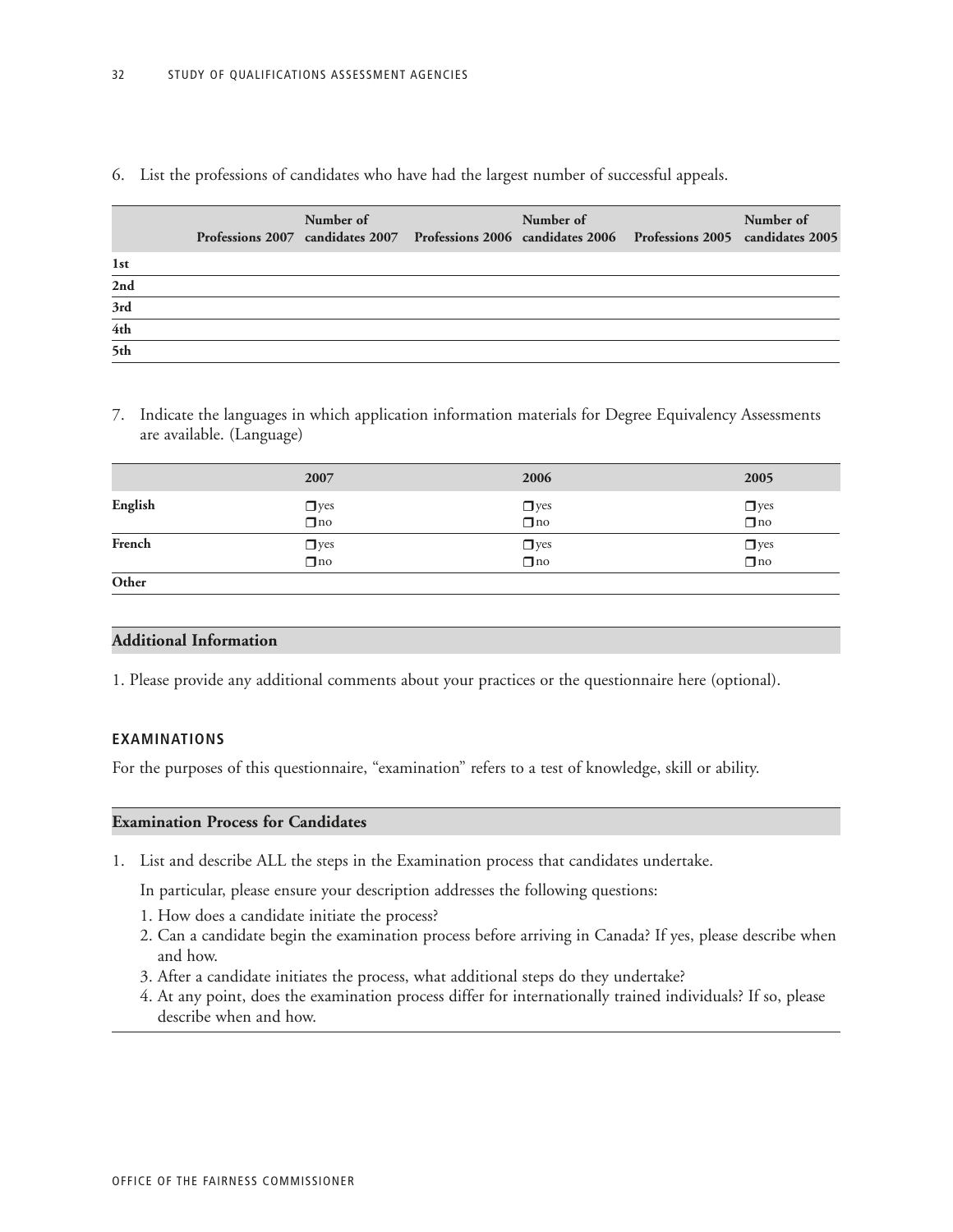2. On average, how long does the ENTIRE Examination process take for an individual candidate to complete?

Please note that for the purpose of this question, "entire examination process" refers to the period from when a candidate initiates the process to when they receive a final examination decision.

- 2a. Does the average time differ for internationally trained individuals? If so, why?
- 3. Currently, approximately how many candidates do you have whose "time in the examination process" exceeds the average length of time it typically takes?

Please ensure that your description addresses the following questions:

1. What percentage of these candidates are internationally trained individuals?

- 4. Based on your experience in the last two years, what is the minimum amount of time that it takes for a candidate to go through the entire examination process? What is the maximum amount of time?
- 5. What is the nature and frequency of contact between candidates and your organization?

In particular, please ensure your description addresses the following questions:

- 1. What mechanisms do you use to communicate with individual candidates about their application (e.g., e-mail, phone, letter, in-person meetings, other)?
- 2. What is the frequency of communication with individual candidates about their application?
- 3. Are there standard times in the examination process at which you communicate with individual candidates about their application? If so, please describe these milestones and the communication mechanism.
- 4. Is the nature and frequency of communication different for internationally trained individuals?

### **Documentation/Evidence for Examinations**

1. What documentation and/or other evidence is required for the Examinations offered by your organization? Please check all that apply.

 $\Box$  Academic transcripts  $\Box$  Course descriptions  $\Box$  Job references  $\Box$  Proof of professional registration in home country  $\Box$  Language proficiency please describe type of evidence  $\Box$  Other

- 1a. If answer to question 1 is "other", please specify.
- 2. Does the required documentation differ for internationally trained candidates? If so, how does it differ?
- 3. What is the process for dealing with documents or other evidence provided in languages other than English or French?
- 4. What options are available for candidates who do not have direct access to transcripts or other documentation or whose documents are unavailable or destroyed?

#### **Fees for Examinations**

Please list all fees that an applicant must pay in order to undergo the examination.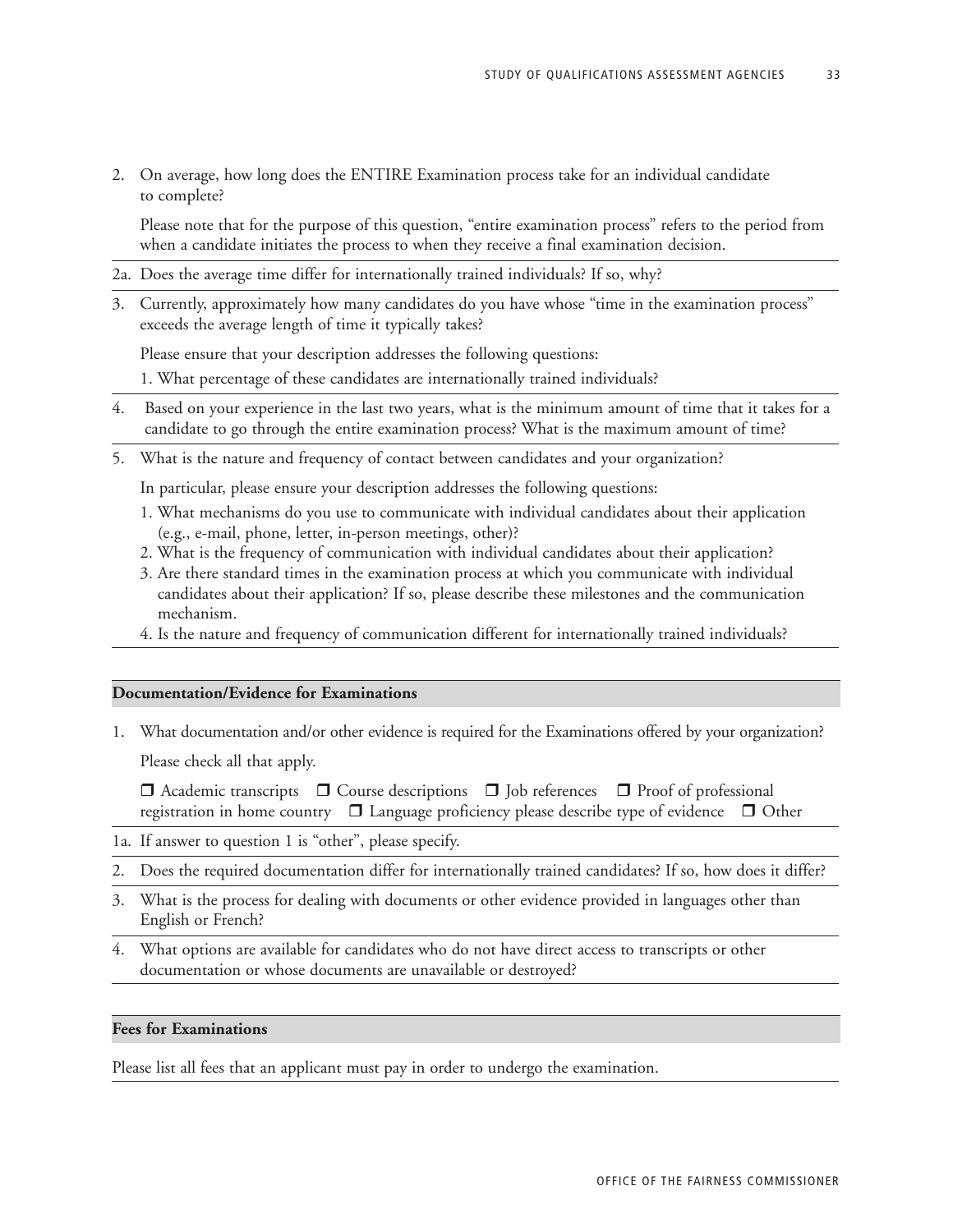# **Provision of Information about Examination Process**

| 1. | Indicate how you make information about the following aspects of your examination process publicly<br>available. Please check all that apply. If you check "other" please identify your method.                              |
|----|------------------------------------------------------------------------------------------------------------------------------------------------------------------------------------------------------------------------------|
|    | A) The steps a candidate must undertake in the examination process                                                                                                                                                           |
|    | $\Box$ Website $\Box$ E-mail response to individual query $\Box$ E-mail information package $\Box$ Information<br>package, available via mail, or in person $\Box$ Telephone response to individual query $\Box$ Other       |
|    | If answer to question A) is "other", please specify.                                                                                                                                                                         |
| B) | The amount of time that the examination process usually takes                                                                                                                                                                |
|    | $\Box$ Website $\Box$ E-mail response to individual query $\Box$ E-mail information package $\Box$ Information<br>package, available via mail, or in person $\Box$ Telephone response to individual query $\Box$ Other       |
|    | If answer to question B) is "other", please specify.                                                                                                                                                                         |
|    | C) Documents required for examination and acceptable alternatives                                                                                                                                                            |
|    | $\Box$ Website $\Box$ E-mail response to individual query $\Box$ E-mail information package $\Box$ Information<br>package, available via mail, or in person $\Box$ Telephone response to individual query $\Box$ Other       |
|    | If answer to question C) is "other", please specify.                                                                                                                                                                         |
|    | D) The role of professional associations, regulatory bodies, or educational institutions in the process for<br>which credential examination is being pursued                                                                 |
|    | $\Box$ Website $\Box$ E-mail response to individual query $\Box$ E-mail information package $\Box$ Information<br>package, available via mail, or in person $\Box$ Telephone response to individual query $\Box$ Other       |
|    | If answer to question D) is "other", please specify.                                                                                                                                                                         |
| E) | Information about all fees associated with the examination                                                                                                                                                                   |
|    | $\Box$ Website $\Box$ E-mail response to individual query $\Box$ E-mail information package $\Box$ Information<br>package, available via mail, or in person $\Box$ Telephone response to individual query $\Box$ Other       |
|    | If answer to question E) is "other", please specify.                                                                                                                                                                         |
| F) | How decisions are conveyed to candidates                                                                                                                                                                                     |
|    | $\Box$ Website $\Box$ E-mail response to individual query $\Box$ E-mail information package $\Box$ Information<br>package, available via mail, or in person $\Box$ Telephone response to individual query $\Box$ Other       |
|    | If answer to question F) is "other", please specify.                                                                                                                                                                         |
|    | G) The criteria that will be used in the examination                                                                                                                                                                         |
|    | $\Box$ Website $\Box$ E-mail response to individual query $\Box$ E-mail information package<br>$\Box$ Information<br>package, available via mail, or in person $\Box$ Telephone response to individual query<br>$\Box$ Other |
|    | If answer to question G) is "other", please specify.                                                                                                                                                                         |
|    | H) Relevant policies                                                                                                                                                                                                         |
|    | $\Box$ Website $\Box$ E-mail response to individual query $\Box$ E-mail information package $\Box$ Information                                                                                                               |
|    | package, available via mail, or in person $\Box$ Telephone response to individual query<br>$\Box$ Other                                                                                                                      |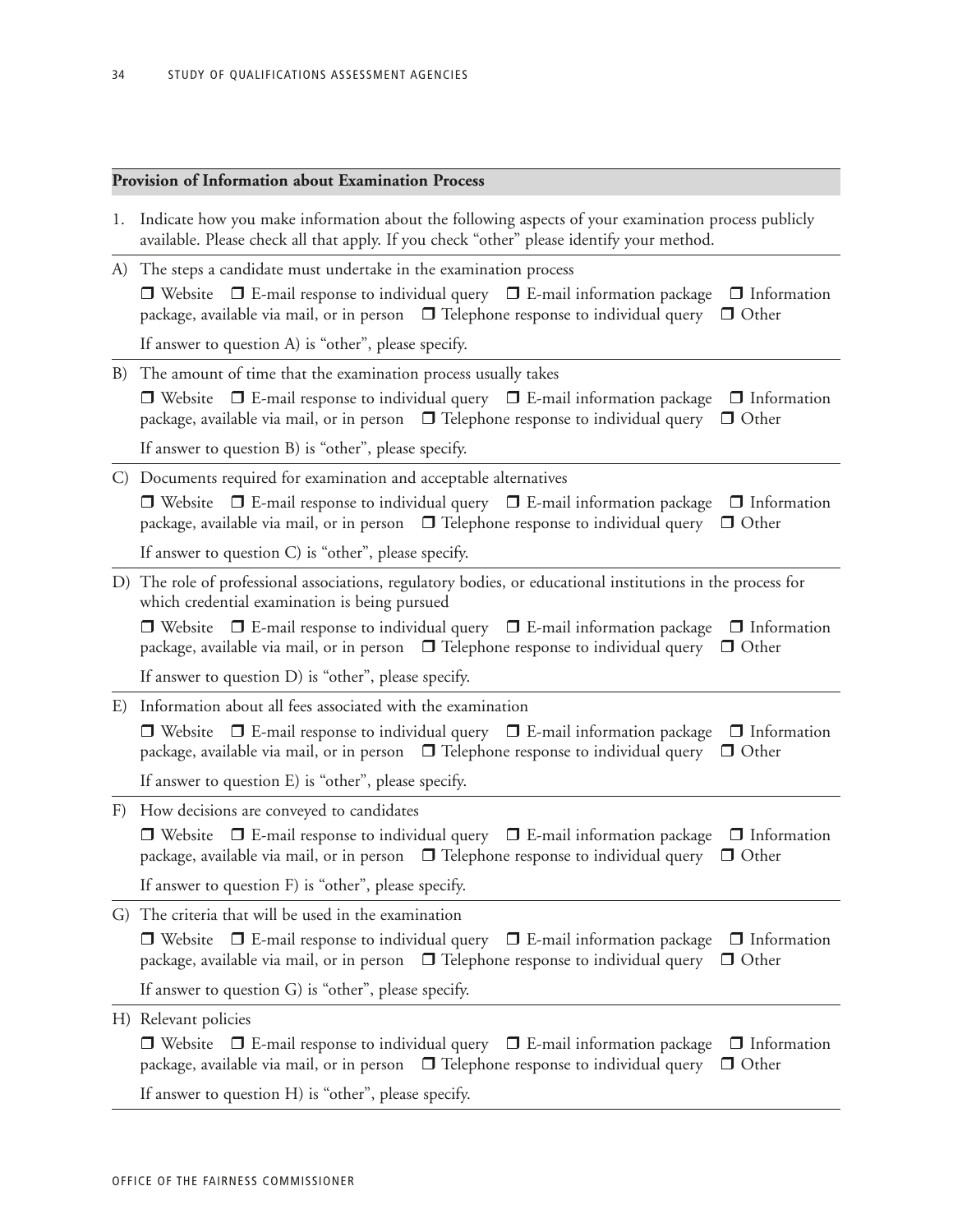I) How the appeal process works

 $\Box$  Website  $\Box$  E-mail response to individual query  $\Box$  E-mail information package  $\Box$  Information package, available via mail, or in person  $\Box$  Telephone response to individual query  $\Box$  Other

If answer to question I) is "other", please specify.

J) Country-specific information

 $\Box$  Website  $\Box$  E-mail response to individual query  $\Box$  E-mail information package  $\Box$  Information package, available via mail, or in person  $\Box$  Telephone response to individual query  $\Box$  Other

If answer to question J) is "other", please specify.

2. Does your organization make other resources available to candidates? Please check all that apply.

 $\Box$  Application checklist  $\Box$  Self-examination tool  $\Box$  Contact information regarding support or study groups  $\Box$  Courses, workshops etc.  $\Box$  Sample examinations  $\Box$  Study guides, preparation guides □ Other

- 2a. If answer to question 2 is "other", please specify.
- 3. How is the final examination decision conveyed to the candidate? What information concerning the examination decision made in their case is available to candidates?
- 4. In your provision of information about examinations, how do you accommodate candidates with special needs, e.g. visual impairment?

### **Appeals Process for Examinations**

1. Is there an appeal or review process?

 $\Box$  Yes  $\Box$  No

- 2. If yes, describe how you inform candidates of any rights they have to request a further review of, or appeal from, the Degree Equivalency Assessment decision.
- 3. How are candidates informed of the steps to take in order to request an appeal or review?
- 4. Describe the steps to request an appeal or review.
- 5. Do candidates have the opportunity to make submissions in support of an appeal?
- 6. What information is available to candidates concerning the decision made in their case?
- 7. How do candidates request access to information concerning the decision made in their case and how is it conveyed to them?
- 8. What are the deadlines to request an appeal or review and to make submissions?

#### **Examination Policies**

1. How are individual candidates identified on internal documentation for Examination purposes?

2. How does your organization record Examination decisions?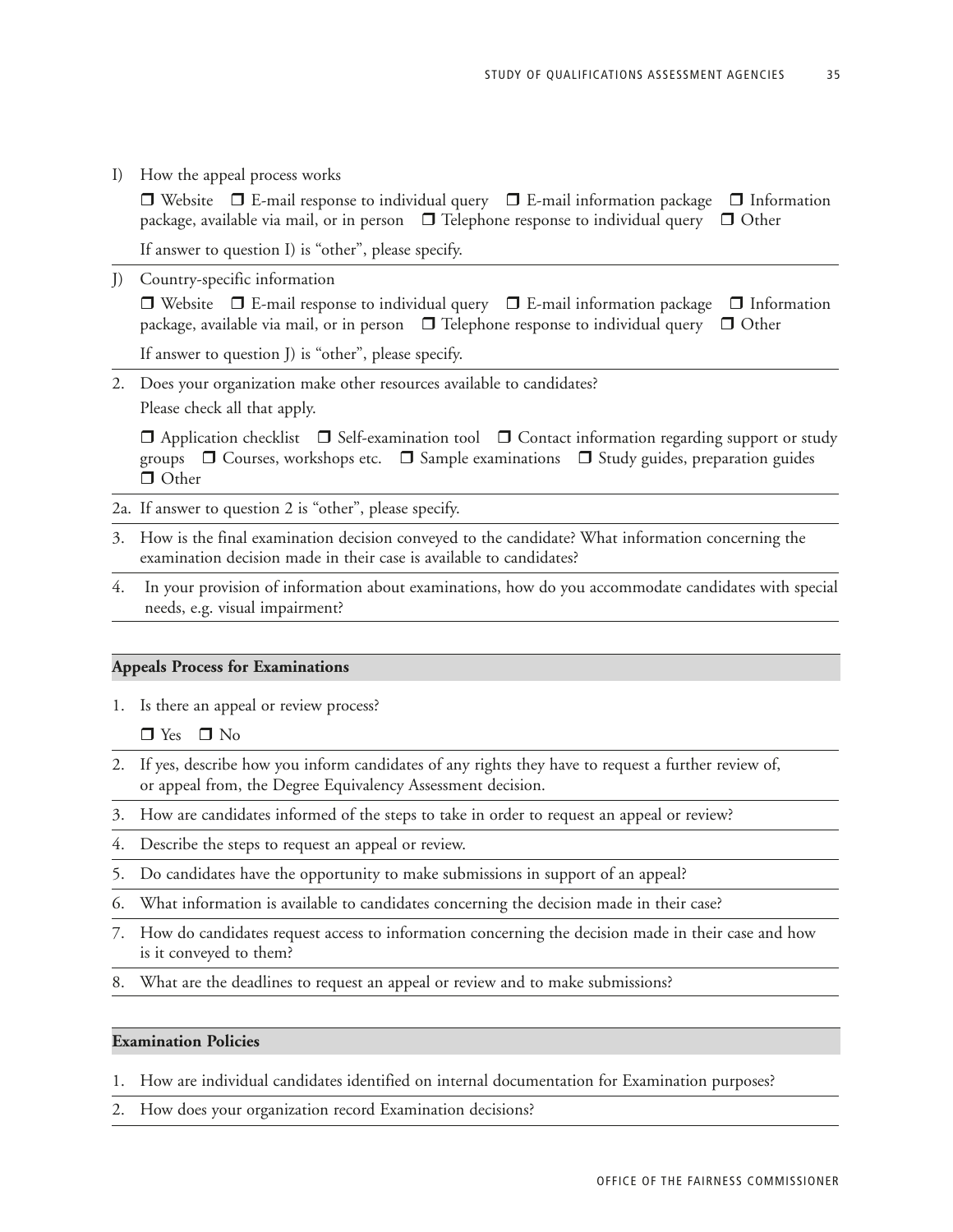- 3. How long are Examination decisions kept on file?
- 4. Must examinations be performed within a maximum period after application to the regulatory body? Are the examinations valid for only a limited period? If so, what are these time limits?
- 5. How are complaints concerning the Examination process handled?
- 6. Do you outsource any part of the Examination process to an outside organization? If yes, please describe what elements you outsource and why.
- 7. How are your organization's Examination policies documented?

#### **Roles and Responsibilities**

- 1. Who is involved in the administration of the examination and what are their roles and responsibilities?
- 2. Describe any policies you have regarding separation of jobs and/or responsibilities for individuals who administer examinations.

In particular, please ensure your description addresses the following questions:

- 1. Do the individuals who make the examination decisions have a role in the appeal process? If so, please describe the role.
- 2. If your organization provides examinations, and at least one other type of examination (e.g., competency, prior learning, credential), do the same individuals administer the exams and administer the other examinations?
- 3. What training does your organization provide to individuals on how to conduct Examinations?

Please ensure your description addresses the following questions:

- 1. Currently, what proportion of individuals who conduct Examinations have received this training?
- 2. Who or what organization provides the training?
- 3. Is this training mandatory for all individuals who assess qualifications? Is it required or taken by any other staff members?
- 4. How often is this training updated?
- 4. What training does your organization provide to individuals on how to make internal review or appeal decisions regarding Examinations?

Please ensure your description addresses the following questions:

- 1. Currently, what proportion of individuals who conduct internal reviews or appeals for Examinations have received this training?
- 2. Who or what organization provides the training?
- 3. Is this training mandatory for all individuals who conduct internal reviews or appeals? Is it required or taken by any other staff members?
- 4. How often is this training updated?
- 5. How do you ensure that individuals who make decisions about examination results are free from any conflict of interest?
- 6. How do you ensure that individuals who make decisions about examination results make impartial and non-discriminatory judgments?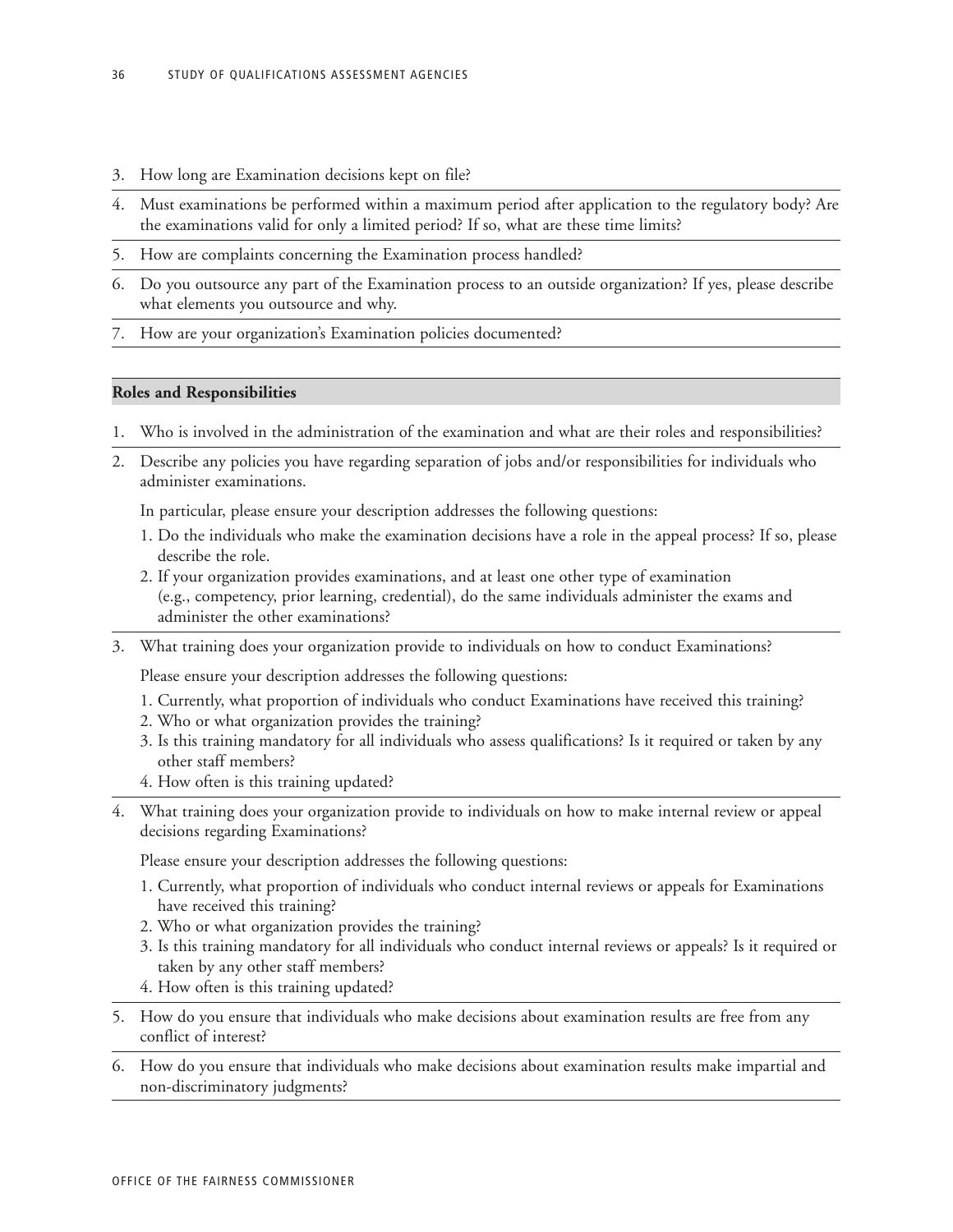### **Internationally Trained Candidates**

- 1. What are the key challenges faced by internationally trained candidates who apply to your organization for examination?
- 2. What are the key challenges your organization faces in continuing to improve access for internationally trained candidates? What plans do you have to address these challenges?

#### **Examination Practices**

Please fill in the information below for each exam offered by your organization.

Name of Examination I:

Number of Rewrites Permitted:

Format (Please check all that apply):  $\Box$ Multiple-choice  $\Box$ Short answers  $\Box$ Essay  $\Box$ Online  $\Box$ Pen/Pencil and Paper **O**Other

If answer is "other", please specify.

Scoring Method: **Norm-referenced DCriterion-referenced DOther** 

If answer is "other", please specify.

Name of Examination II:

Number of Rewrites Permitted:

Format (Please check all that apply):  $\Box$ Multiple-choice  $\Box$ Short answers  $\Box$ Essay  $\Box$ Online  $\Box$ Pen/Pencil and Paper  $\Box$  Other

If answer is "other", please specify.

Scoring Method: □Norm-referenced □Criterion-referenced □Other

If answer is "other", please specify.

Name of Examination III:

Number of Rewrites Permitted:

Format (Please check all that apply):  $\Box$ Multiple-choice  $\Box$ Short answers  $\Box$ Essay  $\Box$ Online  $\Box$ Pen/Pencil and Paper **O**Other

If answer is "other", please specify.

Scoring Method: **Norm-referenced DCriterion-referenced DOther** 

If answer is "other", please specify.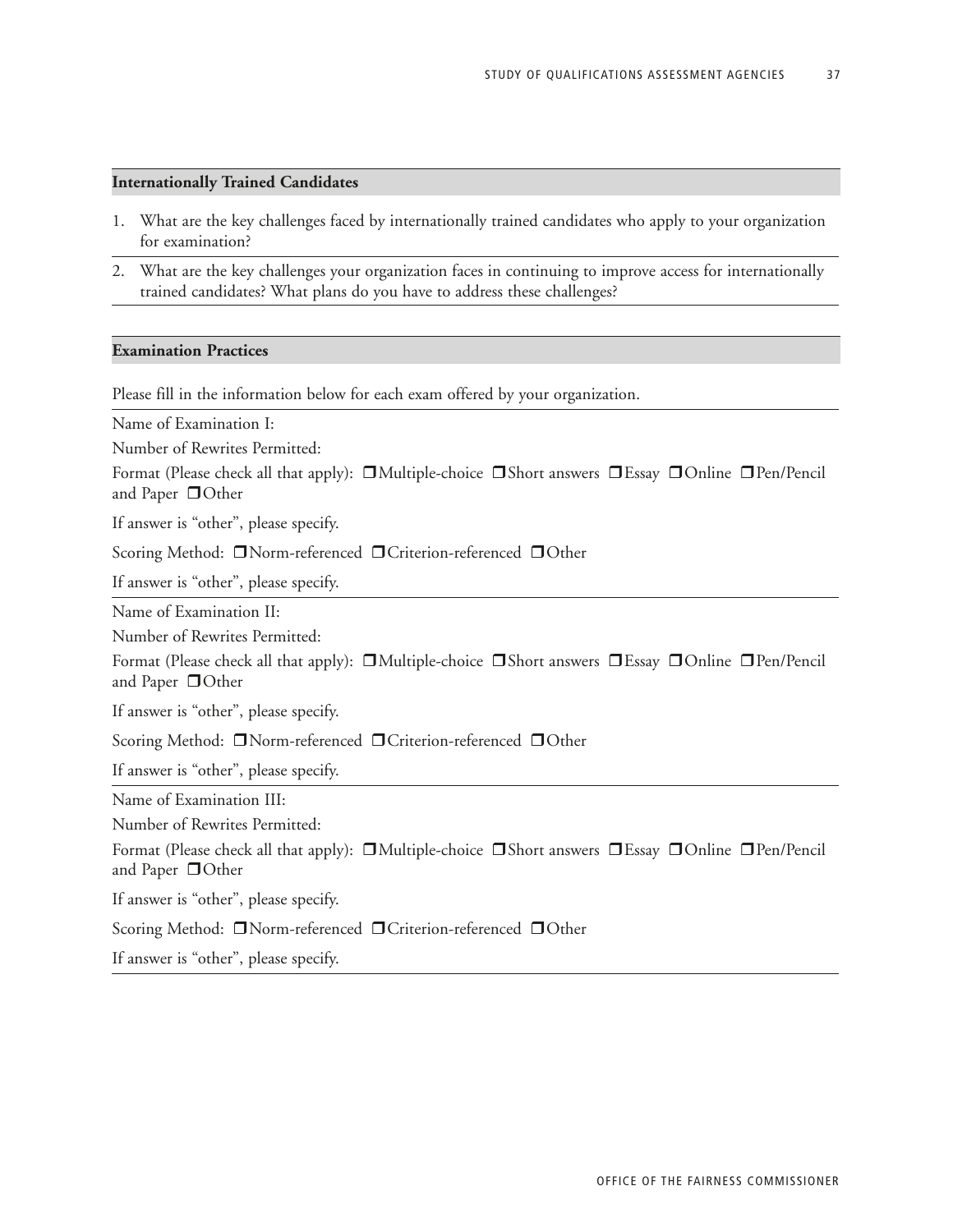| Name of Examination IV: |  |
|-------------------------|--|
|                         |  |

Number of Rewrites Permitted:

Format (Please check all that apply):  $\Box$ Multiple-choice  $\Box$ Short answers  $\Box$ Essay  $\Box$ Online  $\Box$ Pen/Pencil and Paper **O**Other

If answer is "other", please specify.

Scoring Method: **Norm-referenced DCriterion-referenced DOther** 

If answer is "other", please specify.

Name of Examination V:

Number of Rewrites Permitted:

Format (Please check all that apply):  $\Box$ Multiple-choice  $\Box$ Short answers  $\Box$ Essay  $\Box$ Online  $\Box$ Pen/Pencil and Paper  $\Box$  Other

If answer is "other", please specify.

Scoring Method: □Norm-referenced □Criterion-referenced □Other

If answer is "other", please specify.

- 1. How do you ensure that the knowledge/skills being tested reflect the current state of the profession that the candidate is pursuing?
- 2. Describe how each exam is tested for validity and reliability. If results are below desired levels, how do you correct the deficiencies?
- 3. How often do you update exam questions, and what is the process for doing so?
- 4. How do you ensure that the examination questions are free of bias?
- 5. Do you provide accommodation for candidates with special needs? If so, please describe.

### **Statistics and Information (Ontario)**

1. List the top five source countries and number of candidates for whom you provide Examinations (in order of number of candidates in all professions).

|                 | <b>Countries</b><br>where candidates<br>were initially<br>trained in the<br>profession 2007 | Number of<br>candidates 2007 | <b>Countries</b><br>where candidates<br>were initially<br>trained in the<br>profession 2006 | Number of<br>candidates 2006 | <b>Countries</b><br>where candidates<br>were initially<br>trained in the<br>profession 2005 | Number of<br>candidates 2005 |
|-----------------|---------------------------------------------------------------------------------------------|------------------------------|---------------------------------------------------------------------------------------------|------------------------------|---------------------------------------------------------------------------------------------|------------------------------|
| 1 <sub>st</sub> |                                                                                             |                              |                                                                                             |                              |                                                                                             |                              |
| 2nd             |                                                                                             |                              |                                                                                             |                              |                                                                                             |                              |
| 3rd             |                                                                                             |                              |                                                                                             |                              |                                                                                             |                              |
| 4th             |                                                                                             |                              |                                                                                             |                              |                                                                                             |                              |
| 5th             |                                                                                             |                              |                                                                                             |                              |                                                                                             |                              |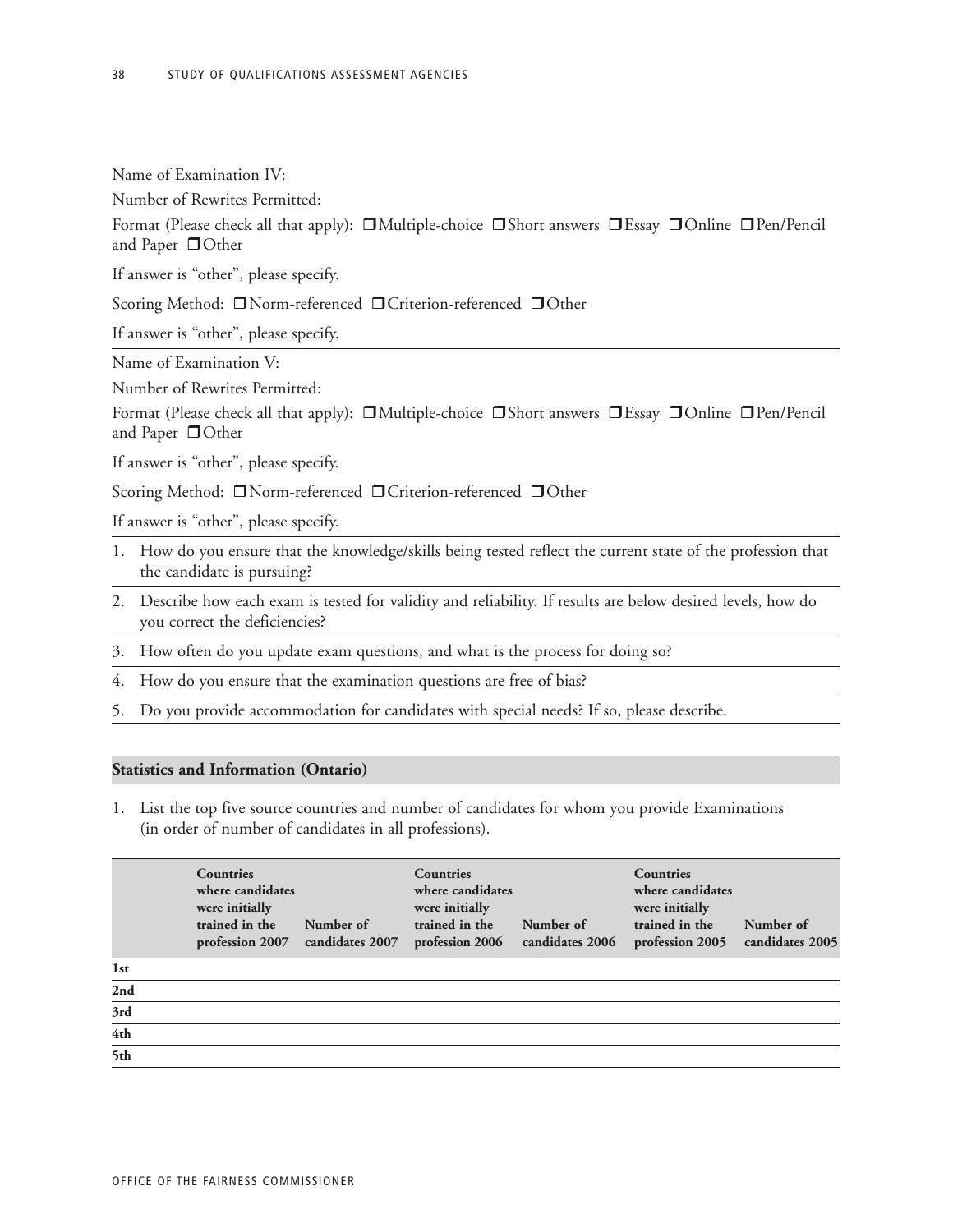2. If your organization provides Examinations to individuals pursuing registration in more than one profession, list the top five professions being pursued in Ontario by internationally trained candidates undergoing these assessments (in order of number of candidates).

|                  | Number of | Number of | Professions 2007 candidates 2007 Professions 2006 candidates 2006 Professions 2005 candidates 2005 | Number of |
|------------------|-----------|-----------|----------------------------------------------------------------------------------------------------|-----------|
| 1 <sub>st</sub>  |           |           |                                                                                                    |           |
| 2nd              |           |           |                                                                                                    |           |
| 3rd              |           |           |                                                                                                    |           |
| 4th              |           |           |                                                                                                    |           |
| $\overline{5th}$ |           |           |                                                                                                    |           |

3. For your entire applicant pool, state the number of Examinations and appeals of those assessments. (Assessments & Appeals)

|                              | Number 2007 | Number 2006 | Number 2005 |
|------------------------------|-------------|-------------|-------------|
| <b>Successful Appeals</b>    |             |             |             |
| <b>Decisions Appealed</b>    |             |             |             |
| <b>Assessments Completed</b> |             |             |             |
| <b>Assessments Requested</b> |             |             |             |

### 4. List the home country of candidates for whom you handle the largest number of appeals. (Appeals)

|                           | <b>Countries 2007</b> | <b>Countries 2006</b> | <b>Countries 2005</b> |
|---------------------------|-----------------------|-----------------------|-----------------------|
| <b>Successful Appeals</b> |                       |                       |                       |
| <b>Decisions Appealed</b> |                       |                       |                       |

### 5. List the professions of candidates for whom you handle the largest number of appeals.

|              | Number of | Number of | Professions 2007 candidates 2007 Professions 2006 candidates 2006 Professions 2005 candidates 2005 | Number of |
|--------------|-----------|-----------|----------------------------------------------------------------------------------------------------|-----------|
| 1st          |           |           |                                                                                                    |           |
| 2nd          |           |           |                                                                                                    |           |
| 3rd          |           |           |                                                                                                    |           |
| $4\mbox{th}$ |           |           |                                                                                                    |           |
| 5th          |           |           |                                                                                                    |           |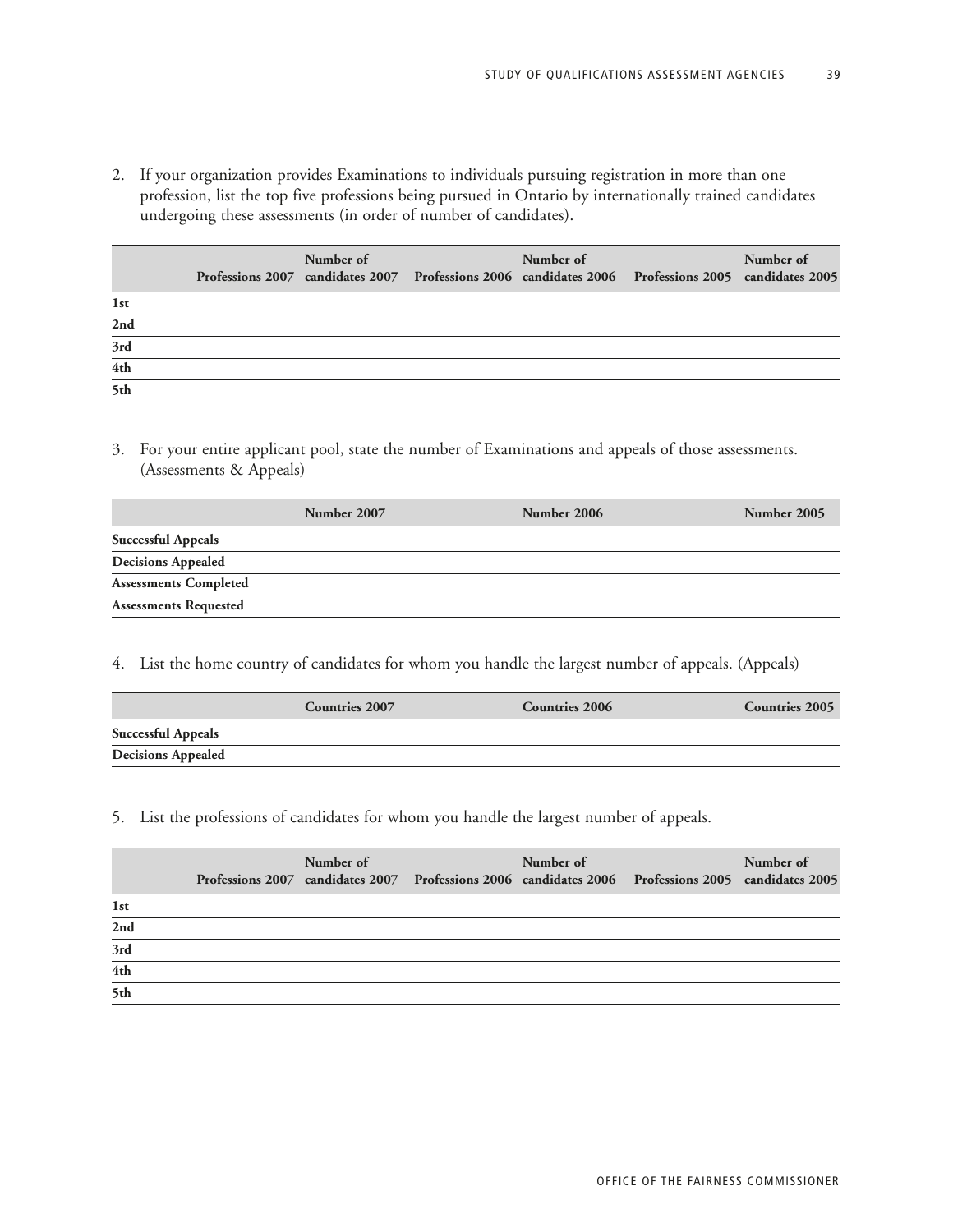# 6. List the professions of candidates who have had the largest number of successful appeals.

|                  | Number of | Number of | Professions 2007 candidates 2007 Professions 2006 candidates 2006 Professions 2005 candidates 2005 | Number of |
|------------------|-----------|-----------|----------------------------------------------------------------------------------------------------|-----------|
| 1 <sub>st</sub>  |           |           |                                                                                                    |           |
| 2nd              |           |           |                                                                                                    |           |
| $3\mathrm{rd}$   |           |           |                                                                                                    |           |
| 4th              |           |           |                                                                                                    |           |
| $\frac{1}{5}$ th |           |           |                                                                                                    |           |

7. Indicate the languages in which application information materials for Examinations are available. (Language)

|         | 2007                               | 2006                                     | 2005                    |
|---------|------------------------------------|------------------------------------------|-------------------------|
| English | $\Box$ yes<br>$\overline{\Box}$ no | $\Box$ yes                               | $\Box$ yes<br>$\Box$ no |
| French  | $\Box$ yes<br>$\Box$ no            | $\Box$ yes<br>$\overline{\mathbf{u}}$ no | $\Box$ yes              |
| Other   |                                    |                                          |                         |

# **Additional Information**

1. Please provide any additional comments about your practices or the questionnaire here (optional).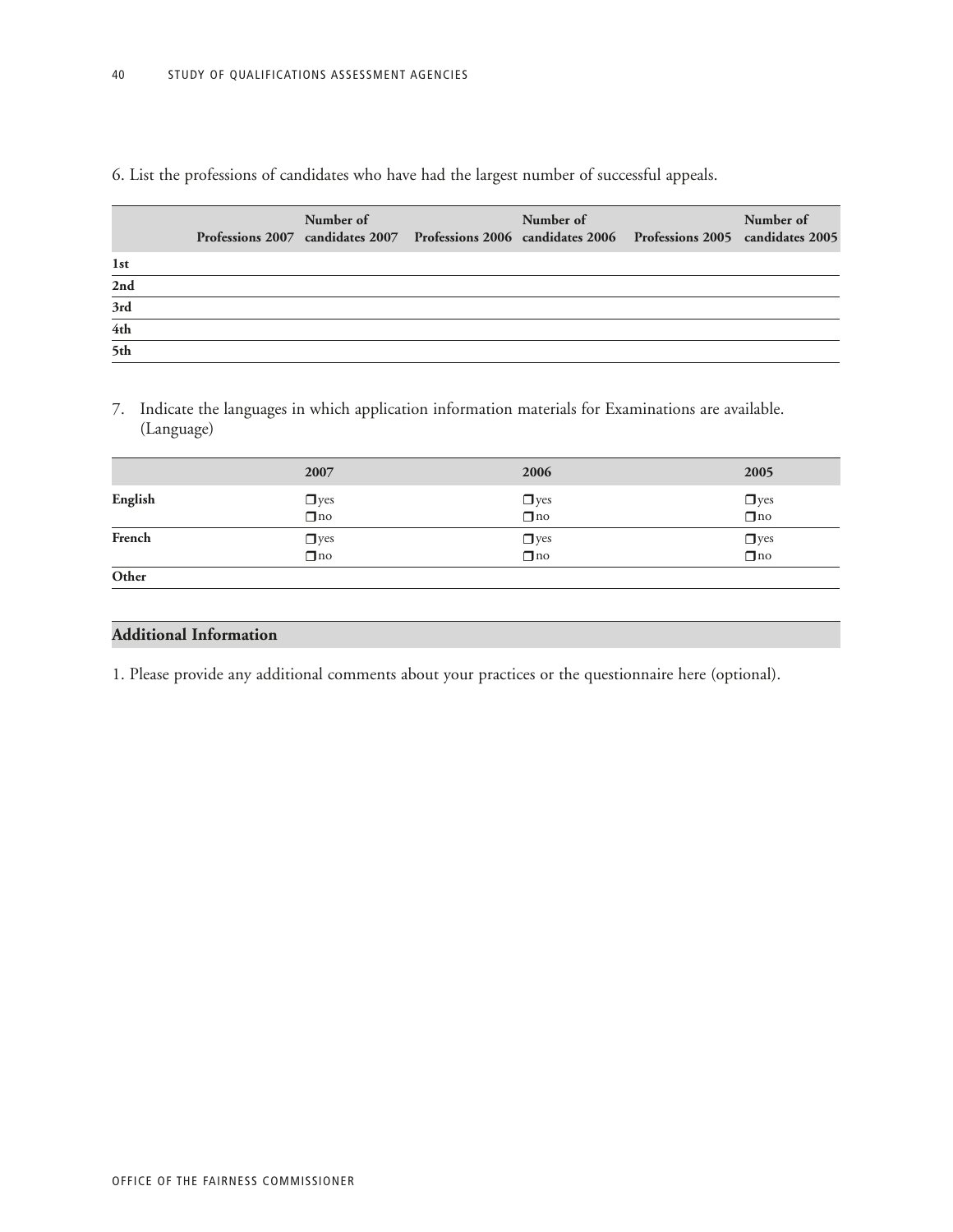# **APPENDIX B: QUALIFICATIONS ASSESSMENT AGENCIES USED BY THE REGULATED PROFESSIONS**

As reported by the professions in the OFC's 2007 Study of Registration Practices.

| Profession                                        | <b>Qualifications Assessment Agencies</b>                                                                                                                                                                      |
|---------------------------------------------------|----------------------------------------------------------------------------------------------------------------------------------------------------------------------------------------------------------------|
| Used by most                                      | World Education Services (WES)                                                                                                                                                                                 |
| Used by some                                      | International Qualifications Assessment Service (IQAS)                                                                                                                                                         |
| Used by some                                      | University of Toronto,<br>Comparative Education Service                                                                                                                                                        |
| Architects                                        | National Council of Architectural Registration Boards (US)<br>Canadian Architectural Certification Board                                                                                                       |
| Audiologists and Speech-<br>Language Pathologists | International Credential Evaluation Service                                                                                                                                                                    |
| Chiropodists                                      | Michener Institute for Applied Health Sciences                                                                                                                                                                 |
| Chiropractors                                     | Canadian Chiropractic Examining Board                                                                                                                                                                          |
| Dental Hygienists                                 | National Dental Hygiene Certification Board                                                                                                                                                                    |
| Dental Surgeons                                   | National Dental Examining Board of Canada<br>Royal College of Dentists of Canada<br>University of Toronto, Faculty of Dentistry<br>University of Western Ontario,<br>Schulich School of Medicine and Dentistry |
| Dental Technologists                              | International Credential Assessment Service of Canada                                                                                                                                                          |
| Denturists                                        | International Credential Assessment Service of Canada<br><b>International Credential Evaluation Service</b>                                                                                                    |
| Dietitians                                        | Alliance of Canadian Dietetic Regulatory Bodies                                                                                                                                                                |
| Lawyers                                           | National Committee on Accreditation of the Federation<br>of Law Societies of Canada                                                                                                                            |
| Management Accountants                            | Society of Management Accountants of Canada                                                                                                                                                                    |
| Massage Therapists                                | Centennial College, Centre for Applied Research in Health<br>Technology and Education                                                                                                                          |
| Medical Laboratory Technologists                  | Canadian Society for Medical Laboratory Science                                                                                                                                                                |
| Medical Radiation Technologists                   | Canadian Association of Medical Radiation Technologists                                                                                                                                                        |
| Midwives                                          | Ryerson University, International Midwifery Pre-registration Program                                                                                                                                           |
| <b>Nurses</b>                                     | Assessment Strategies Incorporated<br>Canadian Nurses Association                                                                                                                                              |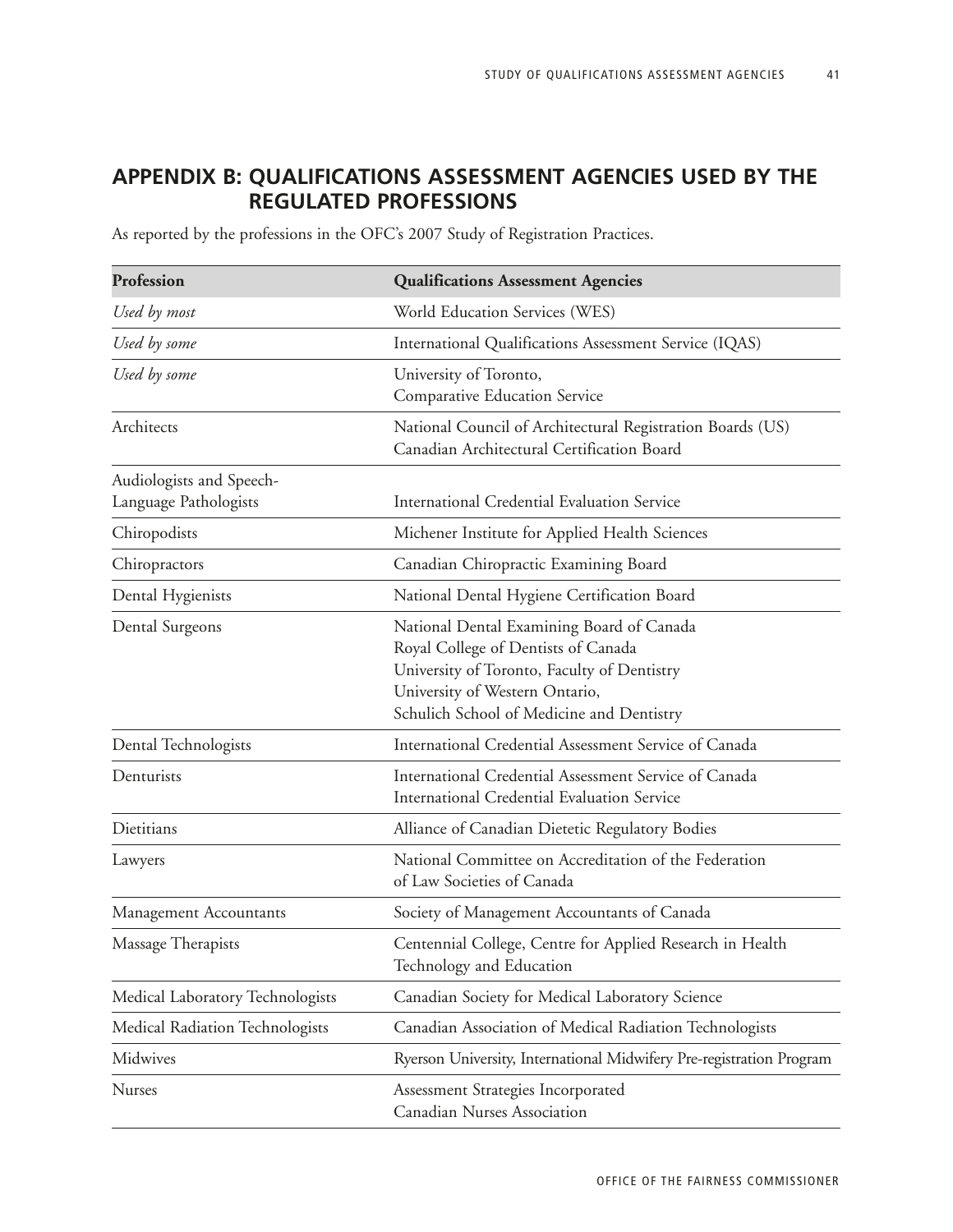| Profession              | <b>Qualifications Assessment Agencies</b>                                                                                                                                                      |
|-------------------------|------------------------------------------------------------------------------------------------------------------------------------------------------------------------------------------------|
| Occupational Therapists | Canadian Association of Occupational Therapists                                                                                                                                                |
| Opticians               | National Association of Canadian Optician Regulators                                                                                                                                           |
| Optometrists            | Canadian Examiners in Optometry                                                                                                                                                                |
| Pharmacists             | Pharmacy Examining Board of Canada                                                                                                                                                             |
| Physicians and Surgeons | College of Family Physicians of Canada<br>Royal College of Physicians and Surgeons of Canada<br>Centre for the Evaluation of Health Professionals Educated Abroad<br>Medical Council of Canada |
| Physiotherapists        | Canadian Alliance of Physiotherapy Regulators                                                                                                                                                  |
| Psychologists           | Association of State and Provincial Psychology Boards                                                                                                                                          |
| Respiratory Therapists  | Canadian Board for Respiratory Care<br>Michener Institute for Applied Health Sciences<br>Algonquin College                                                                                     |
| Social Workers          | Canadian Association of Social Workers                                                                                                                                                         |
| Veterinarians           | American Veterinary Medical Association<br>National Examining Board of the Canadian Veterinary<br>Medical Association                                                                          |